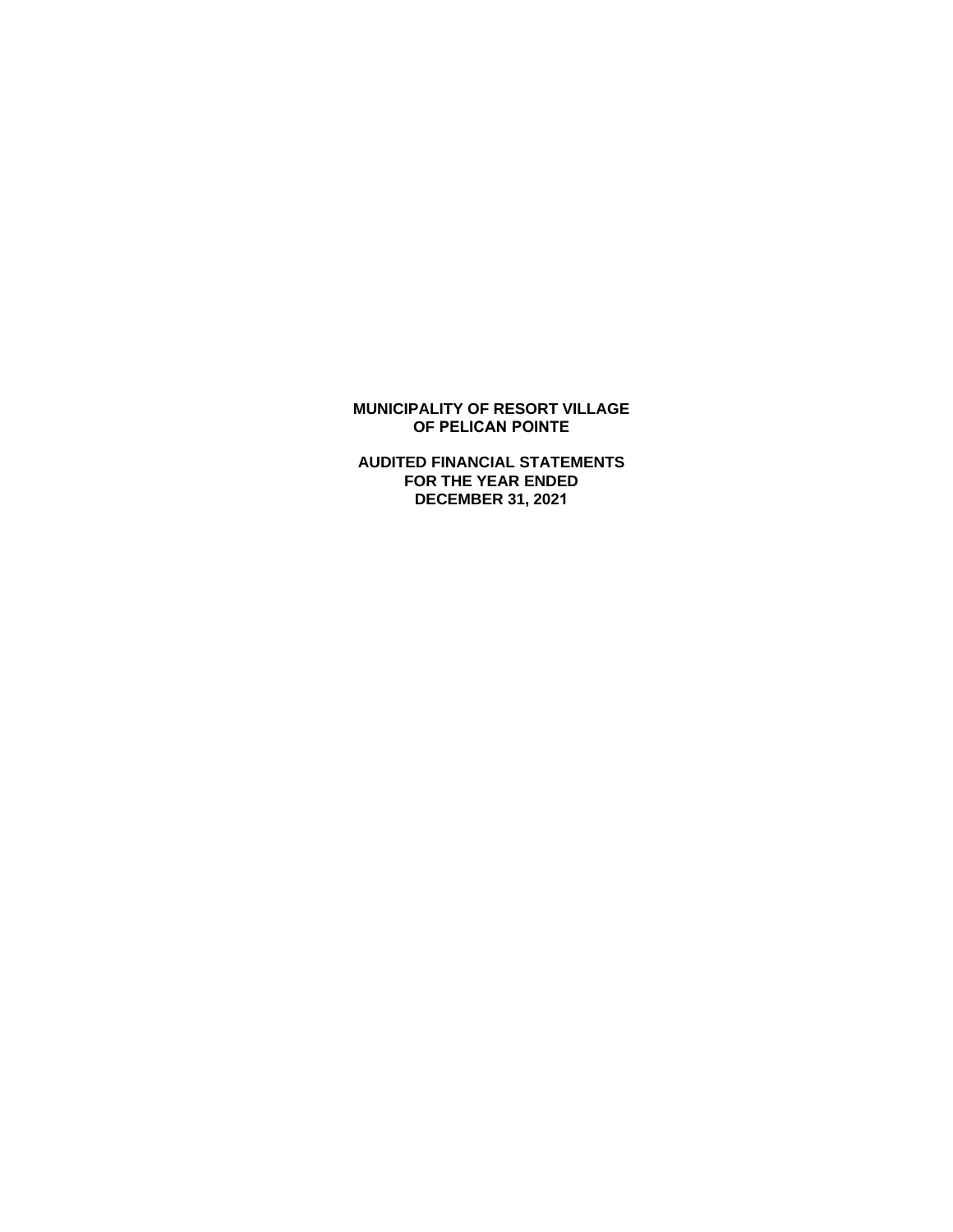# Resort Village of Pelican Pointe **Contents** For the year ended December 31, 2021

|           |                                                                      | Page           |
|-----------|----------------------------------------------------------------------|----------------|
|           | Independent Auditors' Report                                         |                |
|           | Management Responsibility                                            | 1              |
|           |                                                                      |                |
|           | <b>Financial Statements</b>                                          |                |
|           | Statement 1 - Statement of Financial Position                        | $\overline{2}$ |
|           | Statement 2 - Statement of Operations                                | 3              |
|           | Statement 3 - Statement of Changes of Net Financial Assets           | 4              |
|           | Statement 4 - Statement of Cash Flows                                | 5              |
|           | Notes to the Financial Statements                                    | $6 \approx 15$ |
| Schedules |                                                                      |                |
|           | Schedule 1 - Schedule of Taxes and other Unconditional Revenue       | 16             |
|           | Schedule 2 - Schedule of Operating and Capital Revenue by Function   | 17             |
|           | Schedule 3 - Schedule of Expenses by Function                        | 21             |
|           | Schedule 4 - Schedule of Current Year Segment Disclosure by Function | 24             |
|           | Schedule 5 - Schedule of Prior Year Segment Disclosure by Function   | 25             |
|           | Schedule 6 - Schedule of Tangible Capital Assets by Object           | 26             |
|           | Schedule 7 - Schedule of Tangible Capital Assets by Function         | 27             |
|           | Schedule 8 - Schedule of Accumulated Surplus                         | 28             |
|           | Schedule 9 - Schedule of Mill Rates and Assessments                  | 29             |
|           | Schedule 10 - Schedule of Council Remuneration                       | 30             |
|           | Schedule 11-Schedule of Restructuring                                | 31             |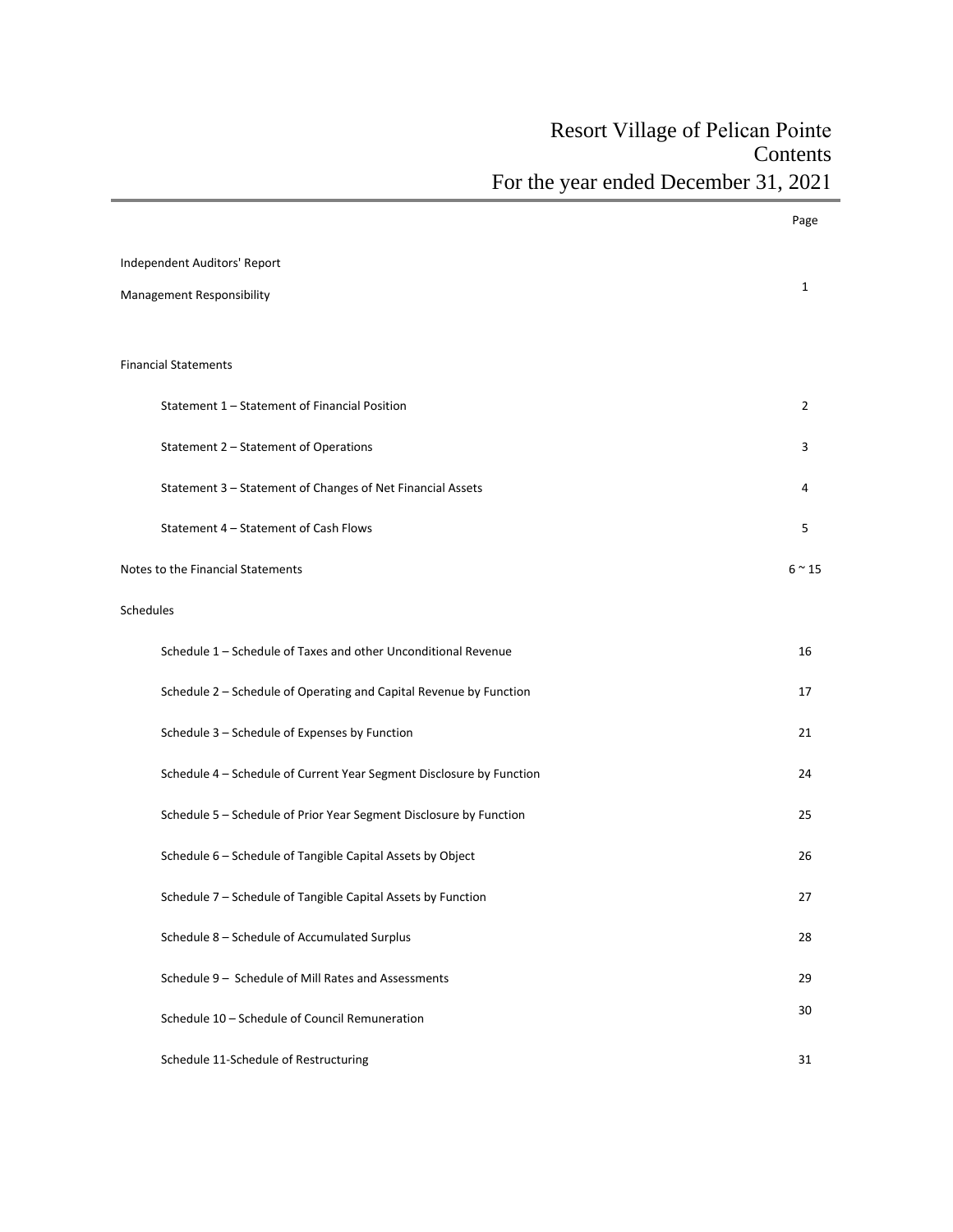# INDEPENDENT AUDITORS' REPORT

To the Mayor and Councillors Resort Village of Pelican Pointe

# *Opinion*

We have audited the financial statements of the Resort Village of Pelican Pointewhich comprise the statement of financial position as at December 31, 2021 and the statements of operations, changes in net financial assets and cash flows for the year then ended, and notes to the financial statements, including a summary of significant accounting policies.

In our opinion, the accompanying financial statements present fairly, in all material respects, the financial position of the municipality as at December 31, 2021, and its financial performance and its cash flows for the year then ended in accordance with Canadian public sector accounting standards.

# *Basis for Opinion*

We conducted our audit in accordance with Canadian generally accepted auditing standards. Our responsibilities under those standards are further described in the *Auditors' Responsibilities for the Audit of the Financial Statements* section of our report We are independent of the municipality in accordance with the ethical requirements that are relevant to our audit of the financial statements in Canada, and we have fulfilled our other ethical responsibilities in accordance with these requirements. We believe that the audit evidence we have obtained is sufficient and appropriate to provide a basis for our opinion.

*Responsibilities of Management and Those Charged with Governance for the Financial Statements*

Management is responsible for the preparation and fair presentation of the financial statements in accordance with Canadian public sector accounting standards, and for such internal control as management determines is necessary to enable the preparation of financial statements that are free from material misstatement, whether due to fraud or error.

In preparing the financial statements, management is responsible for assessing the municipality's ability to continue as a going concern, disclosing, as applicable, matters related to going concern and using the going concern basis of accounting unless management intends to dissolve the municipality or to cease operations, or has no realistic alternative but to do so.

Those charged with governance are responsible for overseeing the municipality's financial reporting process.

# *Auditors' Responsibilities for the Audit of the Financial Statements*

Our objectives are to obtain reasonable assurance about whether the financial statements as a whole are free from material misstatement, whether due to fraud or error, and to issue an auditors' report that includes our opinion. Reasonable assurance is a high level of assurance but is not a guarantee that an audit conducted in accordance with Canadian generally accepted auditing standards will always detect material misstatement when it exists. Misstatements can arise from fraud or error and are considered material if, individually or in the aggregate, they could reasonably be expected to influence the economic decisions of users taken on the basis of these financial statements.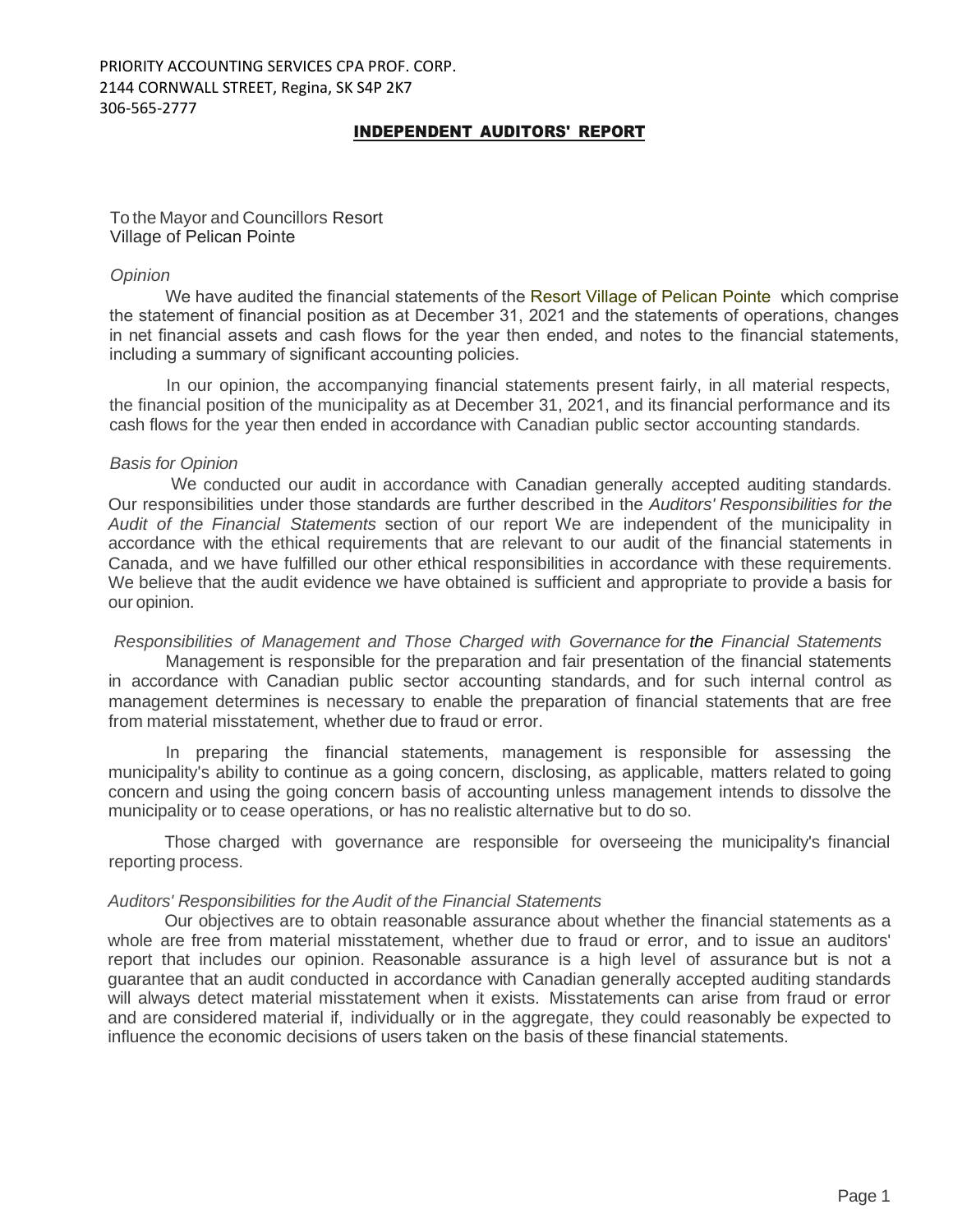*Independent Auditors' Report (continued)*

As part of an audit in accordance with Canadian generally accepted auditing standards, we exercise professional judgment and maintain professional skepticism throughout the audit. We also:

- Identify and assess the risks of material misstatement of the financial statements, whether due to fraud or error, design and perform audit procedures responsive to those risks, and obtain audit evidence that is sufficient and appropriate to provide a basis for our opinion. The risk of not detecting a material misstatement resulting from fraud is higher than for one resulting from error, as fraud may involve collusion, forgery, intentional omissions, misrepresentations, or the over-ride of internal control.
- Obtain an understanding of internal control relevant to the audit in order to design audit procedures that are appropriate in the circumstances, but not for the purpose of expressing an opinion on the effectiveness of the municipality's internal control.
- Evaluate the appropriateness of accounting policies used and the reasonableness of accounting estimates and related disclosures made by management.
- Conclude on the appropriateness of management's use of the going concern basis of accounting and, based on the audit evidence obtained, whether a material uncertainty exists related to events or conditions that may cast significant doubt on the municipality's ability to continue as a going concern. If we conclude that a material uncertainty exists, we are required to draw attention in our auditors' report to the related disclosures in the financial statements or, if such disclosures are inadequate, to modify our opinion. Our conclusions are based on the audit evidence obtained up to the date of our auditors' report. However, future events or conditions may cause the municipality to cease to continue as a going concern.
- Evaluate the overall presentation, structure and content of the financial statements, including the disclosures, and whether the financial statements represent the underlying transactions and events in a manner that achieves fair presentation.

We communicate with those charged with governance regarding, among other matters, the planned scope and timing of the audit and significant audit findings, including any significant deficiencies in internal control that we identify during our audit.

Chartered Professional Accountants

Regina, Saskatchewan April 5, 2022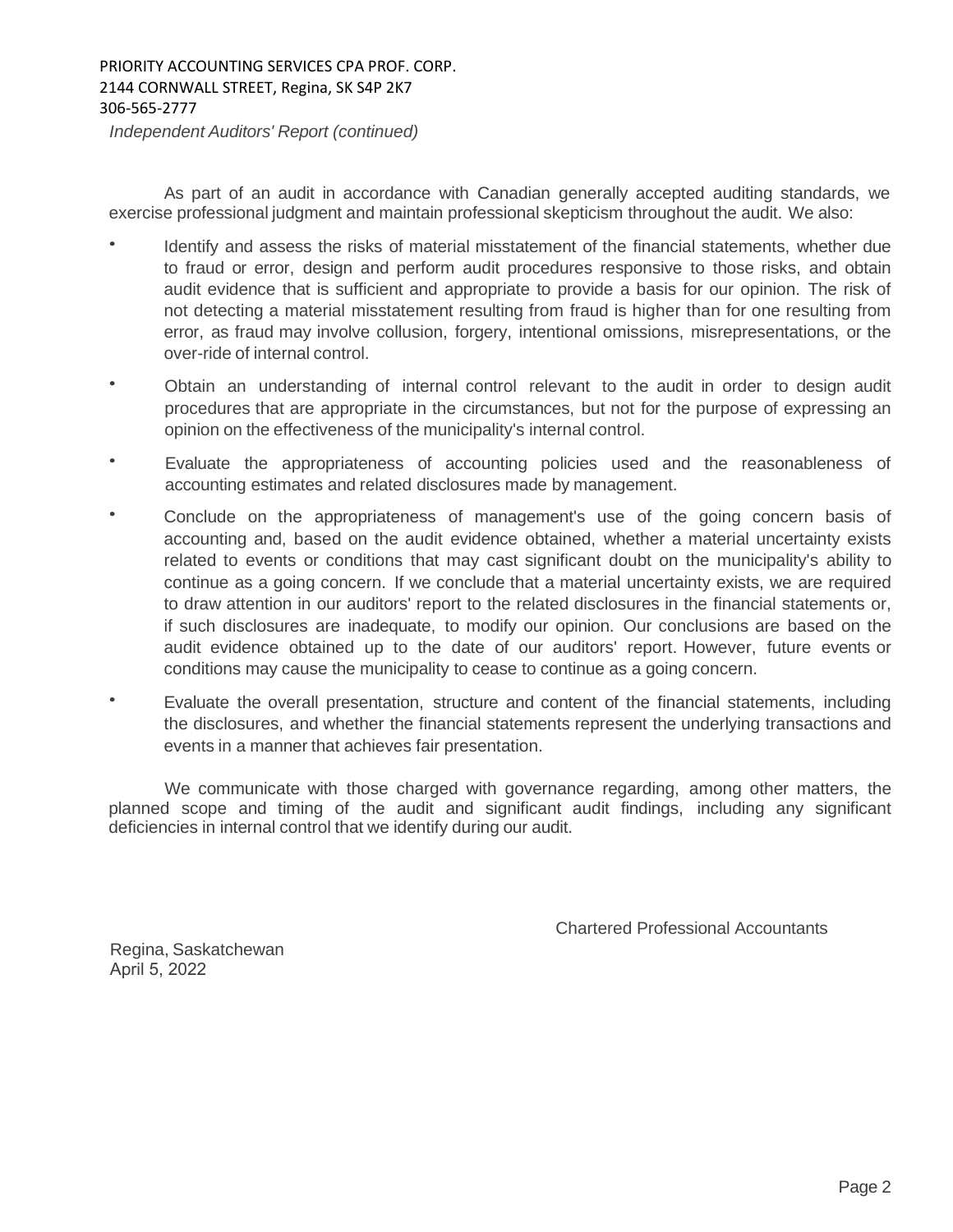The municipality's management is responsible for the preparation and presentation of the accompanying consolidated financial statements in accordance with Canadian public sector accounting standards (PSAS). The preparation of the statements necessarily includes selecting appropriate accounting principles and methods, and making decisions affecting the measurement of transactions in which objective judgments and estimates by management is required.

In discharging its responsibilities for the integrity and fair presentation of the consolidated financial statements, management designs and maintains the necessary accounting, budget and other related internal controls to provide reasonable assurance that transactions are appropriately authorized and accurately recorded, that assets are properly accounted for and safeguarded, and that financial records are properly maintained to provide reliable information for the preparation of the consolidated financial statements.

The Council is composed of elected officials who are not employees of the municipality. The Council is responsible for overseeing management in the performance of its financial reporting responsibilities. The Council fulfils these responsibilities by reviewing the financial information prepared by management and discussing relevant matters with external auditors. The Council is also responsible for recommending the appointment of the municipality's external auditors.

Priority Accounting Services CPA Prof. Corp., an independent firm of *[CPA]* , is appointed by the Council to audit the consolidated financial statements and report directly to them; their report follows. The external auditors have full and free access to, and meet periodically and separately with, both the Council and management to discuss their audit findings.

\_\_\_\_\_\_\_\_\_\_\_\_\_\_\_\_\_\_\_\_\_\_\_\_\_\_ \_\_\_\_\_\_\_\_\_\_\_\_\_\_\_\_\_\_\_\_\_\_\_\_\_\_

Councillor/Reeve/Mayor CFO/Administrator

*05-Apr-22*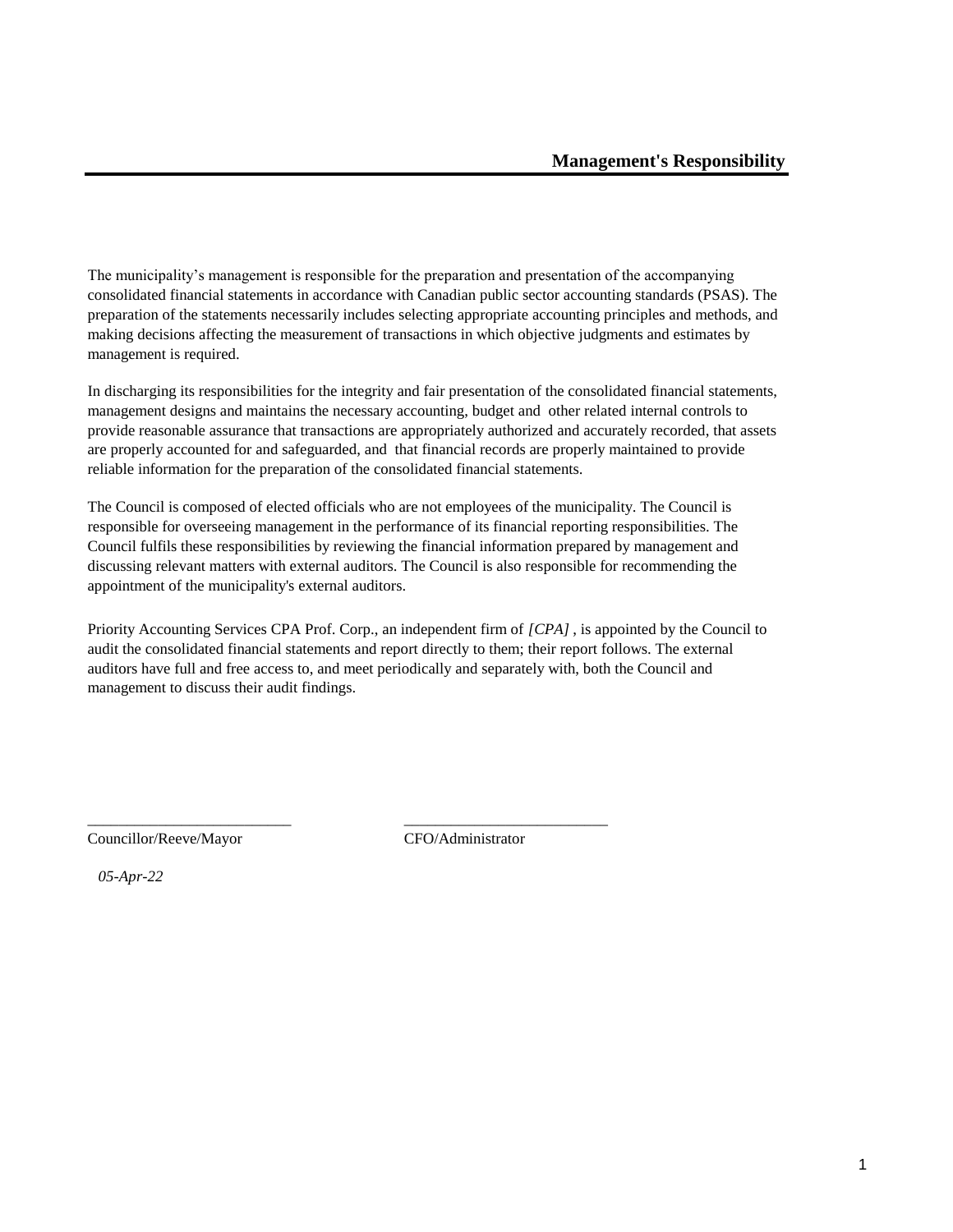# **Municipality of Resort Village of Pelican Pointe Consolidated Statement of Financial Position As at December 31, 2021** Statement 1

|                                                   | 2021    | 2020       |
|---------------------------------------------------|---------|------------|
| <b>FINANCIAL ASSETS</b>                           |         |            |
| Cash and Temporary Investments (Note 2)           | 175,700 | 167,014    |
| Taxes Receivable - Municipal (Note 3)             | 509     | 588        |
| Other Accounts Receivable (Note 4)                | 600     | 8,212      |
| Land for Resale (Note 5)                          |         |            |
| Long-Term Investments (Note 6)                    |         |            |
| Debt Charges Recoverable (Note 7)                 |         |            |
| Other (Specify)                                   |         |            |
| <b>Total Financial Assets</b>                     | 176,809 | 175,814    |
|                                                   |         |            |
| <b>LIABILITIES</b>                                |         |            |
| Bank Indebtedness (Note 8)                        |         |            |
| <b>Accounts Payable</b>                           | 2,575   | 2,974      |
| Accrued Liabilities Payable                       |         |            |
| Deposits                                          |         |            |
| Deferred Revenue (Note 9)                         |         |            |
| Accrued Landfill Costs (Note 10)                  |         |            |
| Liability for Contaminated Sites (Note 11)        |         |            |
| <b>Other Liabilities</b>                          |         |            |
| Long-Term Debt (Note 12)                          |         |            |
| Lease Obligations (Note 13)                       |         |            |
| <b>Total Liabilities</b>                          | 2,575   | 2,974      |
| NET FINANCIAL ASSETS (DEBT)                       | 174,234 | 172,840    |
| NON-FINANCIAL ASSETS                              |         |            |
| Tangible Capital Assets (Schedule 6, 7)           | 203,268 | 207,267    |
| Prepayments and Deferred Charges                  |         |            |
| <b>Stock and Supplies</b>                         |         |            |
| Other (Note 14)                                   |         | (160, 307) |
| <b>Total Non-Financial Assets</b>                 | 203,268 | 46,960     |
| <b>ACCUMULATED SURPLUS (DEFICIT) (Schedule 8)</b> | 377,502 | 219,800    |

Unrecognized Assets (Note 1 l)) Contingent Assets (Note 20) Contractual Rights (Note 21) Contingent Liabilities (Note 15) Contractual Obligations and Commitments (Note 22)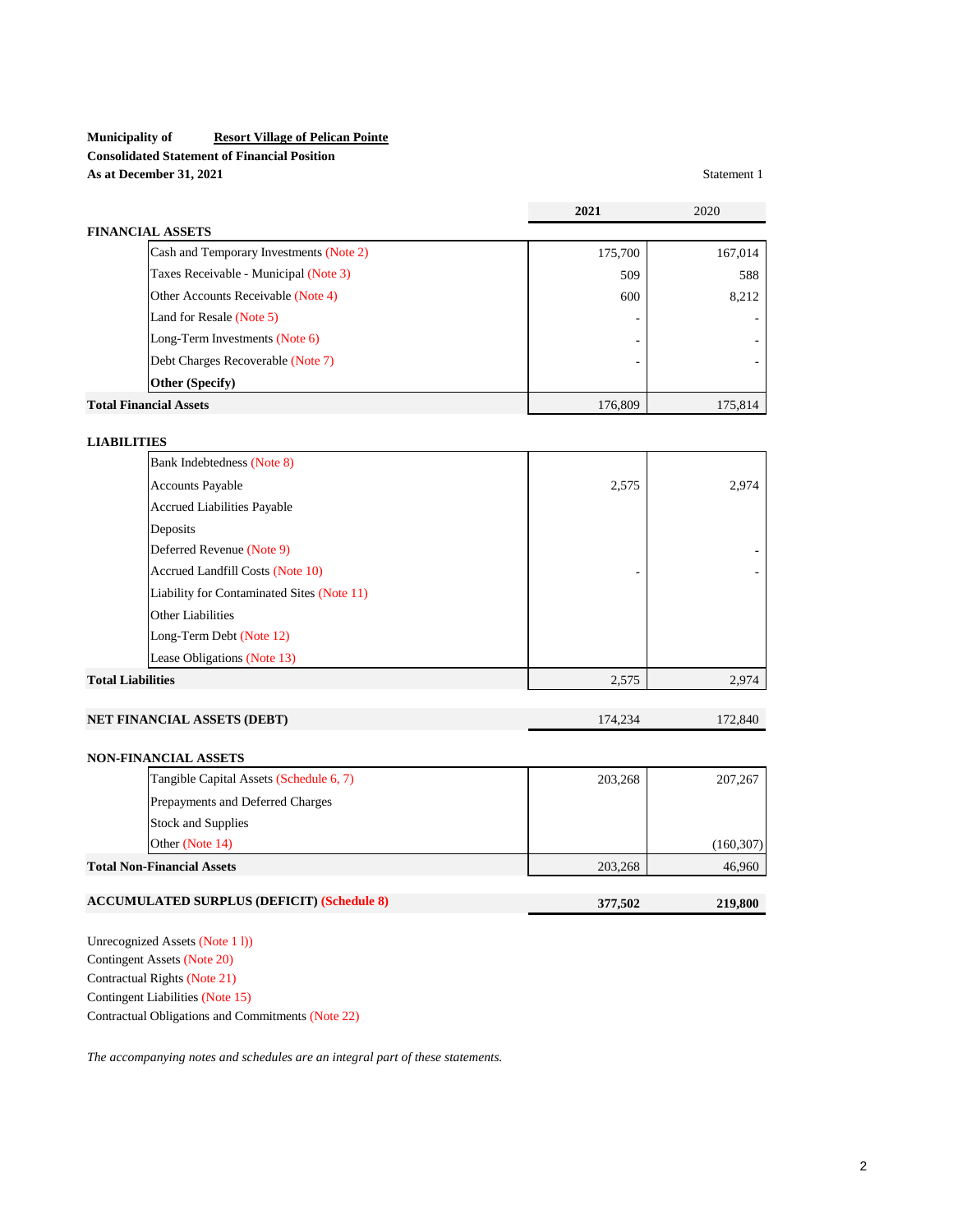# **Consolidated Statement of Operations**

**As at December 31, 2021** Statement 2

|                                                                                | 2021 Budget | 2021    | 2020    |
|--------------------------------------------------------------------------------|-------------|---------|---------|
| <b>REVENUES</b>                                                                |             |         |         |
| Taxes and Other Unconditional Revenue (Schedule 1)                             | 51,028      | 52,057  | 53,220  |
| Fees and Charges (Schedule 4, 5)                                               | 11,296      | 4,415   | 16,839  |
| Conditional Grants (Schedule 4, 5)                                             |             | 263     | 4,287   |
| Tangible Capital Asset Sales - Gain (Schedule 4, 5)                            |             |         |         |
| Land Sales - Gain (Schedule 4, 5)                                              |             |         |         |
| Investment Income and Commissions (Schedule 4, 5)                              | 1,000       | 899     | 1,587   |
| Restructurings (Schedule 4,5)                                                  |             |         |         |
| Other Revenues (Schedule 4, 5)                                                 |             |         |         |
| <b>Total Revenues</b>                                                          | 63,324      | 57,634  | 75,933  |
|                                                                                |             |         |         |
| <b>EXPENSES</b>                                                                |             |         |         |
| General Government Services (Schedule 3)                                       | 34,852      | 29,415  | 29,304  |
| Protective Services (Schedule 3)                                               | 3,545       | 3,359   | 2,745   |
| <b>Transportation Services (Schedule 3)</b>                                    | 12,205      | 9,285   | 7,506   |
| Environmental and Public Health Services (Schedule 3)                          | 12,067      | 14,782  | 20,206  |
| Planning and Development Services (Schedule 3)                                 |             |         |         |
| Recreation and Cultural Services (Schedule 3)                                  | 1,320       | 6,810   | 8.739   |
| Utility Services (Schedule 3)                                                  |             |         |         |
| Restructurings (Schedule 3)                                                    |             |         |         |
| <b>Total Expenses</b>                                                          | 63,989      | 63,650  | 68,500  |
| Surplus (Deficit) of Revenues over Expenses before Other Capital Contributions | (665)       | (6,016) | 7,433   |
|                                                                                |             |         |         |
| Provincial/Federal Capital Grants and Contributions (Schedule 4, 5)            |             | 3,411   | 3,263   |
| <b>Surplus (Deficit) of Revenues over Expenses</b>                             | (665)       | (2,605) | 10,696  |
| Accumulated Surplus (Deficit), Beginning of Year                               | 219,800     | 380,107 | 209,104 |
| Accumulated Surplus (Deficit), End of Year                                     | 219,135     | 377,502 | 219,800 |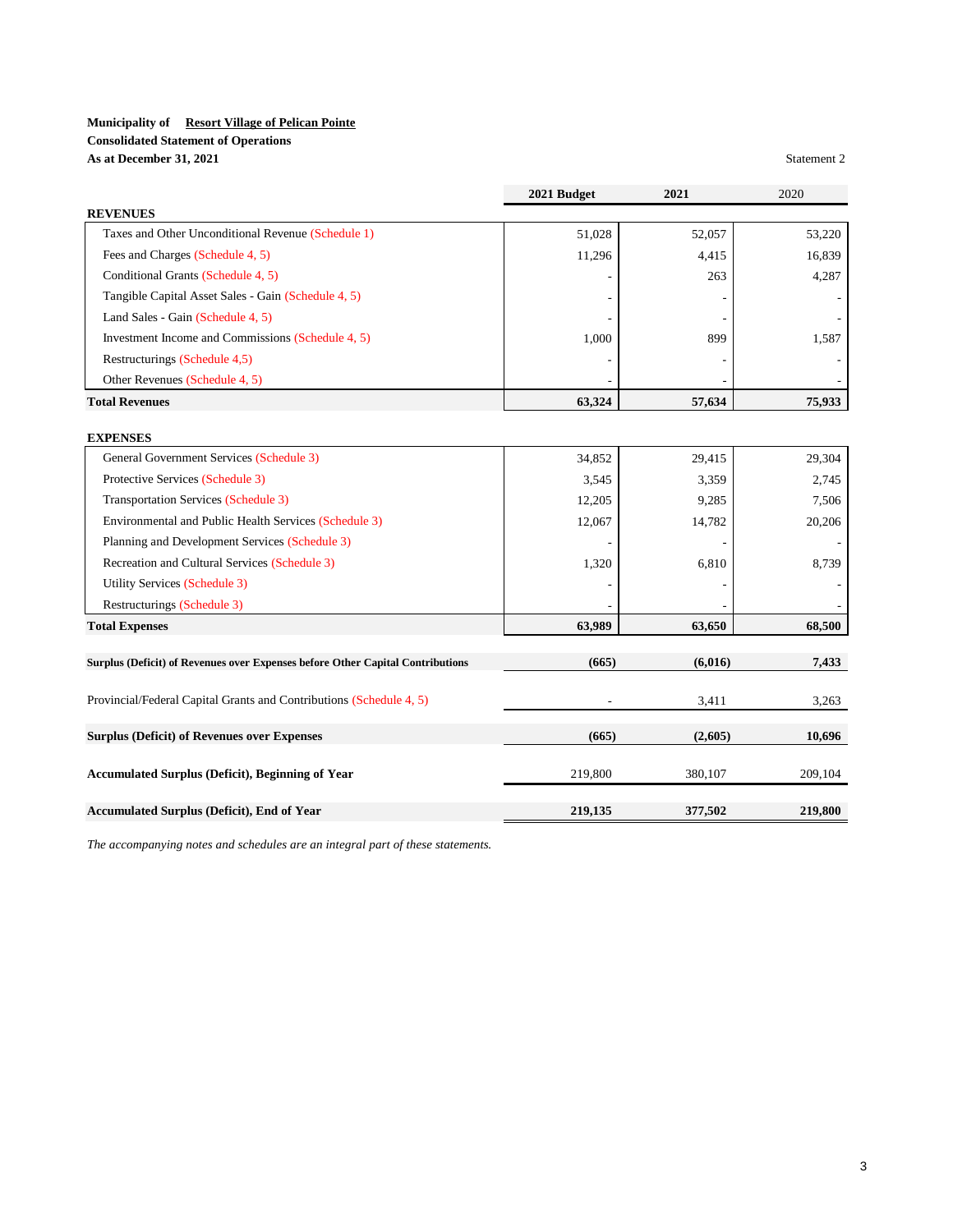# **Consolidated Statement of Change in Net Financial Assets As at December 31, 2021** Statement 3

|                                                                        | 2021 Budget | 2021    | 2020    |
|------------------------------------------------------------------------|-------------|---------|---------|
| <b>Surplus (Deficit)</b>                                               | (665)       | (2,605) | 10,696  |
| (Acquisition) of tangible capital assets                               |             |         | (8,291) |
| Amortization of tangible capital assets                                |             | 3,999   | 4,000   |
| Proceeds on disposal of tangible capital assets                        |             |         |         |
| Loss (gain) on the disposal of tangible capital assets                 |             |         |         |
| Transfer of assets/liabilities in restructuring transactions           |             |         |         |
| Surplus (Deficit) of capital expenses over expenditures                |             | 3,999   | (4,291) |
|                                                                        |             |         |         |
| (Acquisition) of supplies inventories                                  |             |         |         |
| (Acquisition) of prepaid expense                                       |             |         |         |
| Consumption of supplies inventory                                      |             |         |         |
| Use of prepaid expense                                                 |             |         |         |
| Surplus (Deficit) of expenses of other non-financial over expenditures |             |         |         |
|                                                                        |             |         |         |
| <b>Increase/Decrease in Net Financial Assets</b>                       | (665)       | 1,394   | 6,405   |
| <b>Net Financial Assets (Debt) - Beginning of Year</b>                 | 172,840     | 172,840 | 166,435 |
| Net Financial Assets (Debt) - End of Year                              | 172,175     | 174,234 | 172,840 |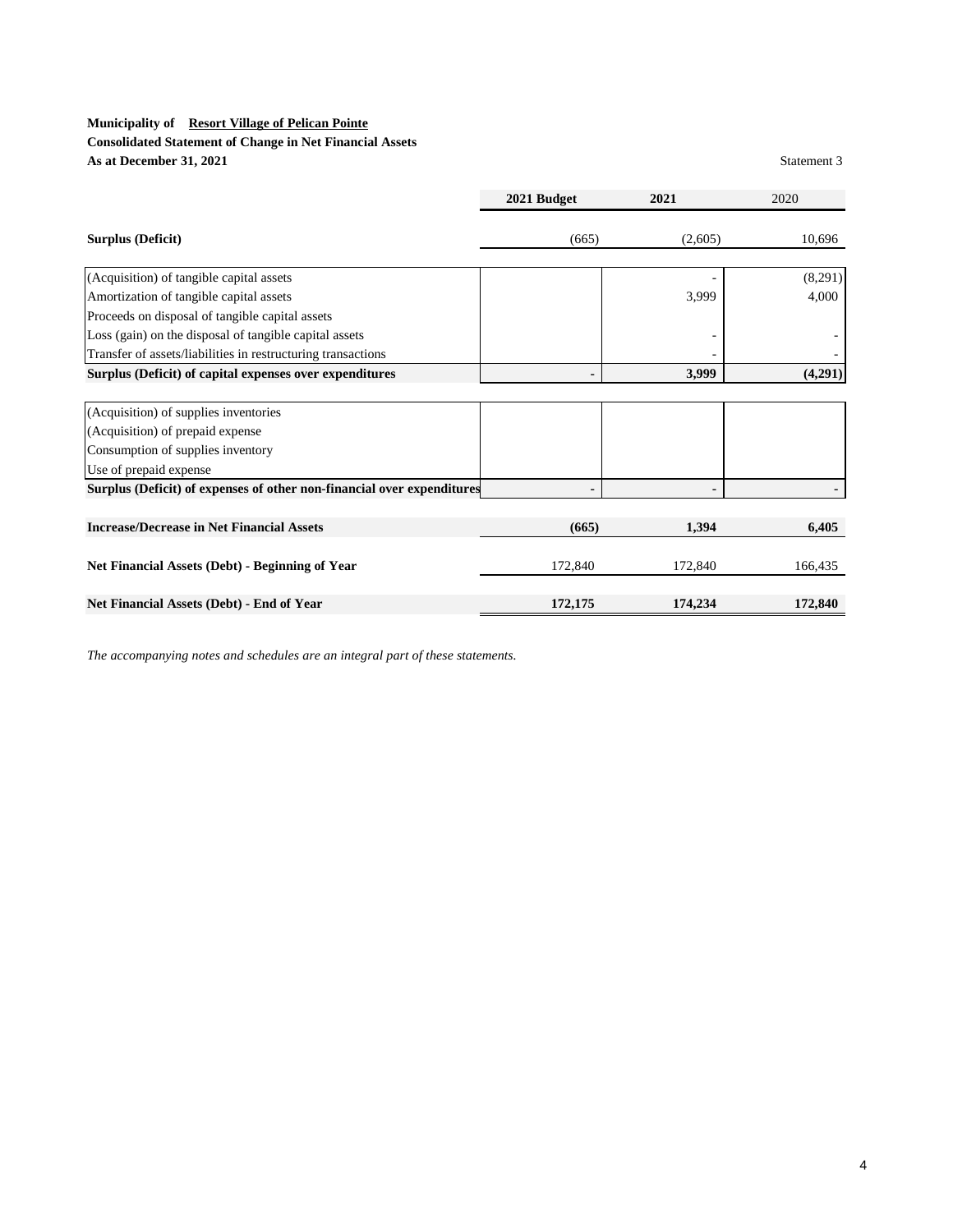| Municipality of                            | <b>Resort Village of Pelican Pointe</b> |             |
|--------------------------------------------|-----------------------------------------|-------------|
| <b>Consolidated Statement of Cash Flow</b> |                                         |             |
| As at December 31, 2021                    |                                         | Statement 4 |

| Cash provided by (used for) the following activities<br><b>Operating:</b><br>Surplus (Deficit)<br>(2,605)<br>10,696<br>3,999<br>Amortization<br>4,000<br>Loss (gain) on disposal of tangible capital assets<br>1,394<br>14,696<br>Change in assets/liabilities<br>79<br>Taxes Receivable - Municipal<br>(588)<br>Other Receivables<br>7,612<br>(7,573)<br><b>Land for Resale</b><br><b>Other Financial Assets</b><br>Accounts and Accrued Liabilities Payable<br>(399)<br>1,640<br>Deposits<br>Deferred Revenue<br><b>Accrued Landfill Costs</b><br><b>Liability for Contaminated Sites</b><br>Other Liabilities<br><b>Stock and Supplies</b><br>Prepayments and Deferred Charges<br>Other (Specify)<br>Cash provided by operating transactions<br>8,686<br>8,175<br>Capital:<br>(8,291)<br>Acquisition of capital assets<br>Proceeds from the disposal of capital assets<br>Other capital<br>(8,291)<br>Cash applied to capital transactions<br><b>Investing:</b><br>Long-term investments<br>Other investments<br>Cash provided by (applied to) investing transactions<br><b>Financing:</b><br>Debt charges recovered<br>Long-term debt issued<br>Long-term debt repaid<br>Other financing<br>Cash provided by (applied to) financing transactions<br>Change in Cash and Temporary Investments during the year<br>8,686<br>(116)<br><b>Cash and Temporary Investments - Beginning of Year</b><br>167,014<br>167,130<br>175,700<br>167,014<br>Cash and Temporary Investments - End of Year | 2021 | 2020 |
|---------------------------------------------------------------------------------------------------------------------------------------------------------------------------------------------------------------------------------------------------------------------------------------------------------------------------------------------------------------------------------------------------------------------------------------------------------------------------------------------------------------------------------------------------------------------------------------------------------------------------------------------------------------------------------------------------------------------------------------------------------------------------------------------------------------------------------------------------------------------------------------------------------------------------------------------------------------------------------------------------------------------------------------------------------------------------------------------------------------------------------------------------------------------------------------------------------------------------------------------------------------------------------------------------------------------------------------------------------------------------------------------------------------------------------------------------------------------------------------------|------|------|
|                                                                                                                                                                                                                                                                                                                                                                                                                                                                                                                                                                                                                                                                                                                                                                                                                                                                                                                                                                                                                                                                                                                                                                                                                                                                                                                                                                                                                                                                                             |      |      |
|                                                                                                                                                                                                                                                                                                                                                                                                                                                                                                                                                                                                                                                                                                                                                                                                                                                                                                                                                                                                                                                                                                                                                                                                                                                                                                                                                                                                                                                                                             |      |      |
|                                                                                                                                                                                                                                                                                                                                                                                                                                                                                                                                                                                                                                                                                                                                                                                                                                                                                                                                                                                                                                                                                                                                                                                                                                                                                                                                                                                                                                                                                             |      |      |
|                                                                                                                                                                                                                                                                                                                                                                                                                                                                                                                                                                                                                                                                                                                                                                                                                                                                                                                                                                                                                                                                                                                                                                                                                                                                                                                                                                                                                                                                                             |      |      |
|                                                                                                                                                                                                                                                                                                                                                                                                                                                                                                                                                                                                                                                                                                                                                                                                                                                                                                                                                                                                                                                                                                                                                                                                                                                                                                                                                                                                                                                                                             |      |      |
|                                                                                                                                                                                                                                                                                                                                                                                                                                                                                                                                                                                                                                                                                                                                                                                                                                                                                                                                                                                                                                                                                                                                                                                                                                                                                                                                                                                                                                                                                             |      |      |
|                                                                                                                                                                                                                                                                                                                                                                                                                                                                                                                                                                                                                                                                                                                                                                                                                                                                                                                                                                                                                                                                                                                                                                                                                                                                                                                                                                                                                                                                                             |      |      |
|                                                                                                                                                                                                                                                                                                                                                                                                                                                                                                                                                                                                                                                                                                                                                                                                                                                                                                                                                                                                                                                                                                                                                                                                                                                                                                                                                                                                                                                                                             |      |      |
|                                                                                                                                                                                                                                                                                                                                                                                                                                                                                                                                                                                                                                                                                                                                                                                                                                                                                                                                                                                                                                                                                                                                                                                                                                                                                                                                                                                                                                                                                             |      |      |
|                                                                                                                                                                                                                                                                                                                                                                                                                                                                                                                                                                                                                                                                                                                                                                                                                                                                                                                                                                                                                                                                                                                                                                                                                                                                                                                                                                                                                                                                                             |      |      |
|                                                                                                                                                                                                                                                                                                                                                                                                                                                                                                                                                                                                                                                                                                                                                                                                                                                                                                                                                                                                                                                                                                                                                                                                                                                                                                                                                                                                                                                                                             |      |      |
|                                                                                                                                                                                                                                                                                                                                                                                                                                                                                                                                                                                                                                                                                                                                                                                                                                                                                                                                                                                                                                                                                                                                                                                                                                                                                                                                                                                                                                                                                             |      |      |
|                                                                                                                                                                                                                                                                                                                                                                                                                                                                                                                                                                                                                                                                                                                                                                                                                                                                                                                                                                                                                                                                                                                                                                                                                                                                                                                                                                                                                                                                                             |      |      |
|                                                                                                                                                                                                                                                                                                                                                                                                                                                                                                                                                                                                                                                                                                                                                                                                                                                                                                                                                                                                                                                                                                                                                                                                                                                                                                                                                                                                                                                                                             |      |      |
|                                                                                                                                                                                                                                                                                                                                                                                                                                                                                                                                                                                                                                                                                                                                                                                                                                                                                                                                                                                                                                                                                                                                                                                                                                                                                                                                                                                                                                                                                             |      |      |
|                                                                                                                                                                                                                                                                                                                                                                                                                                                                                                                                                                                                                                                                                                                                                                                                                                                                                                                                                                                                                                                                                                                                                                                                                                                                                                                                                                                                                                                                                             |      |      |
|                                                                                                                                                                                                                                                                                                                                                                                                                                                                                                                                                                                                                                                                                                                                                                                                                                                                                                                                                                                                                                                                                                                                                                                                                                                                                                                                                                                                                                                                                             |      |      |
|                                                                                                                                                                                                                                                                                                                                                                                                                                                                                                                                                                                                                                                                                                                                                                                                                                                                                                                                                                                                                                                                                                                                                                                                                                                                                                                                                                                                                                                                                             |      |      |
|                                                                                                                                                                                                                                                                                                                                                                                                                                                                                                                                                                                                                                                                                                                                                                                                                                                                                                                                                                                                                                                                                                                                                                                                                                                                                                                                                                                                                                                                                             |      |      |
|                                                                                                                                                                                                                                                                                                                                                                                                                                                                                                                                                                                                                                                                                                                                                                                                                                                                                                                                                                                                                                                                                                                                                                                                                                                                                                                                                                                                                                                                                             |      |      |
|                                                                                                                                                                                                                                                                                                                                                                                                                                                                                                                                                                                                                                                                                                                                                                                                                                                                                                                                                                                                                                                                                                                                                                                                                                                                                                                                                                                                                                                                                             |      |      |
|                                                                                                                                                                                                                                                                                                                                                                                                                                                                                                                                                                                                                                                                                                                                                                                                                                                                                                                                                                                                                                                                                                                                                                                                                                                                                                                                                                                                                                                                                             |      |      |
|                                                                                                                                                                                                                                                                                                                                                                                                                                                                                                                                                                                                                                                                                                                                                                                                                                                                                                                                                                                                                                                                                                                                                                                                                                                                                                                                                                                                                                                                                             |      |      |
|                                                                                                                                                                                                                                                                                                                                                                                                                                                                                                                                                                                                                                                                                                                                                                                                                                                                                                                                                                                                                                                                                                                                                                                                                                                                                                                                                                                                                                                                                             |      |      |
|                                                                                                                                                                                                                                                                                                                                                                                                                                                                                                                                                                                                                                                                                                                                                                                                                                                                                                                                                                                                                                                                                                                                                                                                                                                                                                                                                                                                                                                                                             |      |      |
|                                                                                                                                                                                                                                                                                                                                                                                                                                                                                                                                                                                                                                                                                                                                                                                                                                                                                                                                                                                                                                                                                                                                                                                                                                                                                                                                                                                                                                                                                             |      |      |
|                                                                                                                                                                                                                                                                                                                                                                                                                                                                                                                                                                                                                                                                                                                                                                                                                                                                                                                                                                                                                                                                                                                                                                                                                                                                                                                                                                                                                                                                                             |      |      |
|                                                                                                                                                                                                                                                                                                                                                                                                                                                                                                                                                                                                                                                                                                                                                                                                                                                                                                                                                                                                                                                                                                                                                                                                                                                                                                                                                                                                                                                                                             |      |      |
|                                                                                                                                                                                                                                                                                                                                                                                                                                                                                                                                                                                                                                                                                                                                                                                                                                                                                                                                                                                                                                                                                                                                                                                                                                                                                                                                                                                                                                                                                             |      |      |
|                                                                                                                                                                                                                                                                                                                                                                                                                                                                                                                                                                                                                                                                                                                                                                                                                                                                                                                                                                                                                                                                                                                                                                                                                                                                                                                                                                                                                                                                                             |      |      |
|                                                                                                                                                                                                                                                                                                                                                                                                                                                                                                                                                                                                                                                                                                                                                                                                                                                                                                                                                                                                                                                                                                                                                                                                                                                                                                                                                                                                                                                                                             |      |      |
|                                                                                                                                                                                                                                                                                                                                                                                                                                                                                                                                                                                                                                                                                                                                                                                                                                                                                                                                                                                                                                                                                                                                                                                                                                                                                                                                                                                                                                                                                             |      |      |
|                                                                                                                                                                                                                                                                                                                                                                                                                                                                                                                                                                                                                                                                                                                                                                                                                                                                                                                                                                                                                                                                                                                                                                                                                                                                                                                                                                                                                                                                                             |      |      |
|                                                                                                                                                                                                                                                                                                                                                                                                                                                                                                                                                                                                                                                                                                                                                                                                                                                                                                                                                                                                                                                                                                                                                                                                                                                                                                                                                                                                                                                                                             |      |      |
|                                                                                                                                                                                                                                                                                                                                                                                                                                                                                                                                                                                                                                                                                                                                                                                                                                                                                                                                                                                                                                                                                                                                                                                                                                                                                                                                                                                                                                                                                             |      |      |
|                                                                                                                                                                                                                                                                                                                                                                                                                                                                                                                                                                                                                                                                                                                                                                                                                                                                                                                                                                                                                                                                                                                                                                                                                                                                                                                                                                                                                                                                                             |      |      |
|                                                                                                                                                                                                                                                                                                                                                                                                                                                                                                                                                                                                                                                                                                                                                                                                                                                                                                                                                                                                                                                                                                                                                                                                                                                                                                                                                                                                                                                                                             |      |      |
|                                                                                                                                                                                                                                                                                                                                                                                                                                                                                                                                                                                                                                                                                                                                                                                                                                                                                                                                                                                                                                                                                                                                                                                                                                                                                                                                                                                                                                                                                             |      |      |
|                                                                                                                                                                                                                                                                                                                                                                                                                                                                                                                                                                                                                                                                                                                                                                                                                                                                                                                                                                                                                                                                                                                                                                                                                                                                                                                                                                                                                                                                                             |      |      |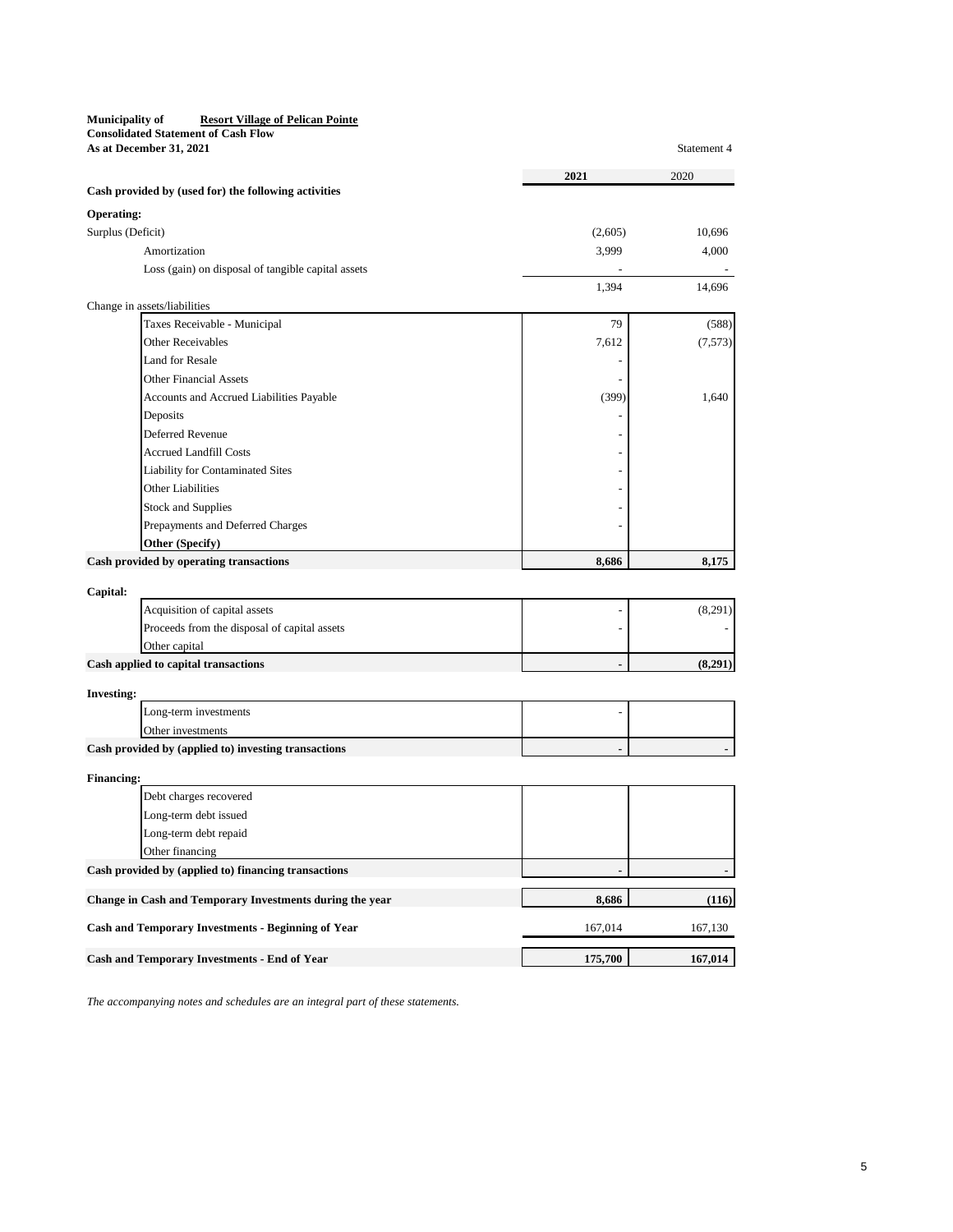#### **Municipality of Resort Village of Pelican Pointe Notes to the Consolidated Financial Statements**

**As at December 31, 2021**

#### **1. Significant Accounting Policies**

The consolidated financial statements of the municipality have been prepared by management in accordance with Canadian public sector accounting standards (PSAS) as recommended by the Chartered Professional Accountants of Canada (CPA Canada). Significant aspects of the accounting policies adopted by the municipality are as follows:

**Basis of Accounting:** The consolidated financial statements are prepared using the accrual basis of accounting. The accrual basis of accounting requires revenues to be recognized as they become available and measurable and expenses are recognized as they are incurred and measurable as a result of the receipt of goods and services and the creation of a legal obligation to pay.

**Reporting Entity:** The consolidated financial statements consolidate the assets, liabilities and flow of resources of the municipality. The entity is comprised of all of the organizations that are owned or controlled by the municipality and are, therefore, accountable to the Council for the administration of their financial affairs and resources. Entities included in these consolidated financial statements are as follows: a)

> Entity *[Local arena board] [Local swimming pool]*

All inter-organizational transactions and balances have been eliminated.

- b) **Collection of funds for other authorities:** Collection of funds by the municipality for school boards, municipal hail and conservation and development authorities are collected and remitted in accordance with relevant legislation.
- **Government Transfers:** Government transfers are the transfer of assets from senior levels of government that are not the result of an exchange transaction, are not expected to be repaid in the future, or the result of a direct financial return. Government transfers are recognized as revenue in the period that the events giving rise to the transfer occur, providing: c)
	- a) the transfers are authorized b) any eligibility criteria have been met; and c) reasonable estimates of the amounts can be made.

Unearned government transfer amounts received will be recorded as deferred revenue. Earned government transfer amounts not received will be recorded as an amount receivable.

- d) **Deferred Revenue -** Fees and charges: Certain user charges and fees are collected for which the related services have yet to be performed. Revenue is recognized in the period when the related expenses are incurred or services performed.
- **Local Improvement Charges:** Local improvement projects financed by frontage taxes recognize any prepayment charges as revenue in the period assessed. e)
- **Net Financial Assets:** Net Financial Assets at the end of an accounting period are the net amount of financial assets less liabilities outstanding. Financial assets represent items such as cash and those other assets on hand which could provide resources to discharge existing liabilities or finance future operations. These include realizable assets which are convertible to cash and not intended for consumption in the normal course of operations. f)
- g) **Non-financial Assets:** Tangible capital and other non-financial assets are accounted for as assets by the government because they can be used to provide government services in future periods. These assets do not normally provide resources to discharge the liabilities of the government unless they are sold.
- **Appropriated Reserves:** Reserves are established at the discretion of Council to designate surplus for future operating and capital transactions. Amounts so designated are described on Schedule 8. h)
- i) **Property Tax Revenue:** Property tax revenue is based on assessments determined in accordance with Saskatchewan Legislation and the formulas, principles, and rules in the Saskatchewan Assessment Manual. Tax mill rates are established annually by council following the guidance of the Government of Saskatchewan. Tax revenues are recognized when the tax has been authorized by bylaw and the taxable event has occurred. Requisitions operate as a flow through and are excluded from municipal revenue.
- j) **Investments:** Portfolio investments are valued at the lower of cost, less any provisions for other than temporary impairment. Investments with terms longer than one year have been classified as other long-term investments concurrent with the nature of the investment. The long term investments in the Saskatchewan Association of Rural Municipalities - Self insurance fund are accounted for on the equity basis.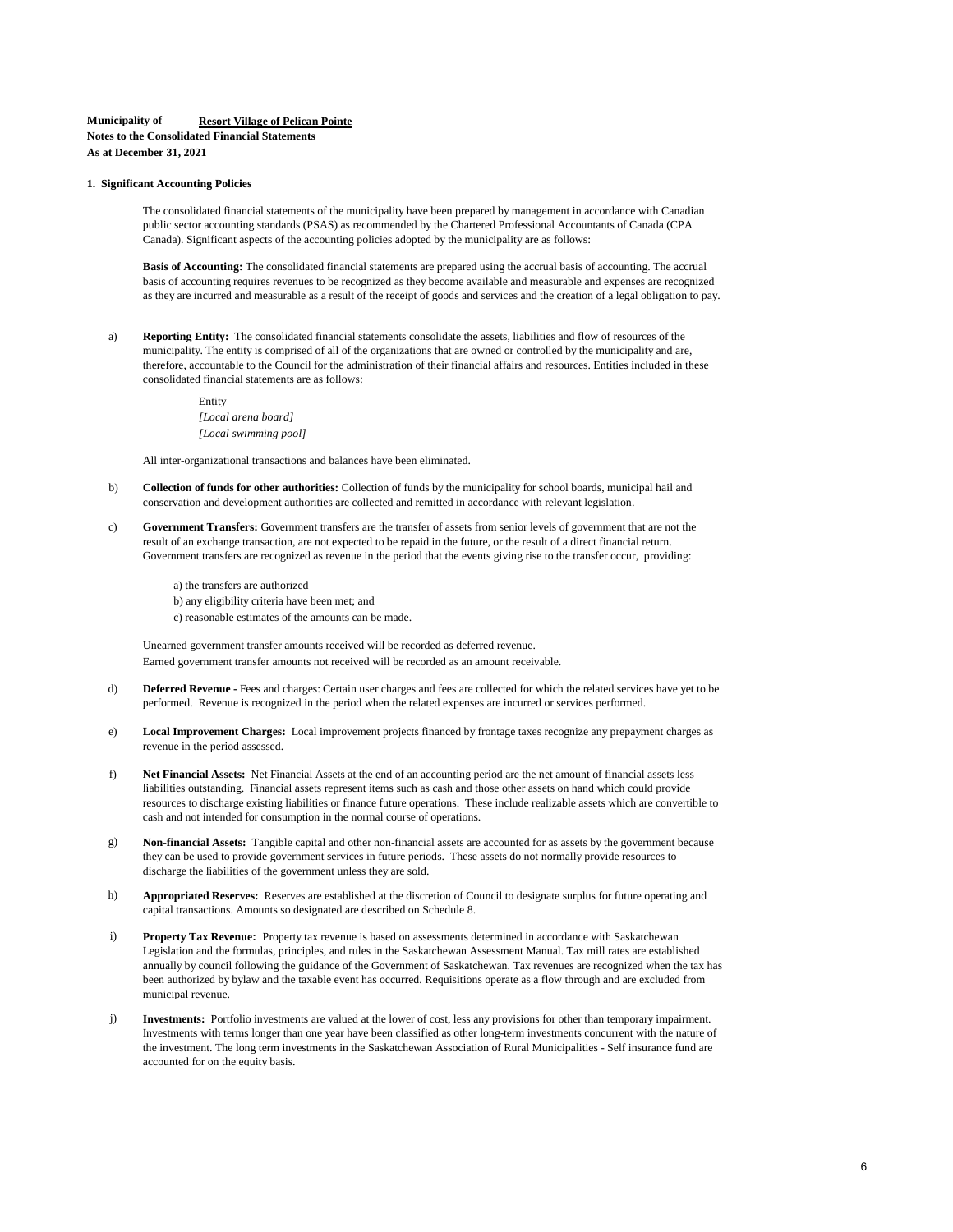#### **1. Significant Accounting Policies - continued**

- k) **Inventories:** Inventories of materials and supplies expected to be used by the municipality are valued at the lower of cost or replacement cost. Inventories of land, materials and supplies held for resale are valued at the lower of cost or net realizable value. Cost is determined by the average cost method. Net realizable value is the estimated selling price in the ordinary course of business.
- l) **Tangible Capital Assets:** All tangible capital asset acquisitions or betterments made throughout the year are recorded at their acquisition cost. Initial costs for tangible capital assets that were acquired and developed prior to 2009 were obtained via historical cost information or using current fair market values discounted by a relevant deflation factor back to the point of acquisition. Donated tangible capital assets received are recorded at their fair market value at the date of contribution. The cost of these tangible capital assets less any residual value are amortized over the asset's useful life using the straight-line method of amortization. Tangible capital assets that are recognized at a nominal value are disclosed on Schedule 6. The municipality's tangible capital asset useful lives are estimated as follows:

| Asset                        | <b>Useful Life</b> |
|------------------------------|--------------------|
| <b>General Assets</b>        |                    |
| Land                         | Indefinite         |
| <b>Land Improvements</b>     | 5 to 20 Yrs        |
| <b>Buildings</b>             | $10$ to $50$ Yrs   |
| Vehicles & Equipment         |                    |
| Vehicles                     | 5 to 10 Yrs        |
| Machinery and Equipment      | 5 to 10 Yrs        |
| <b>Infrastructure Assets</b> |                    |
| <b>Infrastructure Assets</b> | 30 to 75 Yrs       |
| Water & Sewer                | (Insert)           |
| <b>Road Network Assets</b>   | (Insert)           |

*[If method other than straight line used the method must be separately disclosed]*

**Government Contributions:** Government contributions for the acquisition of capital assets are reported as capital revenue and do not reduce the cost of the related asset.

**Works of Art and Other Unrecognized Assets:** Assets that have a historical or cultural significance, which include works of art, monuments and other cultural artifacts are not recognized as tangible capital assets because a reasonable estimate of future benefits associated with this property cannot be made.

*[List other unrecognized assets, if any].*

**Capitalization of Interest:** The municipality does *[not]* capitalize interest incurred while a tangible capital asset is under construction.

**Leases:** All leases are recorded on the consolidated financial statements as either a capital or operating lease. Any lease that transfers substantially all of the benefits and risk associated with the leased asset is classified as a capital leases and recorded as tangible capital assets. At the inception of a capital lease, an asset and a payment obligation are recorded at an amount equal to the lesser of the present value of the minimum lease payments and the asset's fair market value. Assets under capital leases are amortized on a *[amortization method]* basis, over their estimated useful lives *[lease term]*. Any other lease not meeting the before mentioned criteria is classified as an operating lease and rental payments are expensed as incurred.

#### m) **Landfill Liability:**

*[Select one of the following as applicable]* 

The municipality maintains a waste disposal site. The annual provision is reported as an expense and the accumulated provision is reported on the Consolidated Statement of Financial Position. Recommended disclosure is provided in Note 10.

*or*

The municipality does not maintain a waste disposal site.

- **Trust Funds:** Funds held in trust for others, under a trust agreement or statute, are not included in the consolidated financial statements as they are not controlled by the municipality. Trust fund activities administered by the municipality are disclosed in Note 18. n)
- o) **Employee Benefit Plans:** Contributions to the municipality's defined benefit plans are expensed when contributions are made. Under the defined benefit plan, the municipality's obligations are limited to their contributions.
- **Liability for Contaminated Sites:** Contaminated sites are a result of contamination being introduced into air, soil, water or sediment of a chemical, organic or radioactive material or live organism that exceeds an environmental standard. The liability is recorded net of any expected recoveries. A liability for remediation of contaminated sites is recognized when all the following criteria are met: p)
	- a) an environmental standard exists;
	- b) contamination exceeds the environmental standard;
	- c) the municipality:
		- i. is directly responsible; or
		- ii. accepts responsibility;
	- d) it is expected that future economic benefits will be given up; and
	- e) a reasonable estimate of the amount can be made.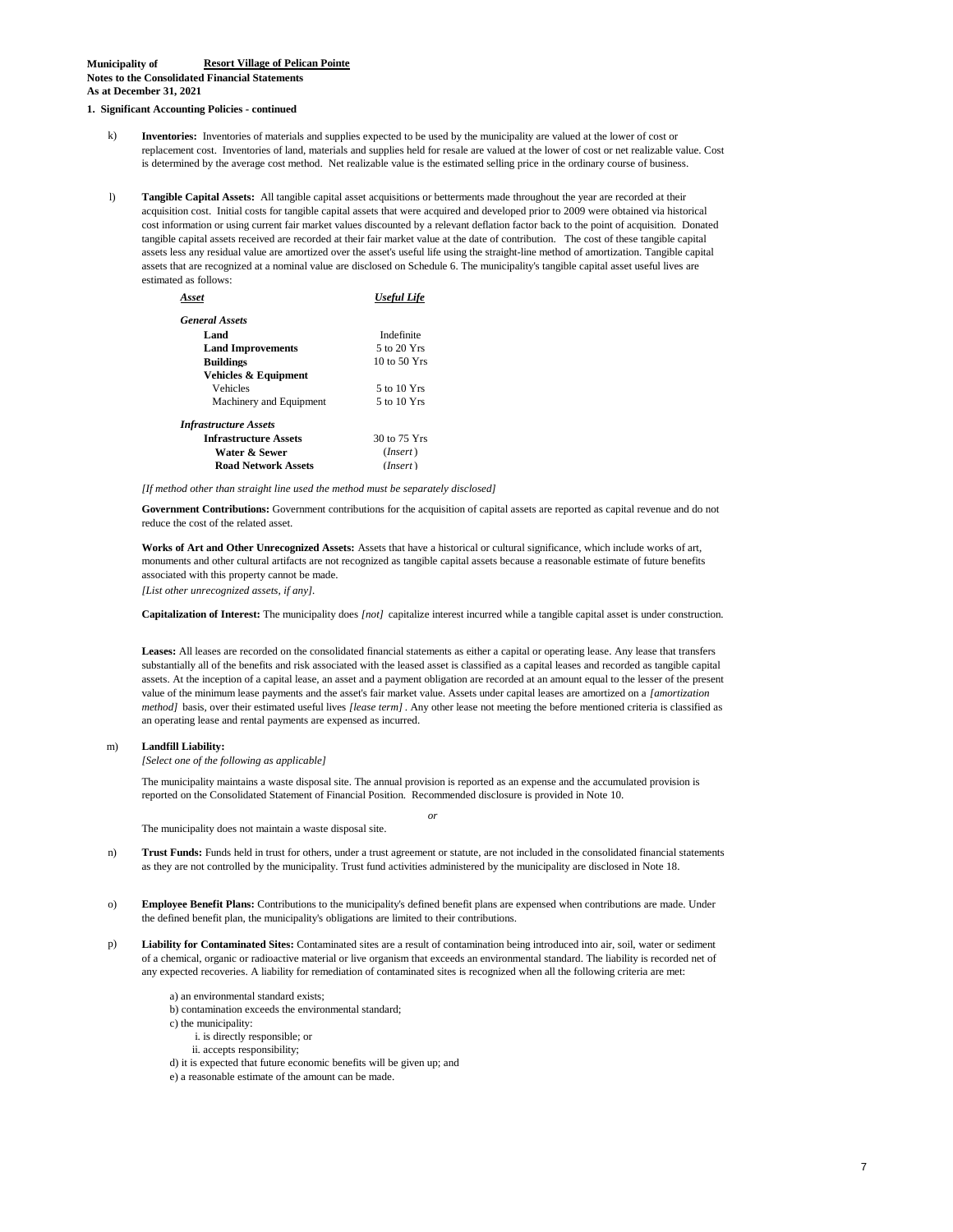**Notes to the Consolidated Financial Statements As at December 31, 2021**

#### **1. Significant Accounting Policies - continued**

q) **Measurement Uncertainty:** The preparation of financial statements in conformity with Canadian public sector accounting standards requires management to make estimates and assumptions that affect the reported amount of assets and liabilities and disclosure of contingent assets and liabilities at the date of the financial statements, and the reported amounts of revenue and expenditures during the period. Accounts receivable are stated after evaluation as to their collectability and an appropriate allowance for doubtful accounts is provided where considered necessary.

The 'Opening Asset costs' of tangible capital assets have been estimated where actual costs were not available. The measurement of materials and supplies are based on estimates of volume and quality. Amortization is based on the estimated useful lives of tangible capital assets.

These estimates and assumptions are reviewed periodically and, as adjustments become necessary they are reported in earnings in the periods in which they become known.

r) **Basis of Segmentation/Segment Report:** The municipality follows the Public Sector Accounting Board's recommendations requiring financial information to be provided on a segmented basis. Municipal services have been segmented by grouping activities that have similar service objectives (by function). Revenues that are directly related to the costs of the function have been attributed to each segment. Interest is allocated to functions based on the purpose of specific borrowings.

The segments (functions) are as follows:

General Government: Provides for the administration of the municipality.

Protective Services: Comprised of expenses for Police and Fire protection.

Transportation Services: Responsible for the delivery of public works services related to the development and maintenance of roadway systems and street lighting.

Environmental and Public Health: The environmental segment provides waste disposal and other environmental services. The public health segment provides for expenses related to public health services in the municipality.

Planning and Development: Provides for neighbourhood development and sustainability.

Recreation and Culture: Provides for community services through the provision of recreation and leisure services.

Utility Services: Provides for delivery of water, collecting and treating of wastewater and providing collection and disposal of solid waste.

s) **Budget Information**: Budget information is presented on a basis consistent with that used for actual results. The budget was approved by Council on *[insert approval date]*.

#### **New Standards and Amendments to Standards:**

t) **Effective for Fiscal Years Beginning On or After April 1, 2022:**

> **PS 1201 Financial Statement Presentation,** replaces PS 1200 with revised general reporting principles and standards of presentation and disclosure in government financial statements. Requires a new statement of re-measurement gains and losses separate from the statement of operations arising from the re-measurement of financial instruments and items denominated in foreign currencies, as well as the government's proportionate share of other comprehensive income that arises when a government includes the results of government business enterprises and partnerships. Effective in the period PS 3450 and PS 2601 are adopted.

> **PS 2601 Foreign Currency Translation,** replaces PS 2600 with revised guidance on the recognition, presentation and disclosure of transactions that are denominated in a foreign currency. Requires that monetary assets and liabilities denominated in a foreign currency and non-monetary items included in the fair value category, denominated in a foreign currency, be adjusted to reflect the exchange rates in effect at the financial statement date. Unrealized gains and losses are to be presented in the statement of re-measurement gains and losses.

> **PS 3041 Portfolio Investments,** replaces PS 3040 with revised guidance on accounting for, and presentation and disclosure of portfolio investments. Removes the distinction between temporary and portfolio investments. Upon adoption of PS 3450 and PS 3041, PS 3030, Temporary Investments, will no longer apply. Effective in the period PS 3450, PS 2601 and PS 1201 are adopted.

> **PS 3450 Financial Instruments,** a new standard establishing guidance on the recognition, measurement, presentation and disclosure of financial instruments, including derivatives. The standard requires fair value measurement of derivatives and equity instrument that are quoted in an active market; all other financial instruments can be measured at cost/amortized cost or fair value at the election of the government. Unrealized gains and losses are presented in a new statement of remeasurement gains and losses. There is the requirement to disclose the nature and extent of risks arising from financial instruments and clarification is given for the de-recognition of financial liabilities.

> **PS 3280 Asset Retirement Obligations,** a new standard establishing guidance on the accounting and reporting of legal obligations associated with the retirement of tangible capital assets controlled by a government or government organization. A liability for a retirement obligation can apply to tangible capital assets either in productive use or no longer in productive use. As this standard includes solid waste landfill sites active and post-closing obligations, upon adoption of this new standard, existing Solid Waste Landfill Closure and Post-Closure Liability section PS 3270 will be withdrawn.

#### **Effective for Fiscal Years Beginning On or After April 1, 2023:**

**PS 3400, Revenue,** a new standard establishing guidance on how to account for and report on revenue. The standard provides a framework for recognizing, measuring and reporting revenues that arise from transactions that include performance obligations and transactions that do not have performance obligations. Performance obligations are enforceable promises to provide specific goods or services to a specific payer.

The extent of the impact on adoption of these future standards is not known at this time.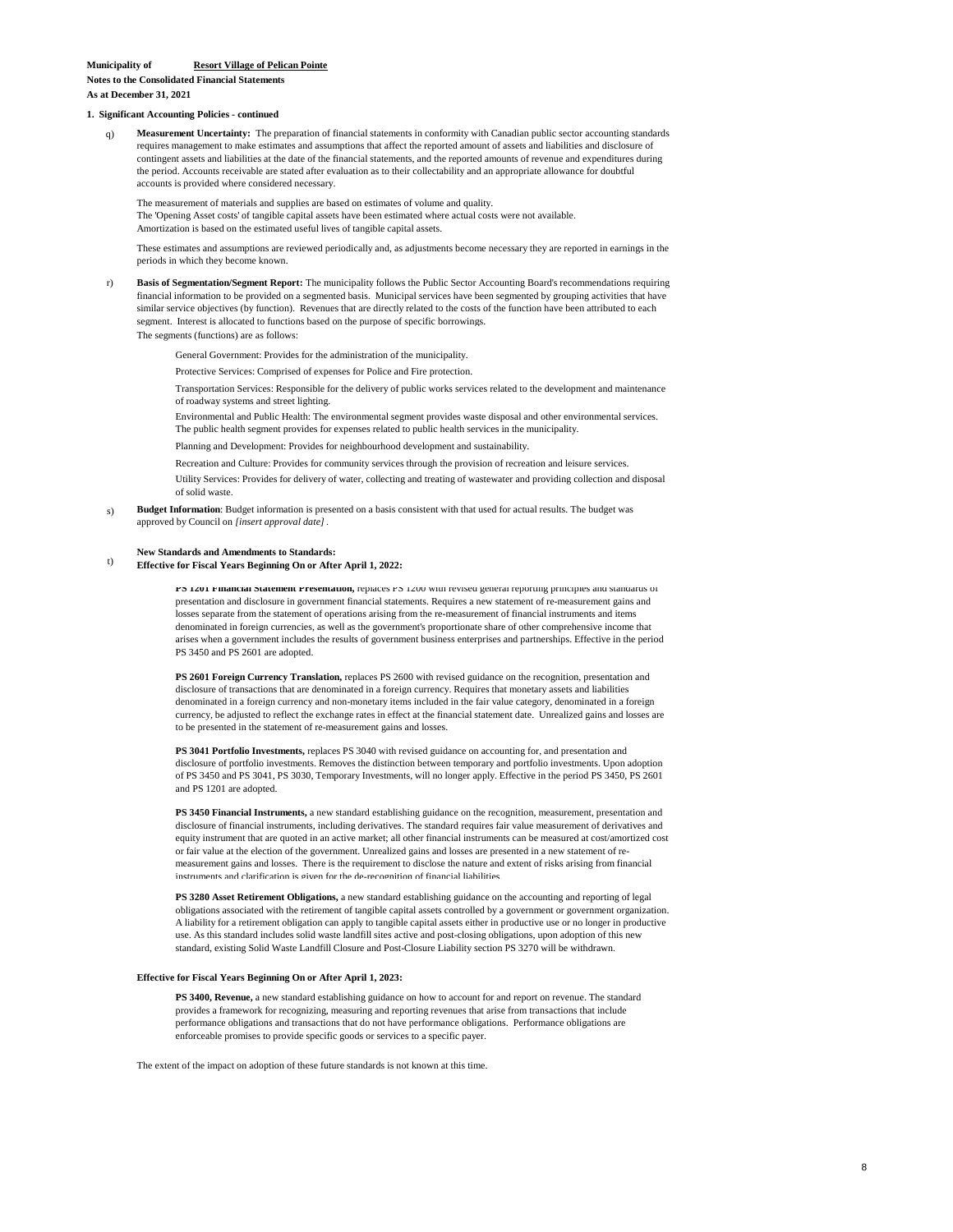# **Municipality of Resort Village of Pelican Pointe Notes to the Consolidated Financial Statements As at December 31, 2021**

Restricted Cash

| 2. Cash and Temporary Investments | 2021   | 2020  |
|-----------------------------------|--------|-------|
|                                   |        |       |
| Cash                              | 44822  | 36177 |
| Temporary Investments             | 130878 | 30837 |

Cash and temporary investments include balances with banks, term deposits, marketable securities and short-term investments with maturities of three months or less. [Cash subject to restrictions that prevent its use for current purposes is included in restricted cash.]

**Total Cash and Temporary Investments** 175,700 167,014

| 3. Taxes Receivable - Municipal                                          | 2021 | 2020 |
|--------------------------------------------------------------------------|------|------|
|                                                                          |      |      |
| Municipal<br>- Current                                                   | 509  | 588  |
| - Arrears                                                                |      |      |
|                                                                          | 509  | 588  |
| - Less Allowance for Uncollectible                                       |      |      |
| Total municipal taxes receivable                                         | 509  | 588  |
|                                                                          |      |      |
| School<br>- Current                                                      |      |      |
| - Arrears                                                                |      |      |
| Total school taxes receivable                                            |      |      |
|                                                                          |      |      |
| Other                                                                    |      |      |
|                                                                          |      |      |
| Total taxes and grants in lieu receivable                                | 509  | 588  |
|                                                                          |      |      |
| Deduct taxes receivable to be collected on behalf of other organizations |      |      |
| <b>Total Taxes Receivable - Municipal</b>                                | 509  | 588  |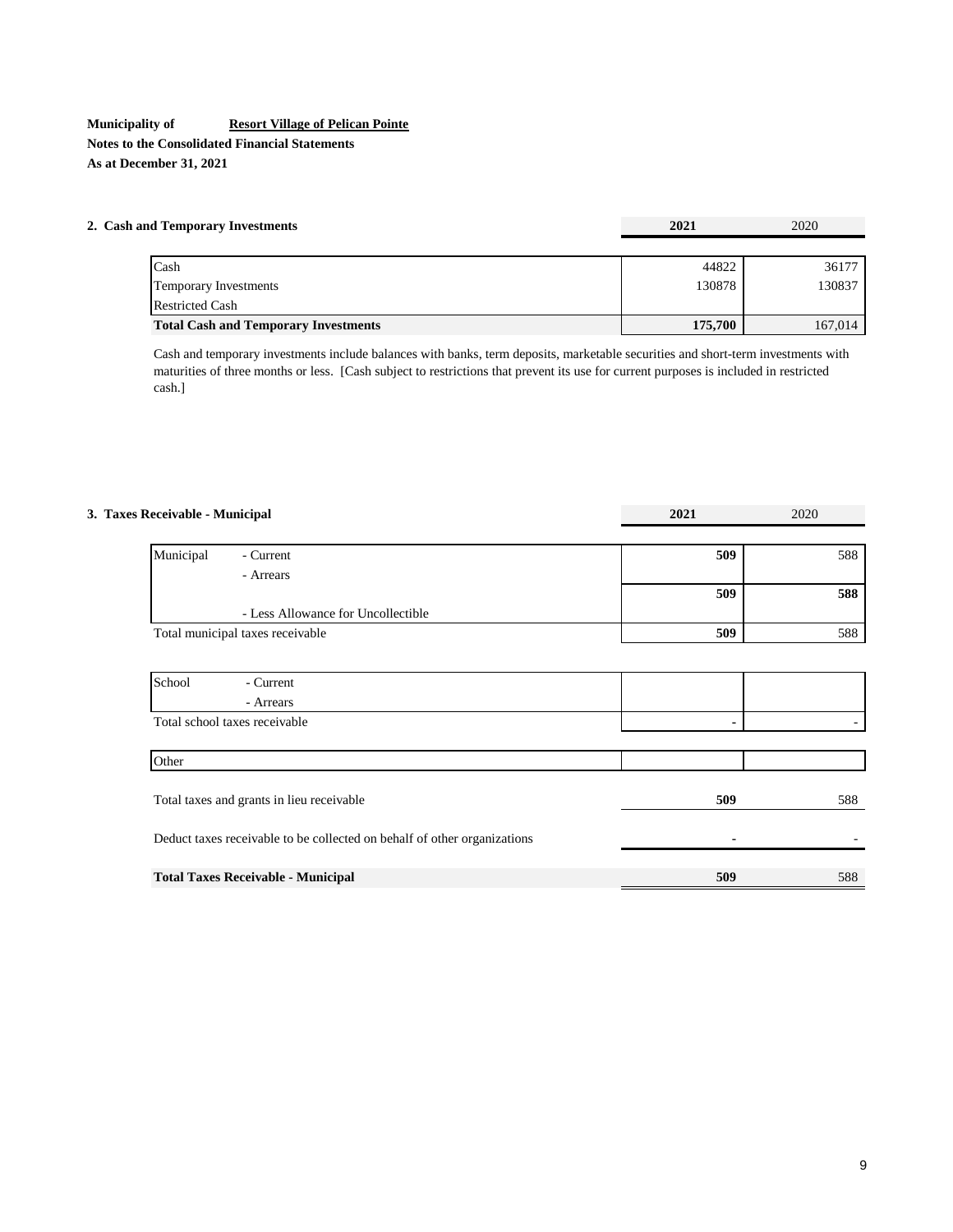**Notes to the Consolidated Financial Statements**

**As at December 31, 2021**

|                    | 4. Other Accounts Receivable                                                                                                                      | 2021 | 2020           |
|--------------------|---------------------------------------------------------------------------------------------------------------------------------------------------|------|----------------|
|                    | <b>Federal Government</b>                                                                                                                         | 520  | 1138           |
|                    | <b>Provincial Government</b>                                                                                                                      |      |                |
|                    | <b>Local Government</b>                                                                                                                           |      |                |
|                    | Utility                                                                                                                                           |      |                |
|                    | Trade                                                                                                                                             |      |                |
|                    | Other (Specify)                                                                                                                                   | 80   | 7074           |
|                    | <b>Total Other Accounts Receivable</b>                                                                                                            | 600  | 8,212          |
|                    |                                                                                                                                                   |      |                |
|                    | Less: Allowance for Uncollectible                                                                                                                 |      |                |
|                    | <b>Net Other Accounts Receivable</b>                                                                                                              | 600  | 8,212          |
| 5. Land for Resale |                                                                                                                                                   | 2021 | 2020           |
|                    | Tax Title Property                                                                                                                                |      |                |
|                    | Allowance for market value adjustment                                                                                                             |      |                |
|                    | Net Tax Title Property                                                                                                                            |      | $\blacksquare$ |
|                    | Other Land                                                                                                                                        |      |                |
|                    | Allowance for market value adjustment                                                                                                             |      |                |
|                    | Net Other Land                                                                                                                                    |      | $\blacksquare$ |
|                    | <b>Total Land for Resale</b>                                                                                                                      |      |                |
|                    | 6. Long-Term Investments                                                                                                                          | 2021 | 2020           |
|                    |                                                                                                                                                   |      |                |
|                    | Sask Assoc. of Rural Municipalities - Self Insurance Fund                                                                                         |      |                |
|                    | Other (Specify)                                                                                                                                   |      |                |
|                    | <b>Total Long-Term Investments</b>                                                                                                                |      |                |
|                    | The long term investments in the Saskatchewan Association of Rural Municipalities - Self Insurance Fund are accounted for on<br>the equity basis. |      |                |

Marketable securities are valued at the lower of cost and market value. Market value at *[date]* was *[\$]* (*[Prior Year] - [\$]*).

*[Marketable securities/Portfolio investments]* represent investments in common shares *[of public companies]* and are stated at the lower of cost or market value. At year-end, cost was substantially the same as the quoted market value.

| 7. Debt Charges Recoverable           | 2021 | 2020 |
|---------------------------------------|------|------|
|                                       |      |      |
| Current debt charges recoverable      |      |      |
| Non-current debt charges recoverable  |      |      |
|                                       |      |      |
| <b>Total Debt Charges Recoverable</b> |      |      |

The municipality has undertaken a project with *[describe nature of project and identify partners]* . The municipality assumed the long-term financing of *[\$ - amount]*; however, *[\$ - amount]* plus interest at *[#]* % is recoverable from *[name of municipality]* with respect to this financing. Amounts are recoverable in annual principal instalments of *[\$]* plus interest, and mature *[date]*.

Future debt charges recoverable are as follows:

| Year           | Principal | <b>Interest</b> | <b>Total</b> |
|----------------|-----------|-----------------|--------------|
| 2022           |           |                 |              |
| 2023           |           |                 |              |
| 2024           |           |                 |              |
| 2025           |           |                 |              |
| 2026           |           |                 |              |
| Thereafter     |           |                 |              |
| <b>Balance</b> |           |                 |              |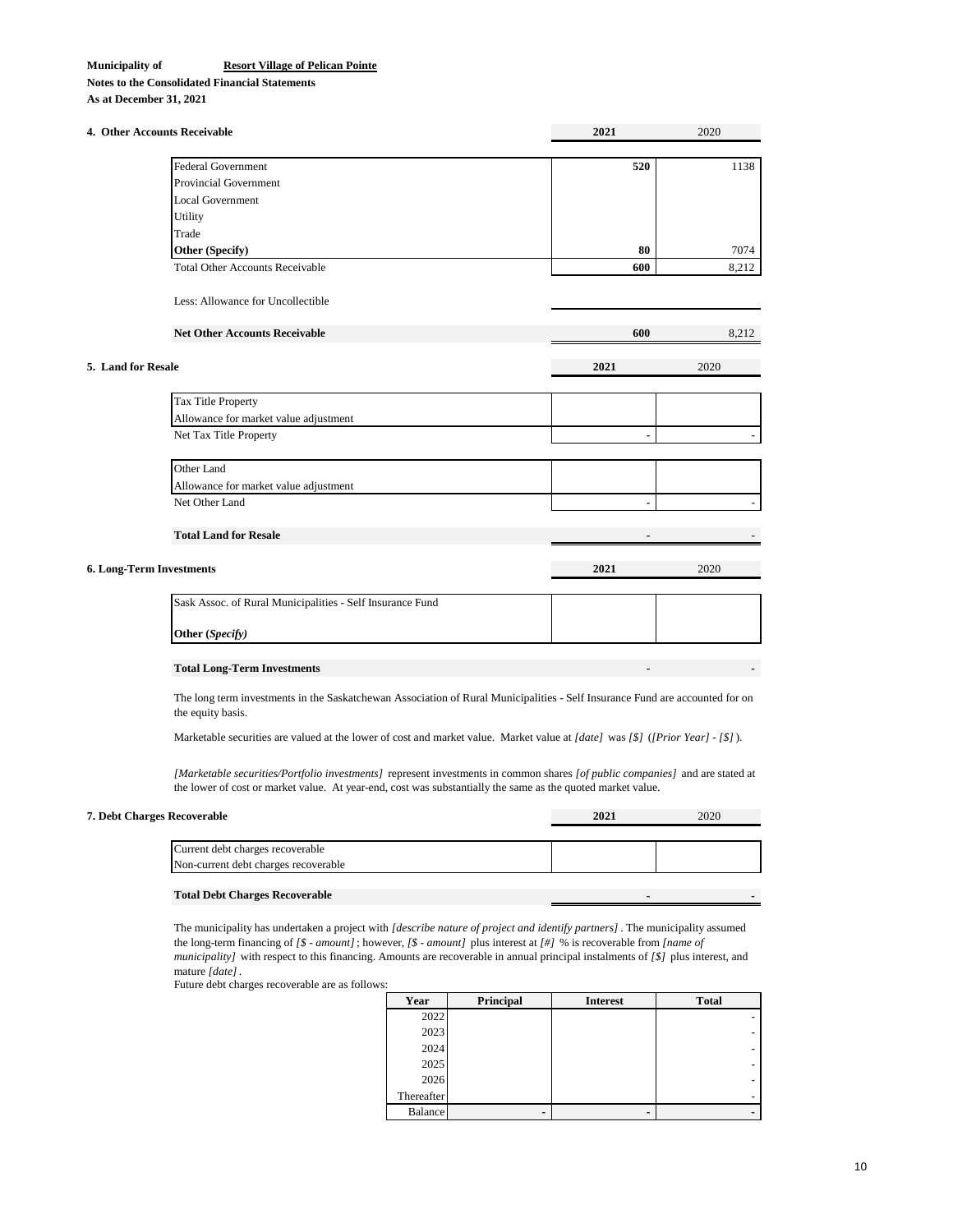#### **Notes to the Consolidated Financial Statements**

#### **As at December 31, 2021**

#### **8. Bank Indebtedness**

Bank indebtedness includes an operating loan amounting to [*\$* ] ([*prior year*] - [*\$* ]) and bearing interest at prime plus [*#* %]. Assets pledged as collateral are [*describe assets*].

#### **Credit Arrangements**

#### *[Disclosure appropriate where lines of credit have been authorized, but no amount is drawn at the financial statement date]*

At [*date* ], the Municipality had lines of credit totaling [*\$* ], none of which were drawn. The following has been collateralized in connection with this line of credit:

- General security agreement; and

- Hypothecation of certain preferred shares (market value at [*date* ] of [*\$* ]).

#### **9. Deferred Revenue**

| <b>Total Deferred Revenue</b>     |      |      |  |
|-----------------------------------|------|------|--|
| <b>10. Accrued Landfill Costs</b> |      |      |  |
|                                   | 2021 | 2020 |  |
|                                   |      |      |  |
| <b>Environmental Liabilities</b>  |      |      |  |
|                                   |      |      |  |

In *[year]* the municipality has accrued an overall liability for environmental matters in the amount of *[\$]*  (*prior year - \$* ) which represents management's best estimate of this liability. By their nature, these estimates are subject to measurement uncertainty and the effect on the consolidated financial statements of changes in such estimates in future periods could be significant.

Included in environmental liabilities is *[\$]* (*prior year* - \$) of the estimated total landfill closure and postclosure care expenses. The estimated liability for these expenses is recognized as the landfill site's capacity is used and the reported liability represents the portion of the estimated total expenses recognized as at December 31, *[year]* based on the cumulative capacity used at that date, compared to the total estimated landfill capacity. Estimated total expenditures represent the sum of the discounted future cash flows for closure and post-closure care activities discounted at the municipality's average long-term borrowing rate of *[ %]* (*prior year* - %).

Landfill closure and post-closure care requirements have been defined in accordance with The Environmental Management and Protection Act and include final covering and landscaping of the landfill, pumping of ground water, methane gas and leachate management, and ongoing environmental monitoring, site inspection and maintenance. The reported liability is based on estimates and assumptions with respect to events extending over a [# of years] -year period using the best information available to management. Future events may result in significant changes to the estimated total expense, capacity used or total capacity and the estimated liability, and would be recognized prospectively, as a change in estimate, when applicable.

The estimated remaining capacity of the landfill is *[%] – [#]* cubic metres (*prior year* - % - *[#]* cubic metres) of its total estimated capacity of *[#]* cubic metres and its estimated remaining life is *[#]* years (prior year – *[#]*  years). The period for post-closure care is estimated to be *[#]* years (*prior year* – [#]).

The unfunded liability for the landfill will be paid for *[explain how will be financed]* .

#### **11. Liability for Contaminated Sites**

The municipality recognizes and estimates a liability of *[\$]* (*[prior year] - [\$]* ) for remediation of [*name of the contaminated sites]* using *[name of the valuation method].* The nature of the liability is *[description of the nature of the liability including the event of transaction creating the liability]* . The assumptions used in estimating the liability include *[descriptions of assumptions and measurement basis used].* The amount of estimated recoveries is *[\$]* (*[prior year] - [\$]* ).

*[Note: additional disclosure is required of the estimated total undiscounted expenditures and discount rate (when a net present value technique is used), as well as the reason for not recognizing a liability, if appropriate.]*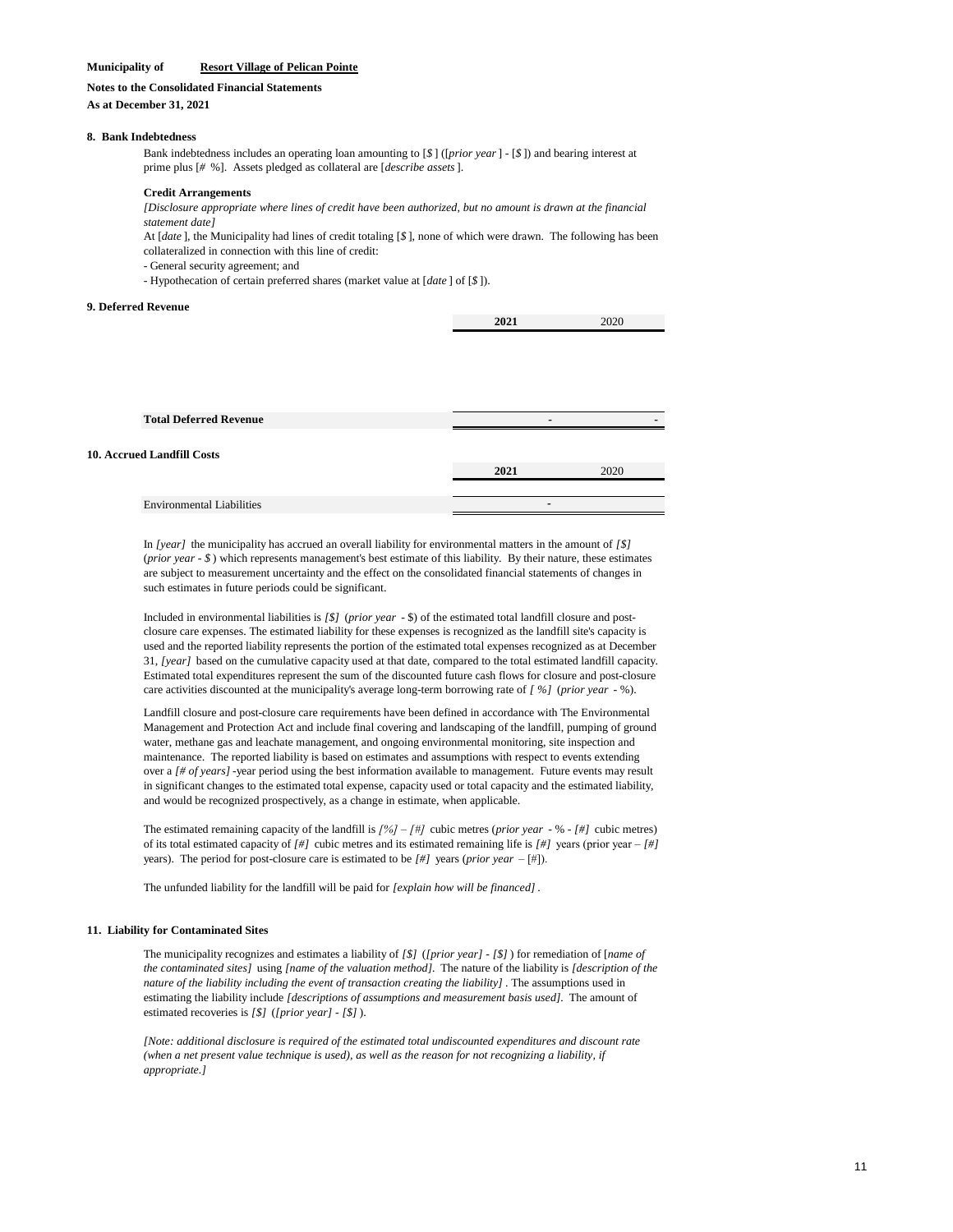**Notes to the Consolidated Financial Statements**

**As at December 31, 2021**

# **12. Long-Term Debt**

*[Select one of the following as applicable:]*

*or* a) The debt limit of the municipality is \$56,997. The debt limit for a municipality is the total amount of the municipality's own source revenues for the preceding year (the *Municipalities Act* section 161(1)).

b) The debt limit of the municipality is \$\_\_\_\_\_\_\_. The debt limit for the municipality has been established by the Saskatchewan Municipal Board (the *Municipalities Act* section 161(2)).

Debenture debt is repayable at *[describe terms including interest rates, repayment dates and amounts, and whether any amount is due on demand].*

Future principal and interest payments are as follows:

| Year           | Principal | <b>Interest</b> | <b>Current Year Total</b> | <b>Prior Year Total</b> |
|----------------|-----------|-----------------|---------------------------|-------------------------|
| 2022           |           |                 |                           |                         |
| 2023           |           |                 |                           |                         |
| 2024           |           |                 | -                         |                         |
| 2025           |           |                 |                           |                         |
| 2026           |           |                 | -                         |                         |
| Thereafter     |           |                 | -                         |                         |
| <b>Balance</b> | -         |                 |                           |                         |

Bank loans are repayable *[describe terms including interest rates, repayment dates and amounts, and whether any amount is due on demand].*



| Year           | Principal | <b>Interest</b> | <b>Current Year Total</b> | <b>Prior Year Total</b> |
|----------------|-----------|-----------------|---------------------------|-------------------------|
| 2022           |           |                 |                           |                         |
| 2023           |           |                 |                           |                         |
| 2024           |           |                 |                           |                         |
| 2025           |           |                 | -                         |                         |
| 2026           |           |                 | -                         |                         |
| Thereafter     |           |                 |                           |                         |
| <b>Balance</b> |           |                 |                           |                         |

#### **13. Lease Obligations**

*[Description of capital leases including interest rates, expiry dates and significant conditions of the lease agreements]* Future minimum lease payments under the capital leases together with the balance of the obligation due under the capital leases are as follows:

| Year                    | <b>Payment Amount</b>               |  |  |  |  |  |
|-------------------------|-------------------------------------|--|--|--|--|--|
| 2022                    |                                     |  |  |  |  |  |
| 2023                    |                                     |  |  |  |  |  |
| 2024                    |                                     |  |  |  |  |  |
| 2025                    |                                     |  |  |  |  |  |
| 2026                    |                                     |  |  |  |  |  |
| Thereafter              |                                     |  |  |  |  |  |
|                         | Total future minimum lease payments |  |  |  |  |  |
|                         | Amounts representing interest at a  |  |  |  |  |  |
|                         | weighted average rate of<br>$\%$    |  |  |  |  |  |
| Capital Lease Liability |                                     |  |  |  |  |  |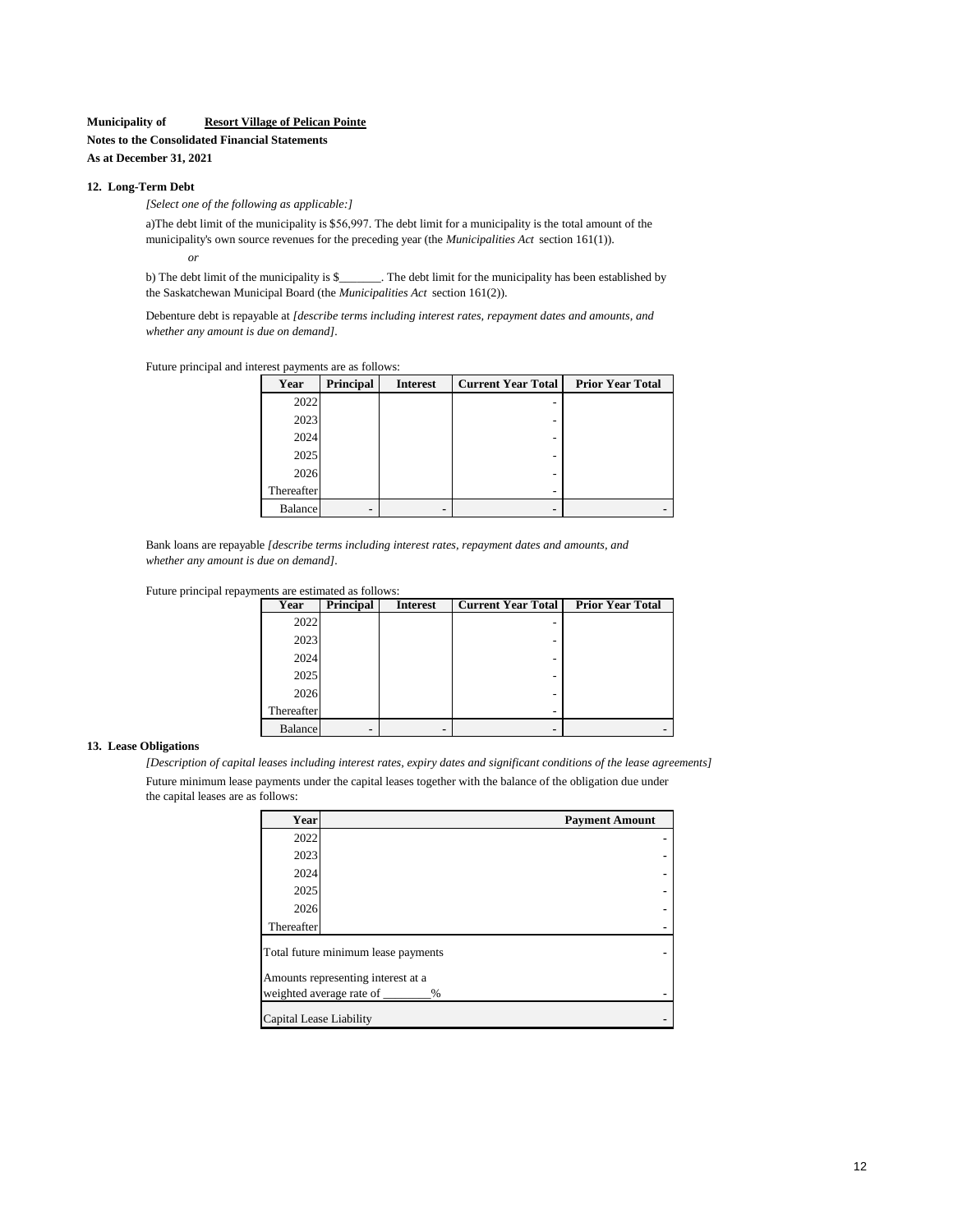**Municipality of Resort Village of Pelican Pointe Notes to the Consolidated Financial Statements As at December 31, 2021**

# **14. Other Non-financial Assets 2021** 2020

*[List if any]*

# **15. Contingent Liabilities**

The municipality is contingently liable under terms of the Saskatchewan Association of Rural Municipalities Self-Insurance Plan for its proportionate share of claims and future claims in excess of the Plan's reserve fund.

The municipality is also contingently liable for the following:

*[List if any]*

# **16. Pension Plan**

The municipality is an employer member of the Municipal Employee Pension Plan (MEPP), which is a multiemployer defined benefit pension plan. The Commission of MEPP, representing plan member employers, is responsible for overseeing the management of the pension plan, including investment of assets and administration of benefits. The municipality's pension expense in 2021 was [\$]. The benefits accrued to the municipality's employees from MEPP are calculated using the following: Pensionable Years of Service, Highest Average Salary, and the plan accrual rate.

# **17. Comparative Figures**

Prior year comparative figures have been restated to conform to the current year's presentation.

# **18. Trusts Administered by the Municipality**

A summary of trust fund activity by the municipality during the year is as follows: *[Description of Trust i.e. Cemetery]*

**Current Year Total** Prior Year Total

Balance - Beginning of Year Revenue (*Specify* ) Interest revenue Expenditure (*Specify* ) **Balance - End of Year -** -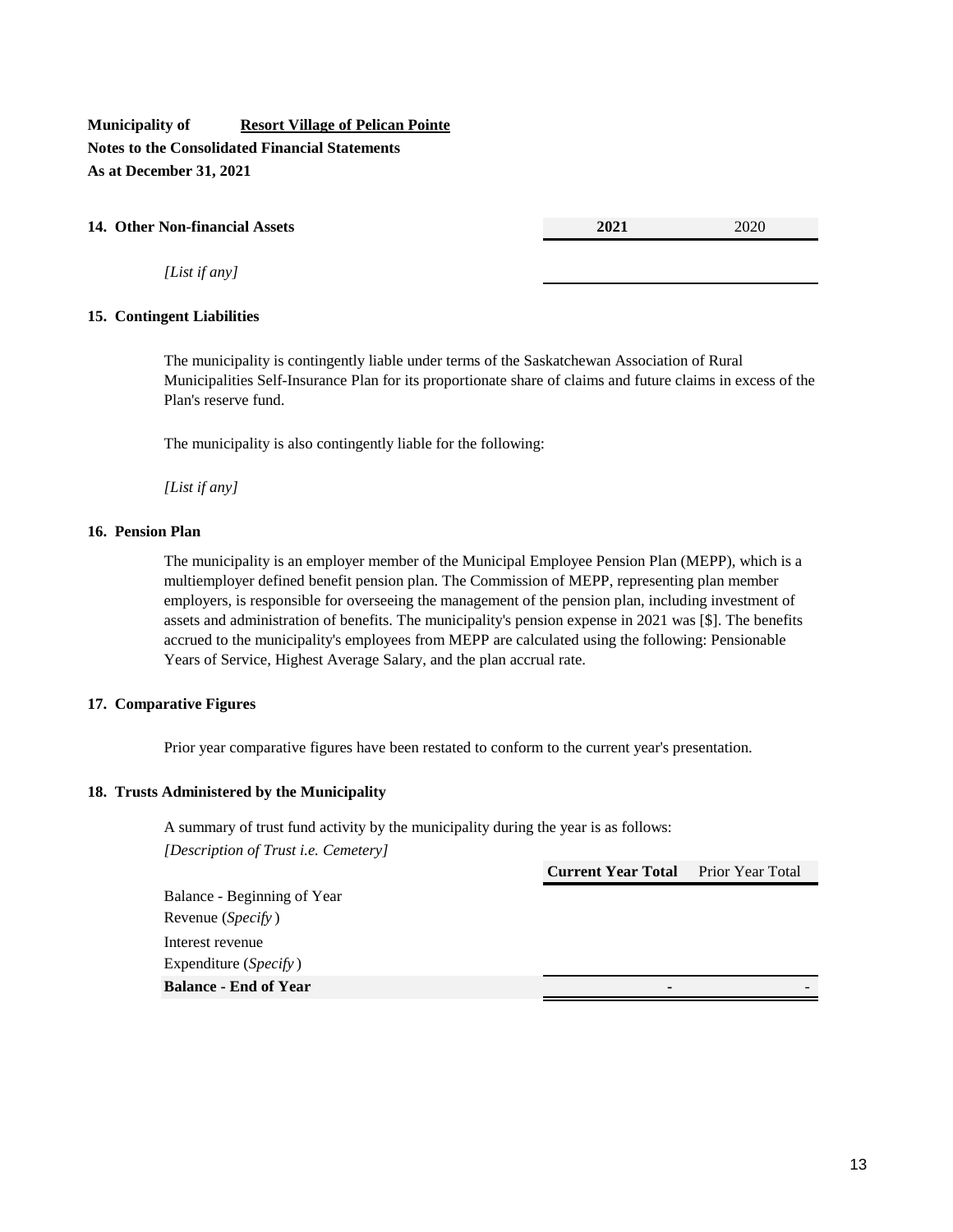**Notes to the Consolidated Financial Statements**

**As at December 31, 2021**

#### **19. Related Parties**

*[Select one of the following as applicable:]* The consolidated financial statements include transactions with related parties. The municipality is related to *[ list related parties]*  under the common control of the Council.

Transactions with these related parties are in the normal course of operations and are settled on normal trade terms.

*or [If there are non-arm's length transactions recognized by the municipality at an amount other than normal trade terms during the year use the disclosure below.]*

Certain transactions with the following related parties were settled at an amount other than normal trade terms.

*[For each related party transaction describe:*

- *Adequate information about the nature of the relationship with the related parties involved in related party transactions;*
- *The type and amount of related party transaction that have been recognized by financial statement category; - The basis of measurement used;*
- *The amount of outstanding balances and the terms and conditions attached to them;*
- *Contractual obligations and/or contingent liabilities with related parties separate from other contractual obligations and contingent liabilities;*
- *The types of related party transactions that have occurred for which no amount has been recognized. Items of a similar nature should be disclosed in aggregate.]*

#### **20. Contingent Assets**

The municipality has the following contingent asset(s) for which the probability of *[future event that would result in the asset(s)]* occurring is likely, resulting in *[describe the nature of the contingent asset]* where the estimated or known assets are, or exceed *[\$]* at December 31 *[current year]* (*[prior year*: *\$]*). The future receipt of these assets is dependent on *[describe nature of future event that will confirm existence of asset]. [When the disclosed amount is based on an estimate, explain basis of estimation]*.

Contingent assets are not recorded in the financial statements.

 *(or, in cases where the extent cannot be measured or when disclosure of the extent would have an adverse effect on the outcome, consider the following)*

The municipality has the following contingent asset(s) for which the probability of *[future event that would result in the asset(s)]* occurring is likely, resulting in *[describe the nature of the contingent asset]* . The future receipt of these assets is dependent on *[describe nature of future event that will confirm existence of asset]* . *[Describe the reason for non-disclosure of the extent of the contingent asset]* .

Contingent assets are not recorded in the financial statements.

#### **21. Contractual Rights**

Contractual rights are rights to economic resources arising from contracts or agreements that will result in an asset and revenue in the future. Significant contractual rights of the municipality are as follows:

| <b>Contractual Rights</b><br><b>Type</b> | <b>Describe Nature Time and</b><br>Extent | 2021     | 2022                     | 2023           | 2024     | 2025     | <b>Thereafter</b> | <b>No Fixed</b><br><b>Maturity</b><br>Date | Current<br><b>Year Total</b> | <b>Prior Year</b><br><b>Total</b> |
|------------------------------------------|-------------------------------------------|----------|--------------------------|----------------|----------|----------|-------------------|--------------------------------------------|------------------------------|-----------------------------------|
| [i.e. future lease revenue]              |                                           | $^{[S]}$ | $^{[S]}$                 | $^{[S]}$       | $^{[S]}$ | $^{[S]}$ | $^{[S]}$          | $^{[S]}$                                   | ۰                            | [5]                               |
| Contractual Rights 1                     |                                           |          |                          |                |          |          |                   |                                            | ۰                            |                                   |
| Contractual Rights 2                     |                                           |          |                          |                |          |          |                   |                                            | ۰                            |                                   |
| Contractual Rights 3                     |                                           |          |                          |                |          |          |                   |                                            |                              |                                   |
| [Other Specify]                          |                                           |          |                          |                |          |          |                   |                                            |                              |                                   |
| <b>Total</b>                             |                                           |          | $\overline{\phantom{a}}$ | $\blacksquare$ |          |          |                   |                                            |                              | $\overline{\phantom{a}}$          |

#### **22. Contractual Obligations and Commitments**

The municipality has entered into multiple-year contracts for the delivery of services and the construction of tangible capital assets *[identify those that apply]*. These contractual obligations will become liabilities in the future when the terms of the contracts are met. Significant contractual obligations and commitments of the municipality include:

| <b>Contractual</b><br><b>Obligations and</b><br>Commitments Type <sup>1</sup> | <b>Describe Nature Time and</b><br>Extent | 2021     | 2022     | 2023             | 2024     | 2025 | <b>Thereafter</b>        | <b>No Fixed</b><br><b>Maturity</b><br>Date | <b>Year Total</b> | <b>Current</b> Prior Year<br>Total |
|-------------------------------------------------------------------------------|-------------------------------------------|----------|----------|------------------|----------|------|--------------------------|--------------------------------------------|-------------------|------------------------------------|
| [i.e. future lease payments]                                                  |                                           | $^{[S]}$ | $^{[S]}$ | [ <sub>1</sub> ] | $^{[S]}$ | [5]  | [5]                      | $^{[S]}$                                   | \$<br>٠           | [5]                                |
| Contractual Rights 1                                                          |                                           |          |          |                  |          |      |                          |                                            | ٠                 |                                    |
| Contractual Rights 2                                                          |                                           |          |          |                  |          |      |                          |                                            | ٠                 |                                    |
| Contractual Rights 3                                                          |                                           |          |          |                  |          |      |                          |                                            | ٠                 |                                    |
| [Other Specify]                                                               |                                           |          |          |                  |          |      |                          |                                            |                   |                                    |
| Total                                                                         |                                           |          |          | $\blacksquare$   |          |      | $\overline{\phantom{a}}$ |                                            |                   |                                    |

<sup>1</sup> See Note 13 for Capital Lease obligations.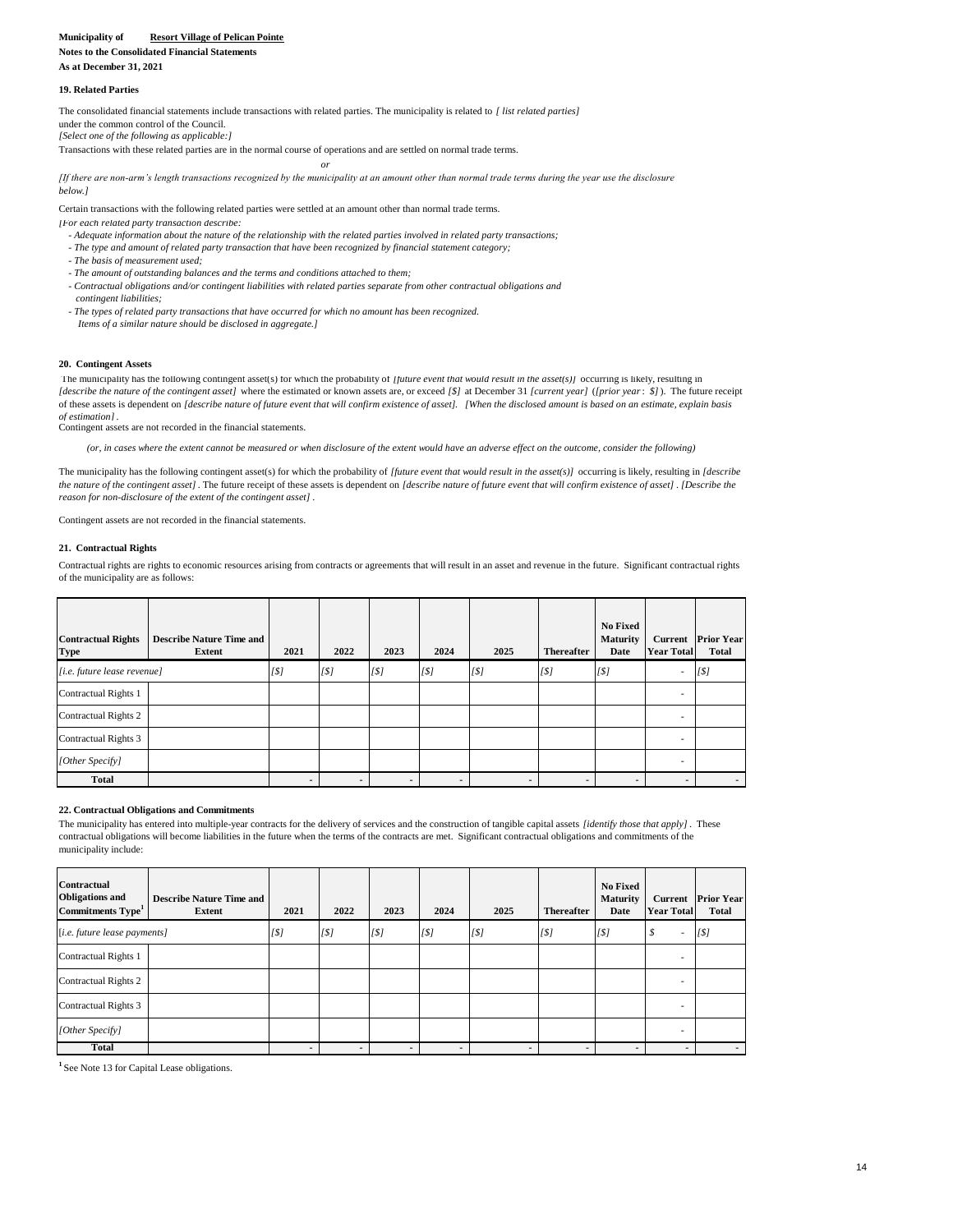#### **Municipality of Resort Village of Pelican Pointe Notes to the Consolidated Financial Statements As at December 31, 2021**

#### **23.Restructuring Transactions**

*[Select one of the following if applicable:]* On [insert restructuring date], the [Town/City/Village of XXX] received the transfer of [insert brief description of assets (and liabilities)] and the responsibility for the ongoing operation of the asset(s)] from [insert transferring organization's name]. The transfer was due to [brief description of why the restructuring transaction occurred].

The assets [and liabilities] have been recorded as [e.g., tangible capital assets, A/R etc.], at the [insert transferring organization's name] carrying value at the time of the transfer, totaling \$XX. This amount has been recorded as revenue [expense] during the year. Under the transfer, the [Town/City/Village of XXX] also assumed responsibility for [contingent liabilities (describe) and/or contractual obligations (describe) if applicable].

The [Town/City/Village of XXX] also received compensation of \$XX for [outline the purpose -what it is for – if applicable].

The [Town/City/Village of XXX] incurred \$XX in restructuring costs related to [brief description of the cause of the costs incurred if significant e.g., legal, accounting, professional services – if applicable].

From the date of transfer to December 31, 2021, revenues and expenses related to the operation of the assets were as follows: revenue of \$XX; salaries of \$XX; goods and services of \$XX; amortization of \$XX; and debt service \$XX.

*or*

On *[insert restructuring date here]* , the *[Town/City/Village of XXX]* transferred *[insert brief description of assets (and liabilities)* and the responsibility for the ongoing operation of the asset(s)] to *[insert receiving organization's name]* . *[Contingent liabilities (describe) and/or contractual obligations (describe) if applicable] are also transferred to [insert receiving organization's name]* .

The transfer was due to *[brief description of why the restructuring transaction occurred]* .

The carrying amount of the assets *[and liabilities]* transferred of \$XX is recorded as an expense *(revenue)* during the year.

The *[Town/City/Village of XXX* ] also provided compensation of \$XX for *[outline the purpose -what it is for – if applicable]*.

The *[Town/City/Village of XXX]* incurred \$XX in restructuring costs related to *[brief description of the cause of the costs incurred if significant e.g., legal, accounting, professional services – if applicable].*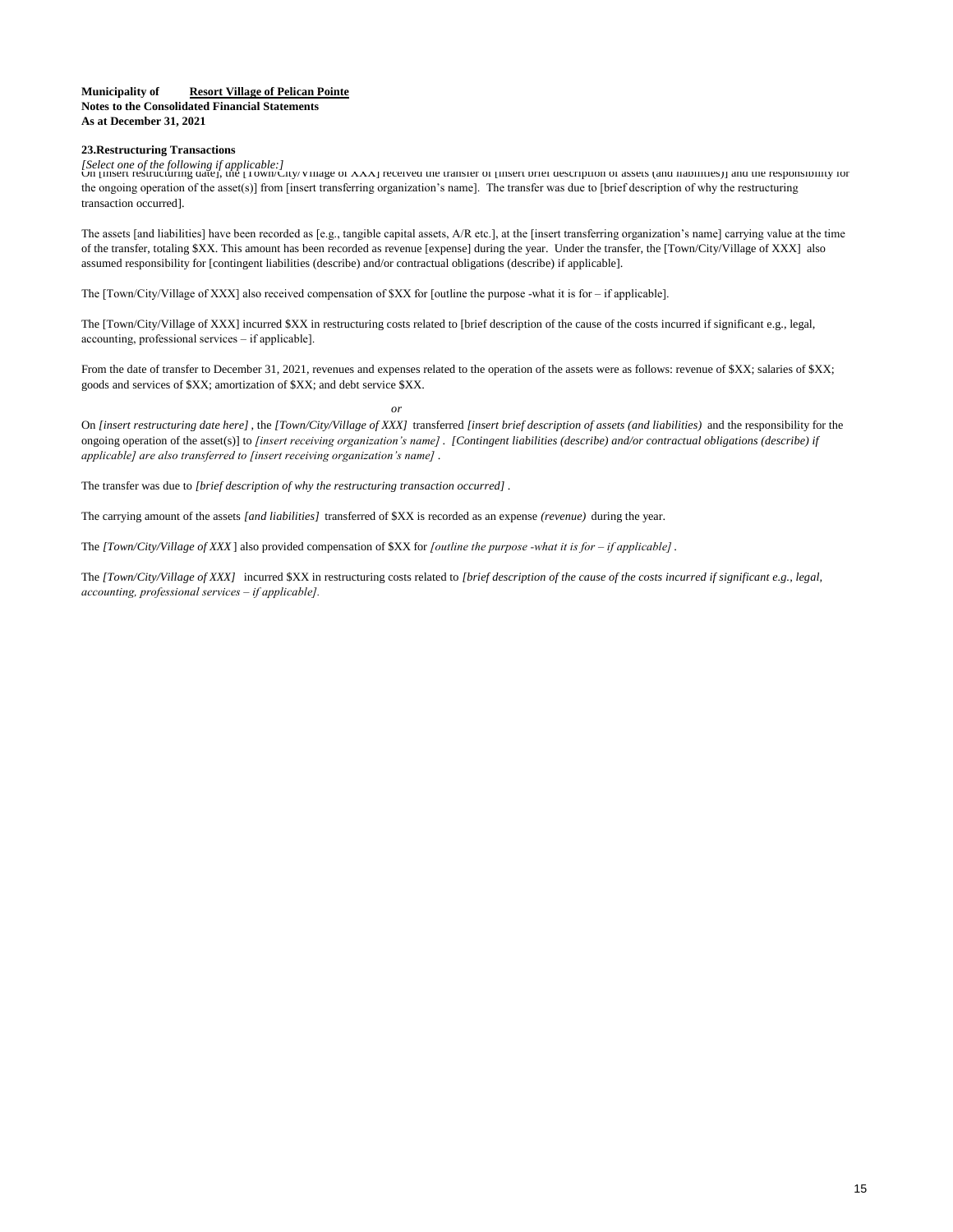**Schedule of Taxes and Other Unconditional Revenue As at December 31, 2021** Schedule 1

|                       |                                             | 2021 Budget | 2021    | 2020    |
|-----------------------|---------------------------------------------|-------------|---------|---------|
| <b>TAXES</b>          |                                             |             |         |         |
|                       | General municipal tax levy                  | 41,906      | 49,302  | 50,143  |
|                       | Abatements and adjustments                  |             |         |         |
|                       | Discount on current year taxes              |             | (7,049) | (7,602) |
|                       | <b>Net Municipal Taxes</b>                  | 41,906      | 42,252  | 42,541  |
|                       | Potash tax share                            |             |         |         |
|                       | Trailer license fees                        |             |         |         |
|                       | Penalties on tax arrears                    |             |         |         |
|                       | Special tax levy                            |             |         |         |
|                       | Other (Specify)                             |             |         |         |
| <b>Total Taxes</b>    |                                             | 41,906      | 42,252  | 42,541  |
|                       |                                             |             |         |         |
|                       | UNCONDITIONAL GRANTS                        |             |         |         |
|                       | Revenue Sharing                             | 9,122       | 9,122   | 8,364   |
|                       |                                             |             |         |         |
|                       | (Organized Hamlet)                          |             |         |         |
|                       | Safe Restart                                |             |         | 1,670   |
|                       | Other (Specify)                             |             |         |         |
|                       | <b>Total Unconditional Grants</b>           | 9,122       | 9,122   | 10,034  |
|                       |                                             |             |         |         |
|                       | <b>GRANTS IN LIEU OF TAXES</b>              |             |         |         |
| Federal<br>Provincial |                                             |             |         |         |
|                       | S.P.C. Electrical                           |             |         |         |
|                       | <b>SaskEnergy Gas</b>                       |             |         |         |
|                       | TransGas                                    |             |         |         |
|                       | <b>Central Services</b>                     |             |         |         |
|                       | SaskTel                                     |             |         |         |
|                       | Other (Specify)                             |             |         |         |
|                       | Local/Other                                 |             |         |         |
|                       | <b>Housing Authority</b>                    |             |         |         |
|                       | C.P.R. Mainline                             |             |         |         |
|                       | <b>Treaty Land Entitlement</b>              |             |         |         |
|                       | Other (Specify)                             |             |         |         |
|                       | <b>Other Government Transfers</b>           |             |         |         |
|                       | S.P.C. Surcharge                            |             |         |         |
|                       | <b>Sask Energy Surcharge</b>                |             | 683     | 645     |
|                       | Other (Specify)                             |             |         |         |
|                       | <b>Total Grants in Lieu of Taxes</b>        |             | 683     | 645     |
|                       |                                             |             |         |         |
|                       | TOTAL TAXES AND OTHER UNCONDITIONAL REVENUE | 51,028      | 52,057  | 53,220  |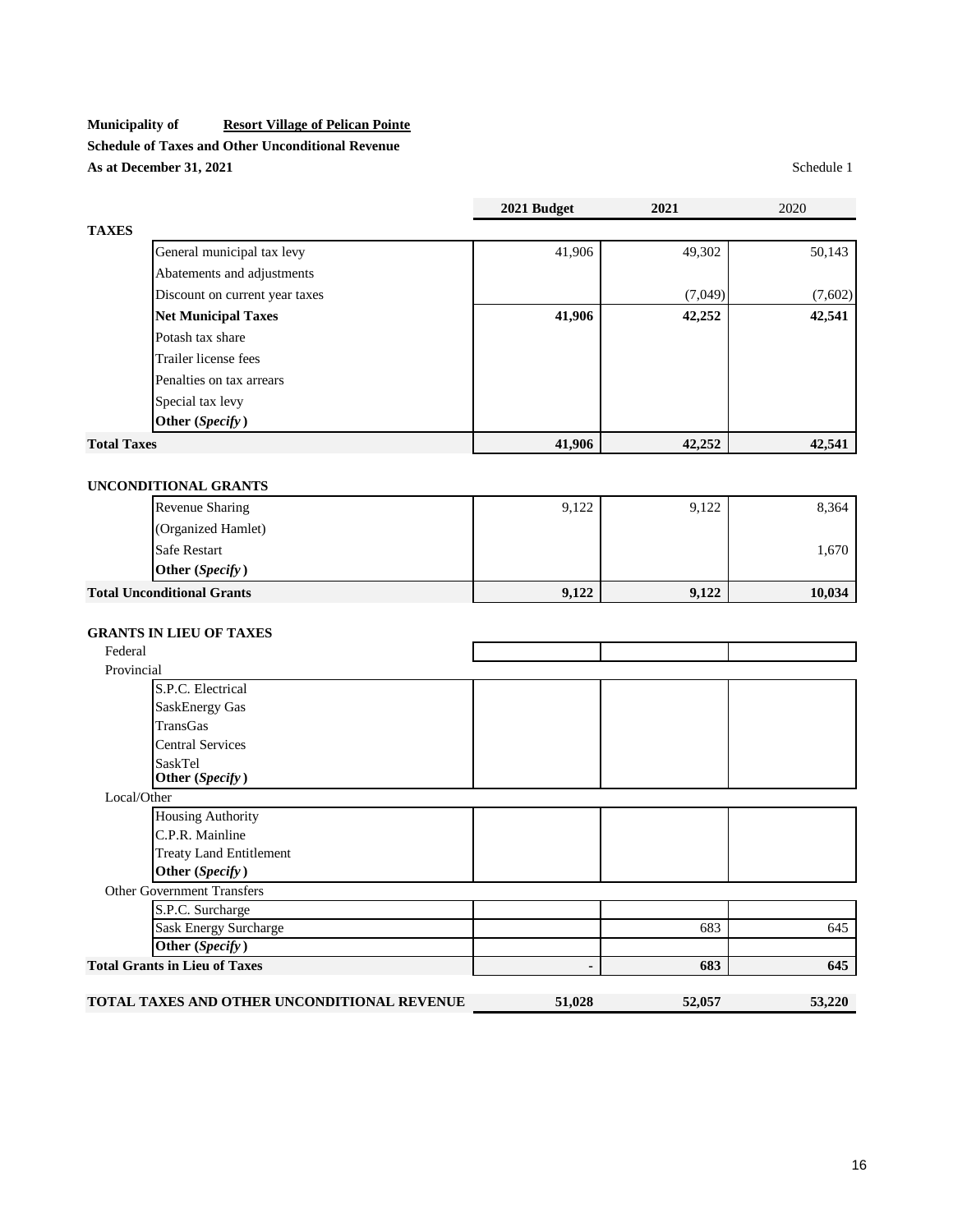#### **Municipality of Resort Village of Pelican Pointe Schedule of Operating and Capital Revenue by Function**

**As at December 31, 2021** Schedule 2 - 1

|                                                   | 2021 Budget    | 2021                     | 2020   |
|---------------------------------------------------|----------------|--------------------------|--------|
| <b>GENERAL GOVERNMENT SERVICES</b>                |                |                          |        |
| Operating<br>Other Segmented Revenue              |                |                          |        |
| Fees and Charges                                  |                |                          |        |
| - Custom work                                     | 13             | 135                      | 145    |
| - Sales of supplies                               | 400            |                          | 300    |
| - Other (Specify)                                 | 95             | 502                      | 659    |
| <b>Total Fees and Charges</b>                     | 508            | 637                      | 1,104  |
| - Tangible capital asset sales - gain (loss)      |                |                          |        |
| - Land sales - gain                               |                |                          |        |
| - Investment income and commissions               | 1,000          | 899                      | 1,587  |
| - Other (Specify)                                 |                |                          |        |
| <b>Total Other Segmented Revenue</b>              | 1,508          | 1,535                    | 2,691  |
| <b>Conditional Grants</b>                         |                |                          |        |
| - Student Employment                              |                |                          |        |
| - MEEP                                            |                |                          | 4,024  |
| - Other (Specify)<br>SK lotto                     |                | 263                      | 263    |
| <b>Total Conditional Grants</b>                   |                | 263                      | 4,287  |
| <b>Total Operating</b>                            | 1,508          | 1,798                    | 6,978  |
| Capital                                           |                |                          |        |
| <b>Conditional Grants</b>                         |                |                          |        |
| - Canada Community-Building Fund (CCBF)           |                | 3,411                    | 2,478  |
| - ICIP                                            |                |                          |        |
| - Provincial Disaster Assistance                  |                |                          |        |
| - MEEP                                            |                |                          |        |
| - Other $(Specify)$                               |                |                          | 785    |
| <b>Total Capital</b>                              | $\overline{a}$ | 3,411                    | 3,263  |
| Restructuring Revenue (Specify, if any)           |                |                          |        |
| <b>Total General Government Services</b>          | 1,508          | 5,209                    | 10,241 |
| <b>PROTECTIVE SERVICES</b><br>Operating           |                |                          |        |
| Other Segmented Revenue                           |                |                          |        |
| Fees and Charges                                  |                |                          |        |
| - Other (Specify)                                 | 1,360          | 1,380                    | 1,360  |
| <b>Total Fees and Charges</b>                     | 1,360          | 1,380                    | 1,360  |
| - Tangible capital asset sales - gain (loss)      |                |                          |        |
| - Other (Specify)                                 |                |                          |        |
| <b>Total Other Segmented Revenue</b>              | 1,360          | 1,380                    | 1,360  |
| <b>Conditional Grants</b>                         |                |                          |        |
| - Student Employment                              |                |                          |        |
| - Local government                                |                |                          |        |
| - MEEP                                            |                |                          |        |
| - Other (Specify)                                 |                |                          |        |
| <b>Total Conditional Grants</b>                   |                |                          |        |
| <b>Total Operating</b>                            | 1,360          | 1,380                    | 1,360  |
| Capital                                           |                |                          |        |
| <b>Conditional Grants</b>                         |                |                          |        |
| - Canada Community-Building Fund (CCBF)<br>- ICIP |                |                          |        |
| - Provincial Disaster Assistance                  |                |                          |        |
| - Local government                                |                |                          |        |
| - MEEP                                            |                |                          |        |
| - Other (Specify)                                 |                |                          |        |
| <b>Total Capital</b>                              | $\overline{a}$ | $\overline{\phantom{a}}$ |        |
| Restructuring Revenue (Specify, if any)           |                |                          |        |
| <b>Total Protective Services</b>                  | 1,360          | 1,380                    | 1,360  |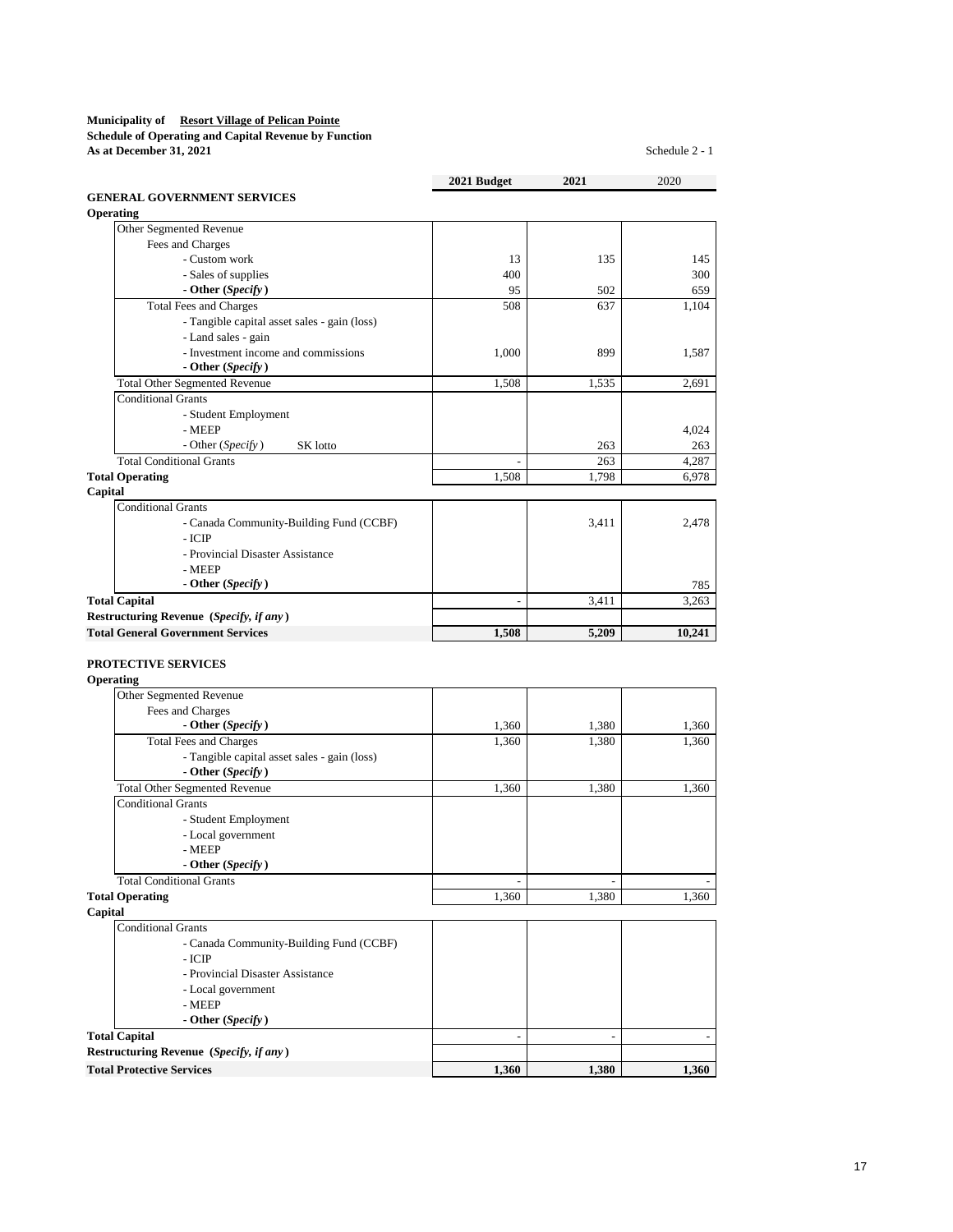**Schedule of Operating and Capital Revenue by Function As at December 31, 2021** Schedule 2 - 2

**2021 Budget 2021** 2020 **TRANSPORTATION SERVICES Operating** Other Segmented Revenue Fees and Charges - Custom work - Sales of supplies - Road Maintenance and Restoration Agreements - Frontage  **- Other (***Specify* **)** Total Fees and Charges - Tangible capital asset sales - gain (loss)  **- Other (***Specify* **)** Total Other Segmented Revenue - - - Conditional Grants - RIRG (CTP) - Student Employment - MEEP  **- Other (***Specify* **)** Total Conditional Grants **Total Operating Capital** Conditional Grants - Canada Community-Building Fund (CCBF) - ICIP - RIRG (CTP, Bridge and Large Culvert, Road Const.) - Provincial Disaster Assistance - MEEP  **- Other (***Specify* **) Total Capital**  $\qquad \qquad \qquad$ **Restructuring Revenue (***Specify, if any* **) Total Transportation Services ENVIRONMENTAL AND PUBLIC HEALTH SERVICES**

**Operating**

| Other Segmented Revenue                      |       |   |       |
|----------------------------------------------|-------|---|-------|
| Fees and Charges                             |       |   |       |
| - Waste and Disposal Fees                    |       |   |       |
| - Other (Specify)                            | 9,428 |   | 9,434 |
| <b>Total Fees and Charges</b>                | 9,428 |   | 9,434 |
| - Tangible capital asset sales - gain (loss) |       |   |       |
| - Other (Specify)                            |       |   |       |
| <b>Total Other Segmented Revenue</b>         | 9,428 | ۰ | 9,434 |
| <b>Conditional Grants</b>                    |       |   |       |
| - Student Employment                         |       |   |       |
| - TAPD                                       |       |   |       |
| - Local government                           |       |   |       |
| - MEEP                                       |       |   |       |
| - Other (Specify)                            |       |   |       |
| <b>Total Conditional Grants</b>              |       |   |       |
| <b>Total Operating</b>                       | 9,428 | ۰ | 9,434 |
| Capital                                      |       |   |       |
| <b>Conditional Grants</b>                    |       |   |       |
| - Canada Community-Building Fund (CCBF)      |       |   |       |
| $-ICIP$                                      |       |   |       |
| - TAPD                                       |       |   |       |
| - Provincial Disaster Assistance             |       |   |       |
| - MEEP                                       |       |   |       |
| - Other (Specify)                            |       |   |       |
| <b>Total Capital</b>                         |       |   |       |

**Restructuring Revenue (***Specify, if any* **)** Total Environmental and Public Health Services 8 19,428 - 9,428 9,434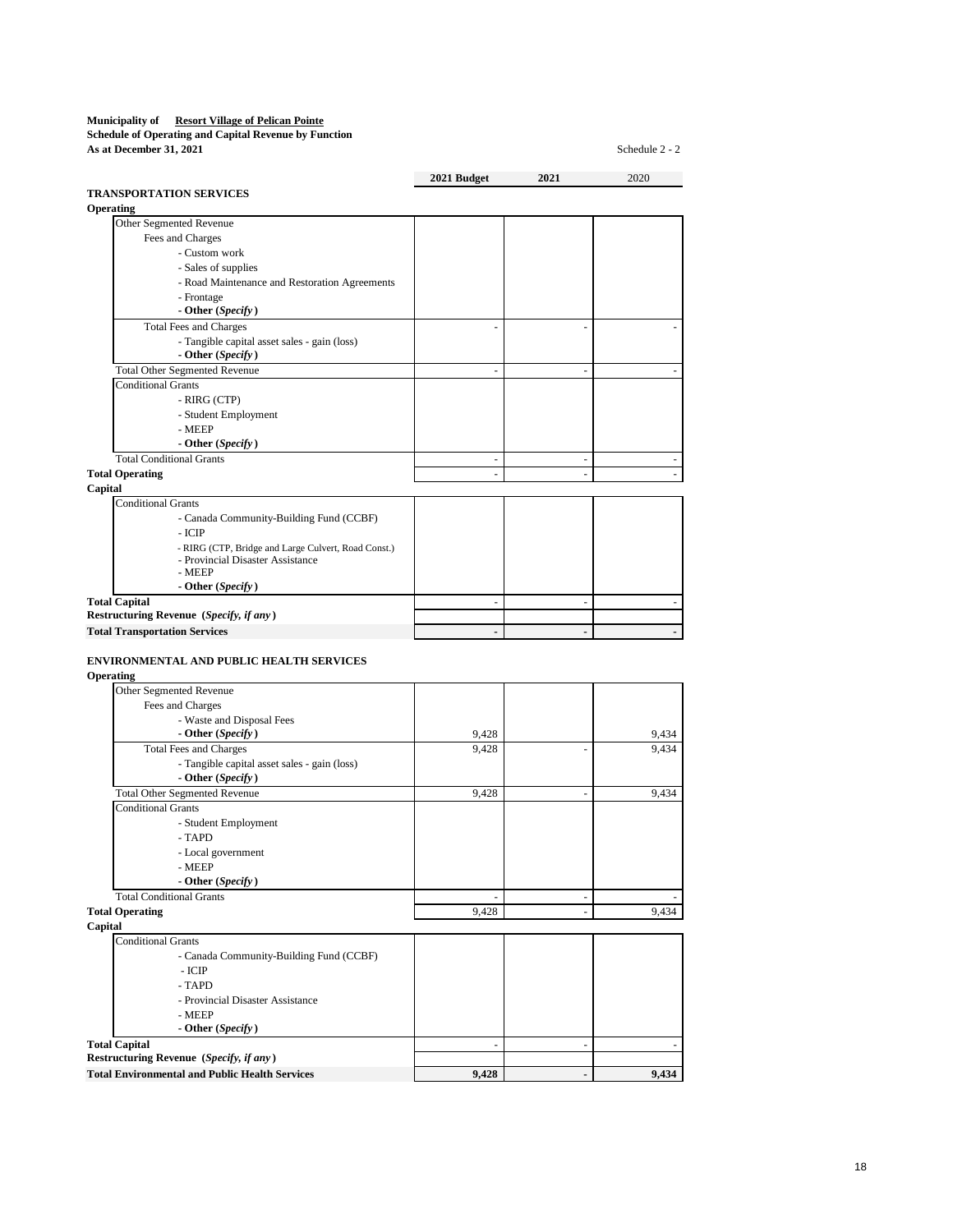### **Municipality of Resort Village of Pelican Pointe Schedule of Operating and Capital Revenue by Function**

**As at December 31, 2021** Schedule 2 - 3

|                                                | 2021 Budget | 2021 | 2020 |
|------------------------------------------------|-------------|------|------|
| PLANNING AND DEVELOPMENT SERVICES              |             |      |      |
| Operating                                      |             |      |      |
| Other Segmented Revenue                        |             |      |      |
| Fees and Charges                               |             |      |      |
| - Maintenance and Development Charges          |             |      |      |
| - Other $(Specify)$                            |             |      |      |
| <b>Total Fees and Charges</b>                  |             |      |      |
| - Tangible capital asset sales - gain (loss)   |             |      |      |
| - Other (Specify)                              |             |      |      |
| <b>Total Other Segmented Revenue</b>           |             |      |      |
| <b>Conditional Grants</b>                      |             |      |      |
| - Student Employment                           |             |      |      |
| - MEEP                                         |             |      |      |
| - Other $(Specify)$                            |             |      |      |
| <b>Total Conditional Grants</b>                |             |      |      |
| <b>Total Operating</b>                         |             |      |      |
| Capital                                        |             |      |      |
| <b>Conditional Grants</b>                      |             |      |      |
| - Canada Community-Building Fund (CCBF)        |             |      |      |
| - ICIP                                         |             |      |      |
| - Provincial Disaster Assistance               |             |      |      |
| - MEEP                                         |             |      |      |
| - Other $(Specify)$                            |             |      |      |
| <b>Total Capital</b>                           |             |      |      |
| Restructuring Revenue (Specify, if any)        |             |      |      |
| <b>Total Planning and Development Services</b> | ٠           |      |      |

# **RECREATION AND CULTURAL SERVICES**

**Operating**

| Other Segmented Revenue                                             |       |       |
|---------------------------------------------------------------------|-------|-------|
| Fees and Charges                                                    |       |       |
| - Other $(Specify)$                                                 | 2,399 | 4,941 |
| <b>Total Fees and Charges</b>                                       | 2,399 | 4,941 |
| - Tangible capital asset sales - gain (loss)<br>- Other $(Specify)$ |       |       |
| <b>Total Other Segmented Revenue</b>                                | 2,399 | 4.941 |
| <b>Conditional Grants</b>                                           |       |       |
| - Student Employment                                                |       |       |
| - Local government                                                  |       |       |
| - MEEP                                                              |       |       |
| - Other $(Specify)$                                                 |       |       |
| <b>Total Conditional Grants</b>                                     |       |       |
| <b>Total Operating</b>                                              | 2.399 | 4.941 |
| Capital                                                             |       |       |
| <b>Conditional Grants</b>                                           |       |       |
| - Canada Community-Building Fund (CCBF)                             |       |       |
| - ICIP                                                              |       |       |
| - Local government                                                  |       |       |
| - Provincial Disaster Assistance                                    |       |       |
| - MEEP                                                              |       |       |
| - Other $(Specify)$                                                 |       |       |
| <b>Total Capital</b>                                                |       |       |
| Restructuring Revenue (Specify, if any)                             |       |       |
| <b>Total Recreation and Cultural Services</b>                       | 2,399 | 4,941 |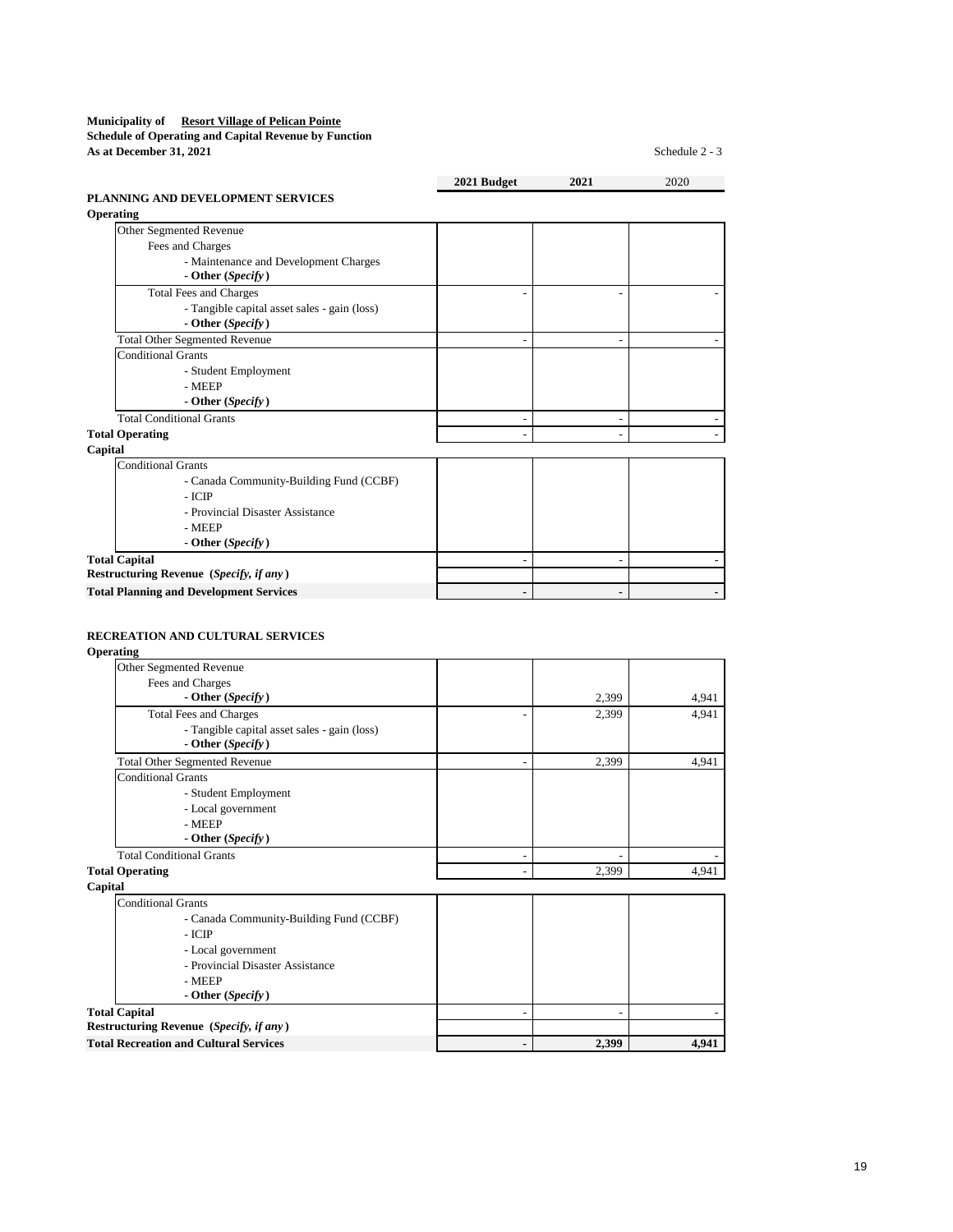# **Municipality of Resort Village of Pelican Pointe Schedule of Operating and Capital Revenue by Function As at December 31, 2021** Schedule 2 - 4

**2021 Budget 2021** 2020 **UTILITY SERVICES Operating** Other Segmented Revenue Fees and Charges - Water - Sewer  **- Other (***Specify* **)** Total Fees and Charges - Tangible capital asset sales - gain (loss)  **- Other (***Specify* **)** Total Other Segmented Revenue Conditional Grants - Student Employment - MEEP  **- Other (***Specify* **)** Total Conditional Grants - -**Total Operating**  $\qquad \qquad$ **Capital** Conditional Grants - Canada Community-Building Fund (CCBF) - ICIP - New Building Canada Fund (SCF, NRP) - Clean Water and Wastewater Fund - Provincial Disaster Assistance - MEEP  **- Other (***Specify* **) Total Capital Restructuring Revenue (***Specify, if any* **) Total Utility Services - - -**

# **TOTAL OPERATING AND CAPITAL REVENUE BY FUNCTION 12,296 8,988 25,976**

**SUMMARY**

| <b>Total Other Segmented Revenue</b>          | 12,296 | 5,314 | 18,426 |
|-----------------------------------------------|--------|-------|--------|
| Total Conditional Grants                      |        | 263   | 4,287  |
| <b>Total Capital Grants and Contributions</b> |        | 3,411 | 3,263  |
| <b>Restructuring Revenue</b>                  |        |       |        |
| <b>TOTAL REVENUE BY FUNCTION</b>              | 12,296 | 8,988 | 25,976 |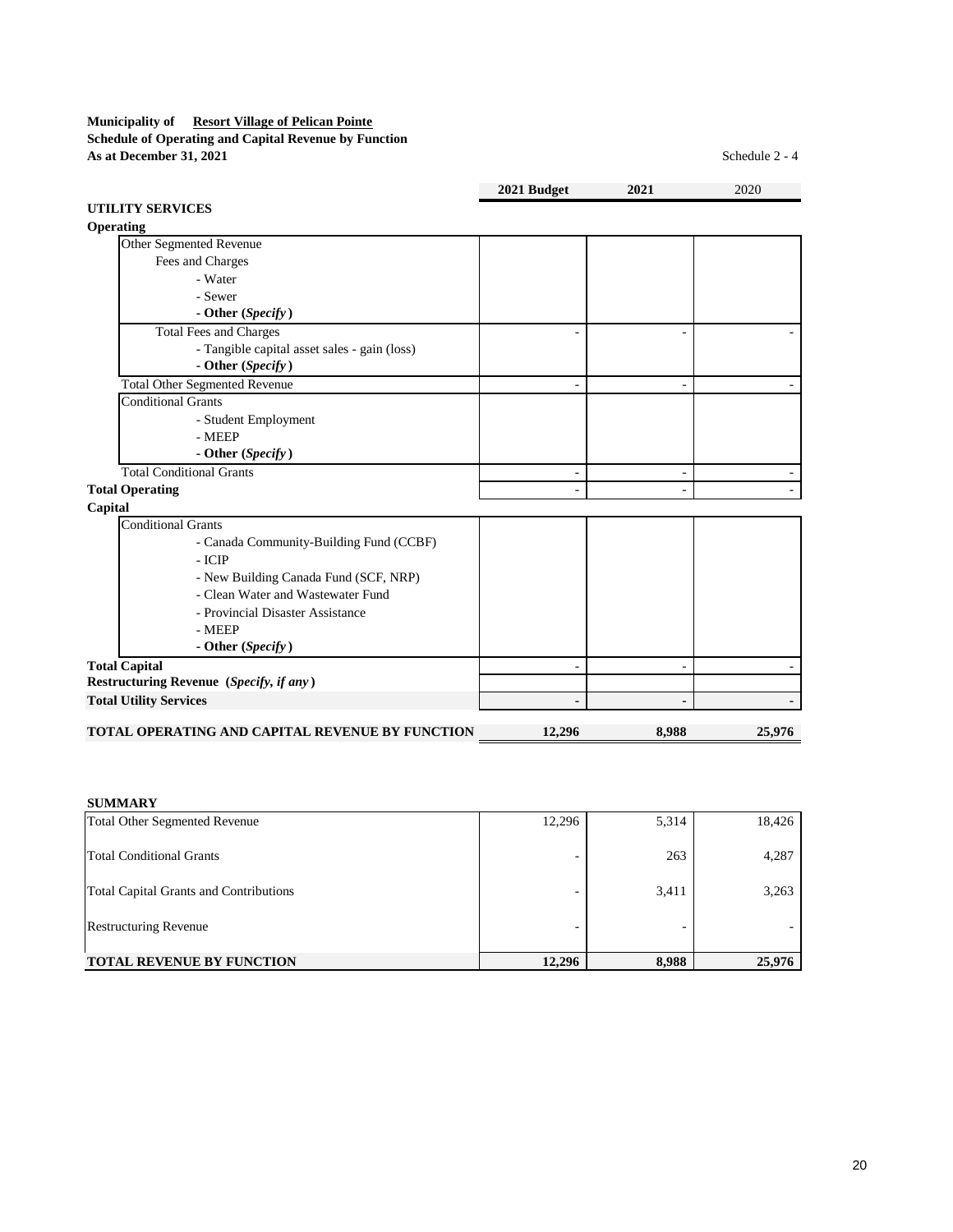# **Total Expenses by Function**

**As at December 31, 2021** Schedule 3 - 1

|                                          | 2021 Budget | 2021   | 2020   |
|------------------------------------------|-------------|--------|--------|
| <b>GENERAL GOVERNMENT SERVICES</b>       |             |        |        |
| Council remuneration and travel          | 5,130       | 5,195  | 4,640  |
| Wages and benefits                       | 11,100      | 11,368 | 10,460 |
| Professional/Contractual services        | 9,212       | 7,289  | 7,562  |
| <b>Utilities</b>                         | 610         | 391    | 606    |
| Maintenance, materials and supplies      | 3,800       | 3,439  | 4,302  |
| Grants and contributions - operating     |             |        |        |
| - capital                                | 5,000       |        |        |
| Amortization                             |             | 1,734  | 1.734  |
| Interest                                 |             |        |        |
| Allowance for uncollectible              |             |        |        |
| Other (Specify)                          |             |        |        |
| <b>General Government Services</b>       | 34,852      | 29,415 | 29,304 |
| Restructuring (Specify, if any)          |             |        |        |
| <b>Total General Government Services</b> | 34,852      | 29,415 | 29,304 |

# **PROTECTIVE SERVICES**

| <b>Police protection</b>             |       |       |       |
|--------------------------------------|-------|-------|-------|
| Wages and benefits                   |       |       |       |
| Professional/Contractual services    |       |       |       |
| <b>Utilities</b>                     |       |       |       |
| Maintenance, material and supplies   |       |       |       |
| Grants and contributions - operating |       |       |       |
| - capital                            |       |       |       |
| Other (Specify)                      |       |       |       |
| <b>Fire protection</b>               |       |       |       |
| Wages and benefits                   |       |       |       |
| Professional/Contractual services    | 2,185 | 1,999 | 1,385 |
| <b>Utilities</b>                     |       |       |       |
| Maintenance, material and supplies   |       |       |       |
| Grants and contributions - operating |       |       |       |
| - capital                            |       |       |       |
| Amortization                         |       |       |       |
| <b>Interest</b>                      |       |       |       |
| Other (Specify)                      | 1,360 | 1,360 | 1,360 |
| <b>Protective Services</b>           | 3,545 | 3,359 | 2,745 |
| Restructuring (Specify, if any)      |       |       |       |
| <b>Total Protective Services</b>     | 3,545 | 3,359 | 2,745 |

# **TRANSPORTATION SERVICES**

|                                      | Wages and benefits                   |        |       |       |
|--------------------------------------|--------------------------------------|--------|-------|-------|
|                                      | Professional/Contractual Services    | 7,075  | 6,163 | 1,940 |
|                                      | <b>Utilities</b>                     | 1,130  | 1,027 | 1,127 |
|                                      | Maintenance, materials, and supplies | 4,000  | 2,007 | 4,351 |
|                                      | Gravel                               |        |       |       |
|                                      | Grants and contributions - operating |        |       |       |
|                                      | - capital                            |        |       |       |
|                                      | Amortization                         |        | 88    | 88    |
|                                      | Interest                             |        |       |       |
|                                      | Other (Specify)                      |        |       |       |
|                                      | <b>Transportation Services</b>       | 12.205 | 9,285 | 7.506 |
|                                      | Restructuring (Specify, if any)      |        |       |       |
| <b>Total Transportation Services</b> |                                      | 12.205 | 9,285 | 7.506 |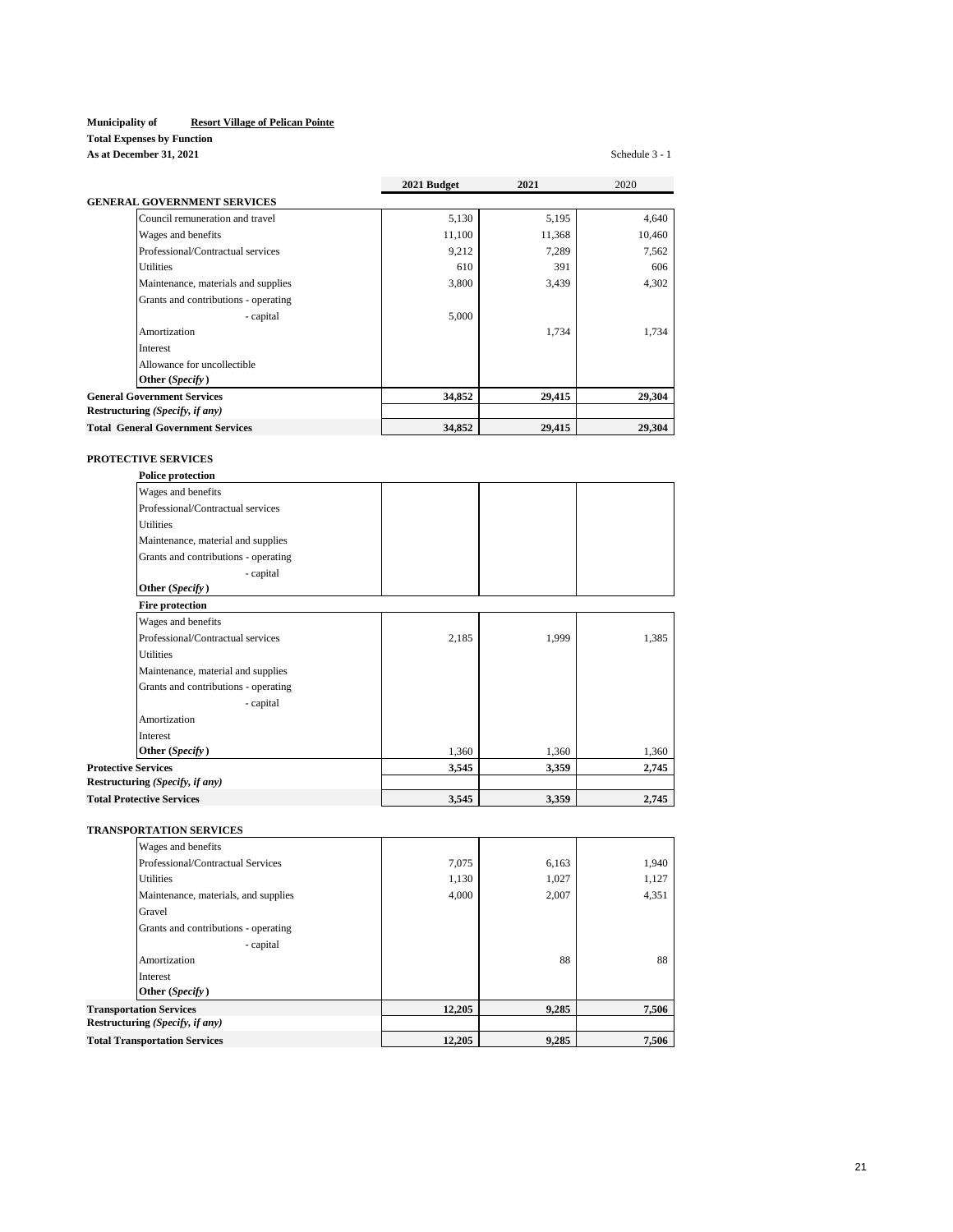# **Municipality of Resort Village of Pelican Pointe Total Expenses by Function As at December 31, 2021** Schedule 3 - 2

|                                                       | 2021 Budget | 2021   | 2020   |
|-------------------------------------------------------|-------------|--------|--------|
| <b>ENVIRONMENTAL AND PUBLIC HEALTH SERVICES</b>       |             |        |        |
| Wages and benefits                                    |             |        |        |
| Professional/Contractual services                     | 6,960       | 5,897  | 6,320  |
| <b>Utilities</b>                                      |             |        |        |
| Maintenance, materials and supplies                   |             |        |        |
| Grants and contributions - operating                  |             |        |        |
| ○ Waste disposal                                      |             |        |        |
| o Public Health                                       |             |        |        |
| - capital                                             |             |        |        |
| ○ Waste disposal                                      |             |        |        |
| o Public Health                                       |             |        |        |
| Amortization                                          |             |        |        |
| Interest                                              |             |        |        |
| Other (Specify)                                       | 5,107       | 8,885  | 13,886 |
| <b>Environmental and Public Health Services</b>       | 12,067      | 14,782 | 20,206 |
| Restructuring (Specify, if any)                       |             |        |        |
| <b>Total Environmental and Public Health Services</b> | 12,067      | 14,782 | 20,206 |

# **PLANNING AND DEVELOPMENT SERVICES**

| Wages and benefits                             |  |  |  |
|------------------------------------------------|--|--|--|
| Professional/Contractual Services              |  |  |  |
| Grants and contributions - operating           |  |  |  |
| - capital                                      |  |  |  |
| Amortization                                   |  |  |  |
| Interest                                       |  |  |  |
| Other (Specify)                                |  |  |  |
| <b>Planning and Development Services</b>       |  |  |  |
| <b>Restructuring (Specify, if any)</b>         |  |  |  |
| <b>Total Planning and Development Services</b> |  |  |  |

# **RECREATION AND CULTURAL SERVICES**

| Wages and benefits                            |       |       |       |
|-----------------------------------------------|-------|-------|-------|
| Professional/Contractual services             | 1,320 | 3,474 |       |
| <b>Utilities</b>                              |       |       |       |
| Maintenance, materials and supplies           |       | 1,159 | 6,148 |
| Grants and contributions - operating          |       |       |       |
| - capital                                     |       |       |       |
| Amortization                                  |       | 2,178 | 2,178 |
| Interest                                      |       |       |       |
| Allowance for uncollectible                   |       |       |       |
| Other (Specify)                               |       |       | 413   |
| <b>Recreation and Cultural Services</b>       | 1,320 | 6,810 | 8,739 |
| Restructuring (Specify, if any)               |       |       |       |
| <b>Total Recreation and Cultural Services</b> | 1,320 | 6,810 | 8,739 |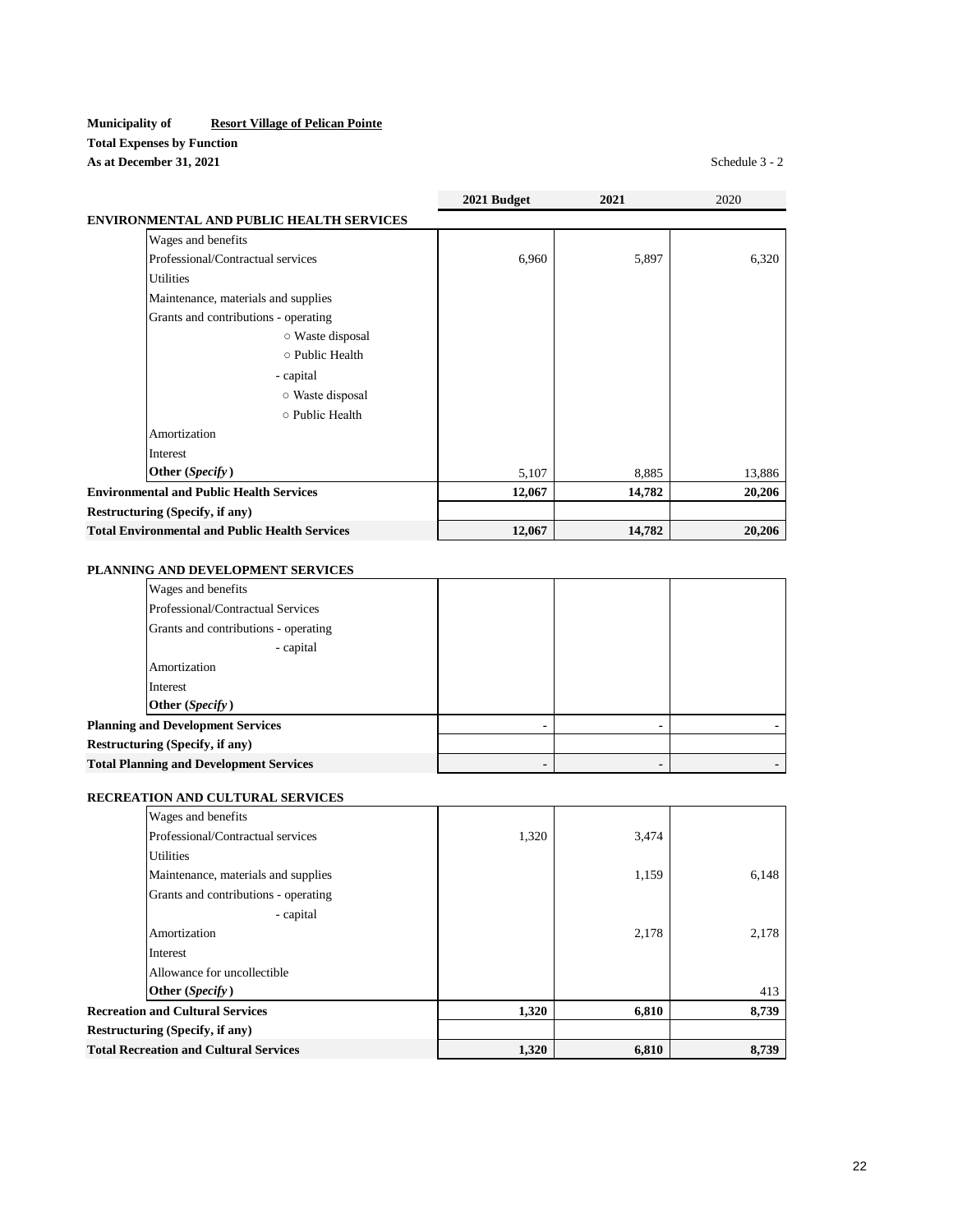# **Municipality of Resort Village of Pelican Pointe Total Expenses by Function As at December 31, 2021** Schedule 3 - 3

|                                      | 2021 Budget | 2021 | 2020 |
|--------------------------------------|-------------|------|------|
| <b>UTILITY SERVICES</b>              |             |      |      |
| Wages and benefits                   |             |      |      |
| Professional/Contractual services    |             |      |      |
| <b>Utilities</b>                     |             |      |      |
| Maintenance, materials and supplies  |             |      |      |
| Grants and contributions - operating |             |      |      |
| - capital                            |             |      |      |
| Amortization                         |             |      |      |
| Interest                             |             |      |      |
| Allowance for Uncollectible          |             |      |      |
| Other (Specify)                      |             |      |      |
| <b>Utility Services</b>              |             |      |      |
| Restructuring (Specify, if any)      |             |      |      |
| <b>Total Utility Services</b>        |             |      |      |
|                                      |             |      |      |
|                                      |             |      |      |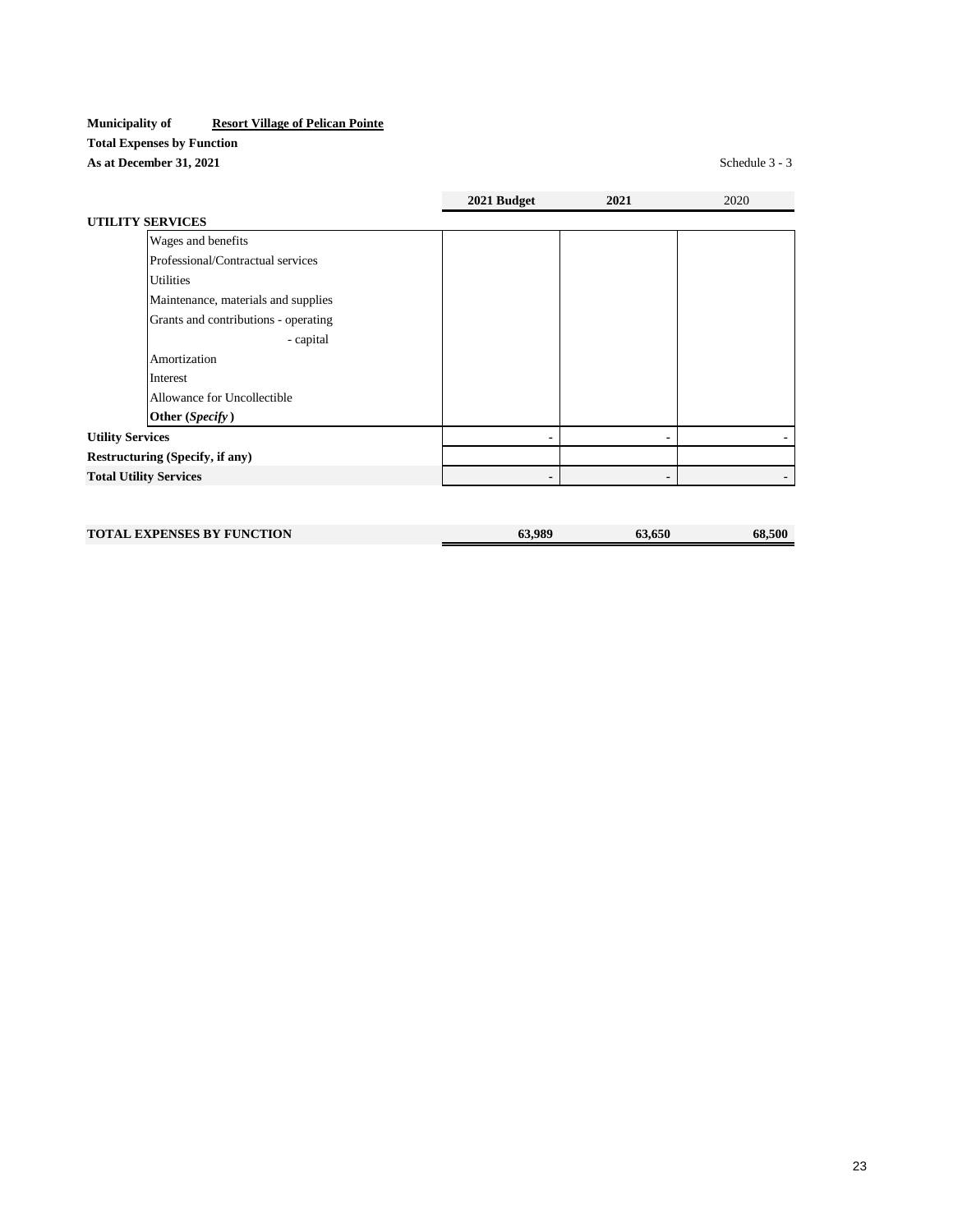#### **Municipality of Resort Village of Pelican Pointe Consolidated Schedule of Segment Disclosure by Function As at December 31, 2021** Schedule 4

|                                      | General    | Protective      | <b>Transportation</b> | Environmental   | <b>Planning and</b> | <b>Recreation and</b> |                         |              |
|--------------------------------------|------------|-----------------|-----------------------|-----------------|---------------------|-----------------------|-------------------------|--------------|
|                                      | Government | <b>Services</b> | <b>Services</b>       | & Public Health | <b>Development</b>  | <b>Culture</b>        | <b>Utility Services</b> | <b>Total</b> |
| <b>Revenues (Schedule 2)</b>         |            |                 |                       |                 |                     |                       |                         |              |
| Fees and Charges                     | 637        | 1,380           |                       |                 |                     | 2,399                 |                         | 4,415        |
| Tangible Capital Asset Sales - Gain  |            |                 |                       |                 |                     |                       |                         |              |
| Land Sales - Gain                    |            |                 |                       |                 |                     |                       |                         |              |
| Investment Income and Commissions    | 899        |                 |                       |                 |                     |                       |                         | 899          |
| <b>Other Revenues</b>                |            |                 |                       |                 |                     |                       |                         |              |
| Grants - Conditional                 | 263        |                 |                       |                 |                     |                       |                         | 263          |
| - Capital                            | 3,411      |                 |                       |                 |                     |                       |                         | 3,411        |
| Restructurings                       |            |                 |                       |                 |                     |                       |                         |              |
| <b>Total Revenues</b>                | 5,209      | 1,380           |                       |                 |                     | 2,399                 |                         | 8,988        |
|                                      |            |                 |                       |                 |                     |                       |                         |              |
| <b>Expenses (Schedule 3)</b>         |            |                 |                       |                 |                     |                       |                         |              |
| Wages & Benefits                     | 16,563     |                 |                       |                 |                     |                       |                         | 16,563       |
| Professional/Contractual Services    | 7,289      | 1,999           | 6,163                 | 5,897           |                     | 3,474                 |                         | 24,822       |
| Utilities                            | 391        |                 | 1,027                 |                 |                     |                       |                         | 1,418        |
| Maintenance Materials and Supplies   | 3,439      |                 | 2,007                 |                 |                     | 1,159                 |                         | 6,605        |
| Grants and Contributions             |            |                 |                       |                 |                     |                       |                         |              |
| Amortization                         | 1,734      |                 | 88                    |                 |                     | 2,178                 |                         | 3,999        |
| Interest                             |            |                 |                       |                 |                     |                       |                         |              |
| Allowance for Uncollectible          |            |                 |                       |                 |                     |                       |                         |              |
| Restructurings                       |            |                 |                       |                 |                     |                       |                         |              |
| Other                                |            | 1,360           |                       | 8,885           |                     |                       |                         | 10,245       |
| <b>Total Expenses</b>                | 29,415     | 3,359           | 9,285                 | 14,782          | $\blacksquare$      | 6,810                 |                         | 63,650       |
|                                      |            |                 |                       |                 |                     |                       |                         |              |
| <b>Surplus (Deficit) by Function</b> | (24,206)   | (1,979)         | (9,285)               | (14, 782)       |                     | (4, 411)              |                         | (54, 662)    |

Taxes and other unconditional revenue **(Schedule 1)** 52,057

**Net Surplus (Deficit) (2,605)**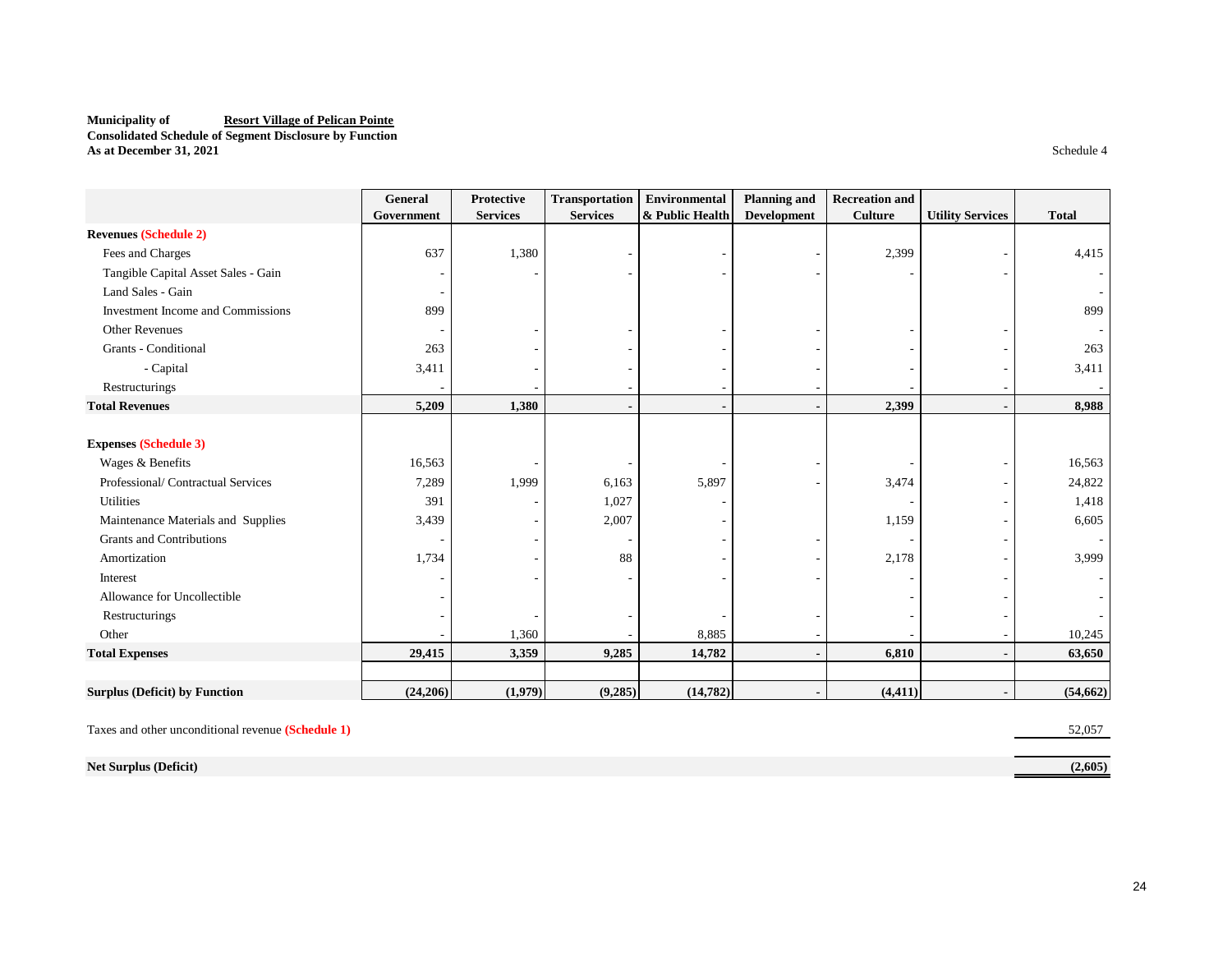#### **Municipality of Resort Village of Pelican Pointe Consolidated Schedule of Segment Disclosure by Function As at December 31, 2020** Schedule 5

|                                          | General    | <b>Protective</b> | <b>Transportation</b> | Environmental   | <b>Planning and</b> | <b>Recreation and</b> |                         |              |
|------------------------------------------|------------|-------------------|-----------------------|-----------------|---------------------|-----------------------|-------------------------|--------------|
|                                          | Government | <b>Services</b>   | <b>Services</b>       | & Public Health | <b>Development</b>  | <b>Culture</b>        | <b>Utility Services</b> | <b>Total</b> |
| <b>Revenues (Schedule 2)</b>             |            |                   |                       |                 |                     |                       |                         |              |
| Fees and Charges                         | 1,104      | 1,360             |                       | 9,434           |                     | 4,941                 |                         | 16,839       |
| Tangible Capital Asset Sales - Gain      |            |                   |                       |                 |                     |                       |                         |              |
| Land Sales - Gain                        |            |                   |                       |                 |                     |                       |                         |              |
| <b>Investment Income and Commissions</b> | 1,587      |                   |                       |                 |                     |                       |                         | 1,587        |
| <b>Other Revenues</b>                    |            |                   |                       |                 |                     |                       |                         |              |
| Grants - Conditional                     | 4,287      |                   |                       |                 |                     |                       |                         | 4,287        |
| - Capital                                | 3,263      |                   |                       |                 |                     |                       |                         | 3,263        |
| Restructurings                           |            |                   |                       |                 |                     |                       |                         |              |
| <b>Total Revenues</b>                    | 10,241     | 1,360             |                       | 9,434           |                     | 4,941                 |                         | 25,976       |
|                                          |            |                   |                       |                 |                     |                       |                         |              |
| <b>Expenses (Schedule 3)</b>             |            |                   |                       |                 |                     |                       |                         |              |
| Wages & Benefits                         | 15,100     |                   |                       |                 |                     |                       |                         | 15,100       |
| Professional/Contractual Services        | 7,562      | 1,385             | 1,940                 | 6,320           |                     |                       |                         | 17,207       |
| Utilities                                | 606        |                   | 1,127                 |                 |                     |                       |                         | 1,733        |
| Maintenance Materials and Supplies       | 4,302      |                   | 4,351                 |                 |                     | 6,148                 |                         | 14,801       |
| <b>Grants and Contributions</b>          |            |                   |                       |                 |                     |                       |                         |              |
| Amortization                             | 1,734      |                   | 88                    |                 |                     | 2,178                 |                         | 4,000        |
| Interest                                 |            |                   |                       |                 |                     |                       |                         |              |
| Allowance for Uncollectible              |            |                   |                       |                 |                     |                       |                         |              |
| Restructurings                           |            |                   |                       |                 |                     |                       |                         |              |
| Other                                    |            | 1,360             |                       | 13,886          |                     | 413                   |                         | 15,659       |
| <b>Total Expenses</b>                    | 29,304     | 2,745             | 7,506                 | 20,206          |                     | 8,739                 |                         | 68,500       |
|                                          |            |                   |                       |                 |                     |                       |                         |              |
| <b>Surplus (Deficit) by Function</b>     | (19,063)   | (1,385)           | (7,506)               | (10,772)        |                     | (3,798)               |                         | (42, 524)    |

Taxes and other unconditional revenue **(Schedule 1)** 53,220

**Net Surplus (Deficit) 10,696**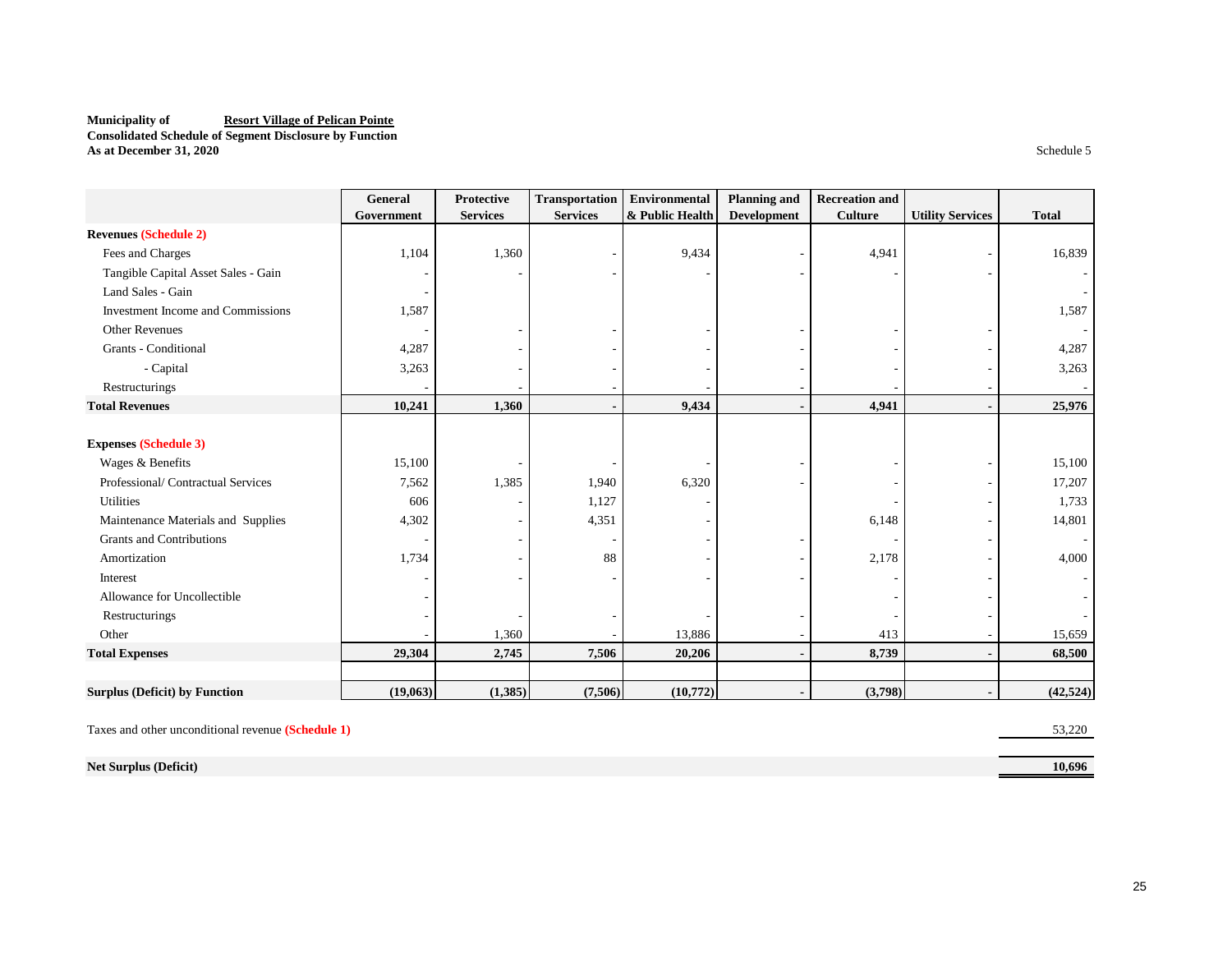#### **Municipality of Resort Village of Pelican Pointe Consolidated Schedule of Tangible Capital Assets by Object As at December 31, 2021** Schedule 6

|              |                                                                                                                          | 2021                     |                                                                 |                  |                          |                                   |                          | 2020                                |              |           |
|--------------|--------------------------------------------------------------------------------------------------------------------------|--------------------------|-----------------------------------------------------------------|------------------|--------------------------|-----------------------------------|--------------------------|-------------------------------------|--------------|-----------|
|              |                                                                                                                          |                          | <b>Infrastructure</b><br><b>Assets</b><br><b>General Assets</b> |                  |                          | General/<br><b>Infrastructure</b> |                          |                                     |              |           |
|              |                                                                                                                          | Land                     | Land<br><b>Improvements</b>                                     | <b>Buildings</b> | <b>Vehicles</b>          | Machinery &<br>Equipment          | <b>Linear assets</b>     | <b>Assets Under</b><br>Construction | <b>Total</b> | Total     |
|              | Asset cost                                                                                                               |                          |                                                                 |                  |                          |                                   |                          |                                     |              |           |
|              | <b>Opening Asset costs</b>                                                                                               | 157,500                  | 35,516                                                          | 10,800           |                          | 28,194                            |                          |                                     | 232,010      | 180,022   |
|              | Additions during the year                                                                                                |                          |                                                                 |                  |                          |                                   |                          |                                     | ٠            | 8,291     |
| Assets       | Disposals and write-downs during<br>the year                                                                             |                          |                                                                 |                  |                          |                                   |                          |                                     |              |           |
|              | Transfers (from) assets under<br>construction<br>Transfer of Capital Assets related to                                   |                          |                                                                 |                  |                          |                                   |                          |                                     |              |           |
|              | restructuring (Schedule 11)                                                                                              |                          |                                                                 |                  |                          |                                   |                          |                                     |              | 43,697    |
|              | <b>Closing Asset Costs</b>                                                                                               | 157,500                  | 35,516                                                          | 10,800           | $\overline{a}$           | 28,194                            | $\blacksquare$           | $\blacksquare$                      | 232,010      | 232,010   |
|              | <b>Accumulated Amortization Cost</b><br>Opening Accumulated Amortization<br>Costs                                        |                          | 8,118                                                           | 6,697            |                          | 9,928                             |                          |                                     | 24,743       | 137,353   |
| Amortization | Add: Amortization taken                                                                                                  |                          | 2,065                                                           | 216              |                          | 1,718                             |                          |                                     | 3,999        | 4,000     |
|              | Less: Accumulated amortization on<br>disposals<br>Transfer of Capital Assets related to                                  |                          |                                                                 |                  |                          |                                   |                          |                                     |              |           |
|              | restructuring (Schedule 11)                                                                                              |                          |                                                                 |                  |                          |                                   |                          |                                     |              | (116,610) |
|              | <b>Closing Accumulated</b>                                                                                               | $\overline{\phantom{a}}$ | 10,183                                                          | 6,913            | $\overline{\phantom{a}}$ | 11,646                            | $\blacksquare$           | $\blacksquare$                      | 28,742       | 24,743    |
|              | <b>Net Book Value</b>                                                                                                    | 157,500                  | 25,333                                                          | 3,887            | ÷,                       | 16,548                            | $\overline{\phantom{a}}$ |                                     | 203,268      | 207,267   |
|              | 1. Total contributed/donated assets received in<br>2021<br>2. List of assets recognized at nominal value in<br>2021 are: |                          | $\mathbb{S}$                                                    |                  |                          |                                   |                          |                                     |              |           |
|              | - Infrastructure Assets<br>- Vehicles<br>- Machinery and Equipment                                                       |                          | \$<br>\$<br>\$.                                                 |                  |                          |                                   |                          |                                     |              |           |

3. Amount of interest capitalized in Schedule

 $\mathbf{s}$  -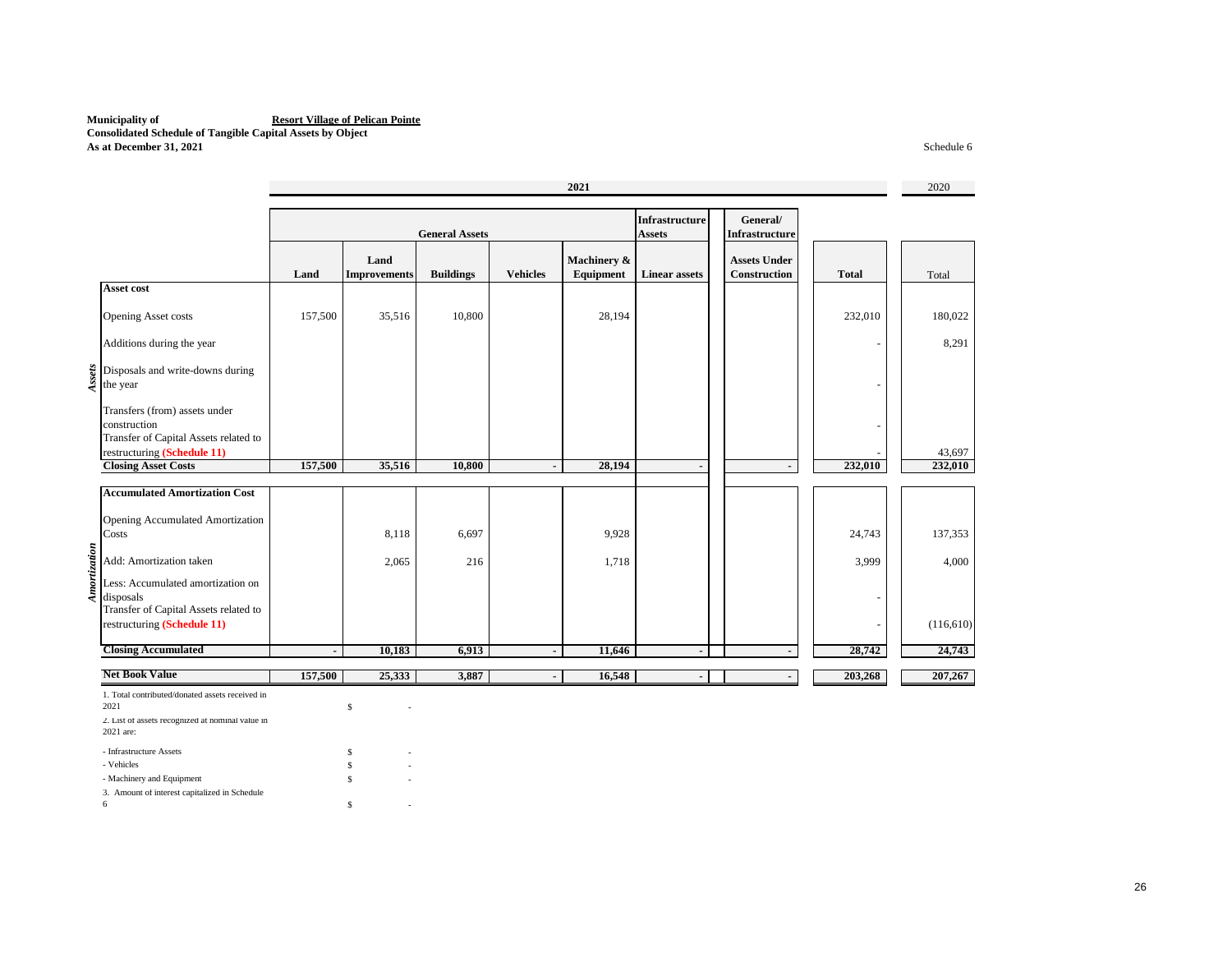## **Municipality of Resort Village of Pelican Pointe Consolidated Schedule of Tangible Capital Assets by Function**

**As at December 31, 2021** Schedule 7

|              |                                                                                                                              |                       |                                      |                                          | 2021                                |                                  |                                           |               |              | 2020       |
|--------------|------------------------------------------------------------------------------------------------------------------------------|-----------------------|--------------------------------------|------------------------------------------|-------------------------------------|----------------------------------|-------------------------------------------|---------------|--------------|------------|
|              |                                                                                                                              | General<br>Government | <b>Protective</b><br><b>Services</b> | <b>Transportation</b><br><b>Services</b> | Environmental<br>& Public<br>Health | Planning &<br><b>Development</b> | <b>Recreation &amp;</b><br><b>Culture</b> | Water & Sewer | <b>Total</b> | Total      |
|              | <b>Asset cost</b>                                                                                                            |                       |                                      |                                          |                                     |                                  |                                           |               |              |            |
|              | Opening Asset costs                                                                                                          | 190,929               |                                      | 1,313                                    | 2,565                               |                                  | 37,203                                    |               | 232,010      | 180,022    |
|              | Additions during the year                                                                                                    |                       |                                      |                                          |                                     |                                  |                                           |               |              | 8,291      |
| Assets       | Disposals and write-                                                                                                         |                       |                                      |                                          |                                     |                                  |                                           |               |              |            |
|              | downs during the year<br><b>Transfer of Capital</b><br>Assets related to                                                     |                       |                                      |                                          |                                     |                                  |                                           |               |              |            |
|              | restructuring (Schedule<br>11)                                                                                               |                       |                                      |                                          |                                     |                                  |                                           |               |              | 43,697     |
|              | <b>Closing Asset Costs</b>                                                                                                   | 190,929               | $\blacksquare$                       | 1,313                                    | 2,565                               | $\blacksquare$                   | 37,203                                    |               | 232,010      | 232,010    |
|              | <b>Accumulated</b>                                                                                                           |                       |                                      |                                          |                                     |                                  |                                           |               |              |            |
|              | Opening Accumulated<br><b>Amortization Costs</b>                                                                             | 13,458                |                                      | 526                                      | 2,565                               |                                  | 8,194                                     |               | 24,743       | 137,353    |
|              | Add: Amortization taken                                                                                                      | 1,734                 |                                      | 88                                       |                                     |                                  | 2,178                                     |               | 3,999        | 4,000      |
| Amortization | Less: Accumulated<br>amortization on disposals<br><b>Transfer of Capital</b><br>Assets related to<br>restructuring (Schedule |                       |                                      |                                          |                                     |                                  |                                           |               |              |            |
|              | 11)                                                                                                                          |                       |                                      |                                          |                                     |                                  |                                           |               |              | (116, 610) |
|              | <b>Closing Accumulated</b><br><b>Amortization Costs</b>                                                                      | 15,192                |                                      | 614                                      | 2,565                               |                                  | 10,372                                    |               | 28,742       | 24,743     |
|              | <b>Net Book Value</b>                                                                                                        | 175,737               | $\blacksquare$                       | 700                                      |                                     | $\blacksquare$                   | 26,831                                    |               | 203,268      | 207,267    |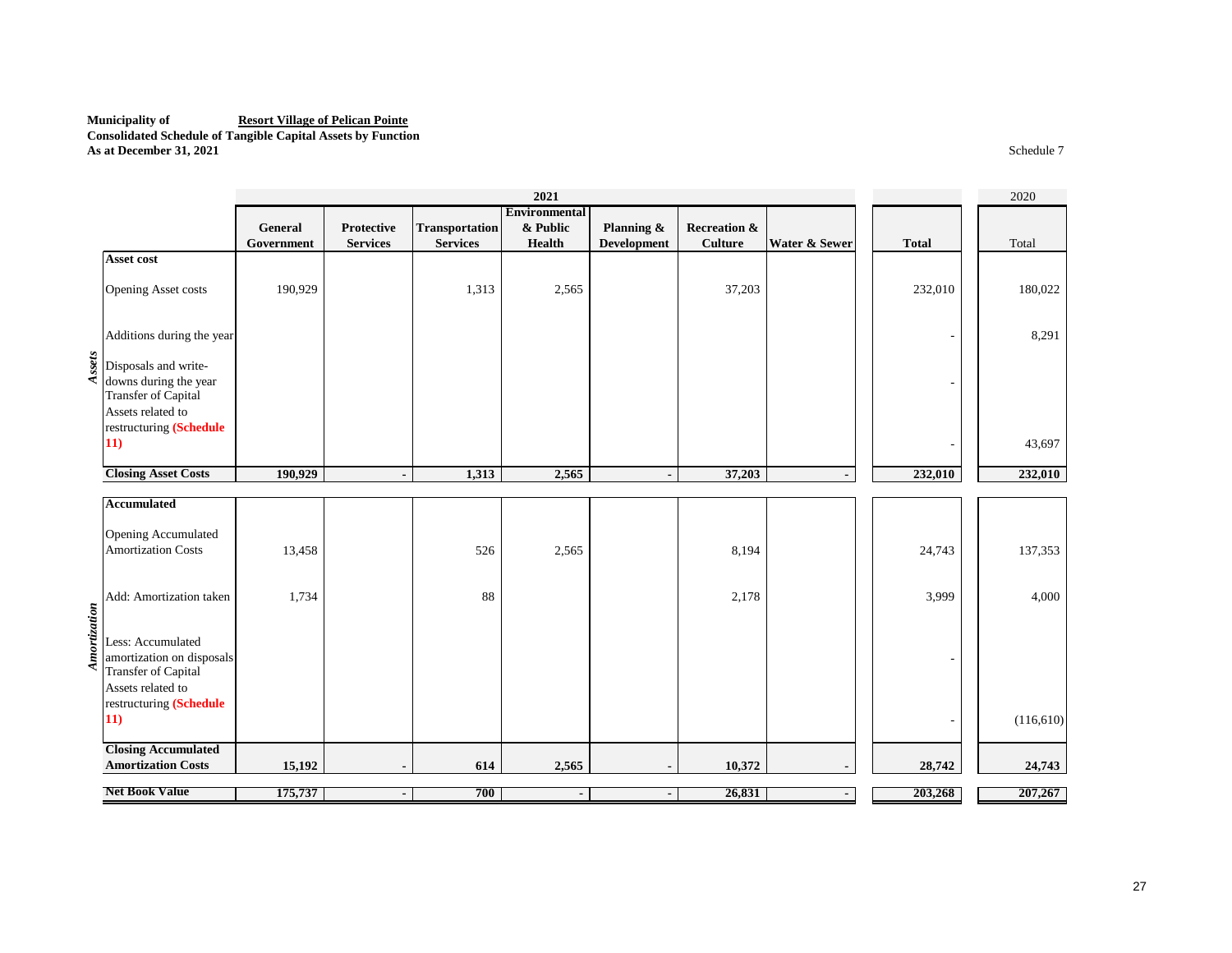# **Municipality of Resort Village of Pelican Pointe Consolidated Schedule of Accumulated Surplus** As at December 31, 2021 Schedule 8

|                        | 2020   | <b>Changes</b> | 2021    |
|------------------------|--------|----------------|---------|
|                        |        |                |         |
| UNAPPROPRIATED SURPLUS | 12,533 | 161,701        | 174,234 |

# **APPROPRIATED RESERVES**

|                           | APPROPRIATED RESERVES   |  |  |
|---------------------------|-------------------------|--|--|
|                           | Machinery and Equipment |  |  |
|                           | <b>Public Reserve</b>   |  |  |
|                           | Capital Trust           |  |  |
|                           | Utility                 |  |  |
|                           | <b>Other (Specify)</b>  |  |  |
| <b>Total Appropriated</b> |                         |  |  |

# **ORGANIZED HAMLETS (add lines if required)**

| <b>Total Organized Hamlets</b> |  |  |
|--------------------------------|--|--|
| Organized Hamlet of (Name)     |  |  |
| Organized Hamlet of (Name)     |  |  |
| Organized Hamlet of (Name)     |  |  |
| Organized Hamlet of (Name)     |  |  |
| Organized Hamlet of (Name)     |  |  |
| Organized Hamlet of (Name)     |  |  |

# **NET INVESTMENT IN TANGIBLE CAPITAL ASSETS**

| Tangible capital assets ( <b>Schedule 6, 7</b> ) | 207,267 | (3,999) | 203,268 |
|--------------------------------------------------|---------|---------|---------|
| Less: Related debt                               |         |         |         |
| <b>Net Investment in Tangible Capital Assets</b> | 207,267 | (3,999) | 203,268 |

| <b>Total Accumulated Surplus</b> | 219,800 | 157,702 | 377,502 |
|----------------------------------|---------|---------|---------|
|                                  |         |         |         |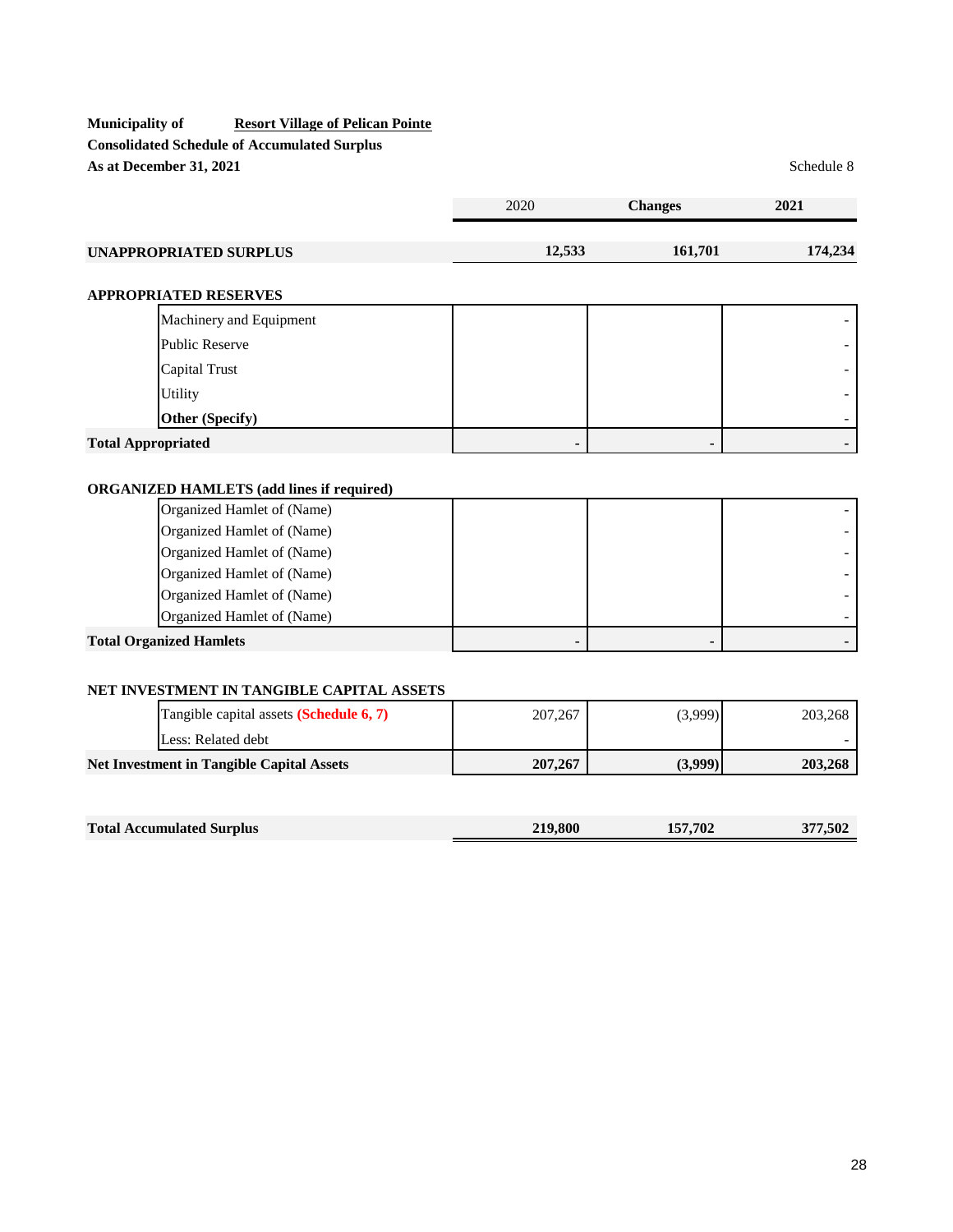**Schedule of Mill Rates and Assessments**

**As at December 31, 2021** Schedule 9

|                                 |             |                    | <b>PROPERTY CLASS</b> |                    |              |         |              |
|---------------------------------|-------------|--------------------|-----------------------|--------------------|--------------|---------|--------------|
|                                 |             |                    | <b>Residential</b>    | Seasonal           | Commercial   | Potash  |              |
|                                 | Agriculture | <b>Residential</b> | Condominium           | <b>Residential</b> | & Industrial | Mine(s) | <b>Total</b> |
| <b>Taxable Assessment</b>       |             | 3,225,040          |                       | 6,976,080          |              |         | 10,201,120   |
| <b>Regional Park Assessment</b> |             |                    |                       |                    |              |         |              |
| <b>Total Assessment</b>         |             |                    |                       |                    |              |         | 10,201,120   |
| <b>Mill Rate Factor(s)</b>      |             |                    |                       |                    |              |         |              |
| <b>Total Base/Minimum Tax</b>   |             |                    |                       |                    |              |         |              |
| (generated for each property)   |             |                    |                       |                    |              |         |              |
| class)                          |             | 10,540             |                       | 23,460             |              |         | 34,000       |
| <b>Total Municipal Tax Levy</b> |             |                    |                       |                    |              |         |              |
| (include base and/or minimum    |             |                    |                       |                    |              |         |              |
| tax and special levies)         |             | 15,378             |                       | 33,924             |              |         | 49,302       |

| <b>MILL RATES:</b>          | <b>MILLS</b> |
|-----------------------------|--------------|
| <b>Average Municipal*</b>   |              |
| <b>Average School*</b>      |              |
| <b>Potash Mill Rate</b>     |              |
| Uniform Municipal Mill Rate |              |

\* Average Mill Rates (multiply the total tax levy for each taxing authority by 1000 and divide by the total assessment for the taxing authority).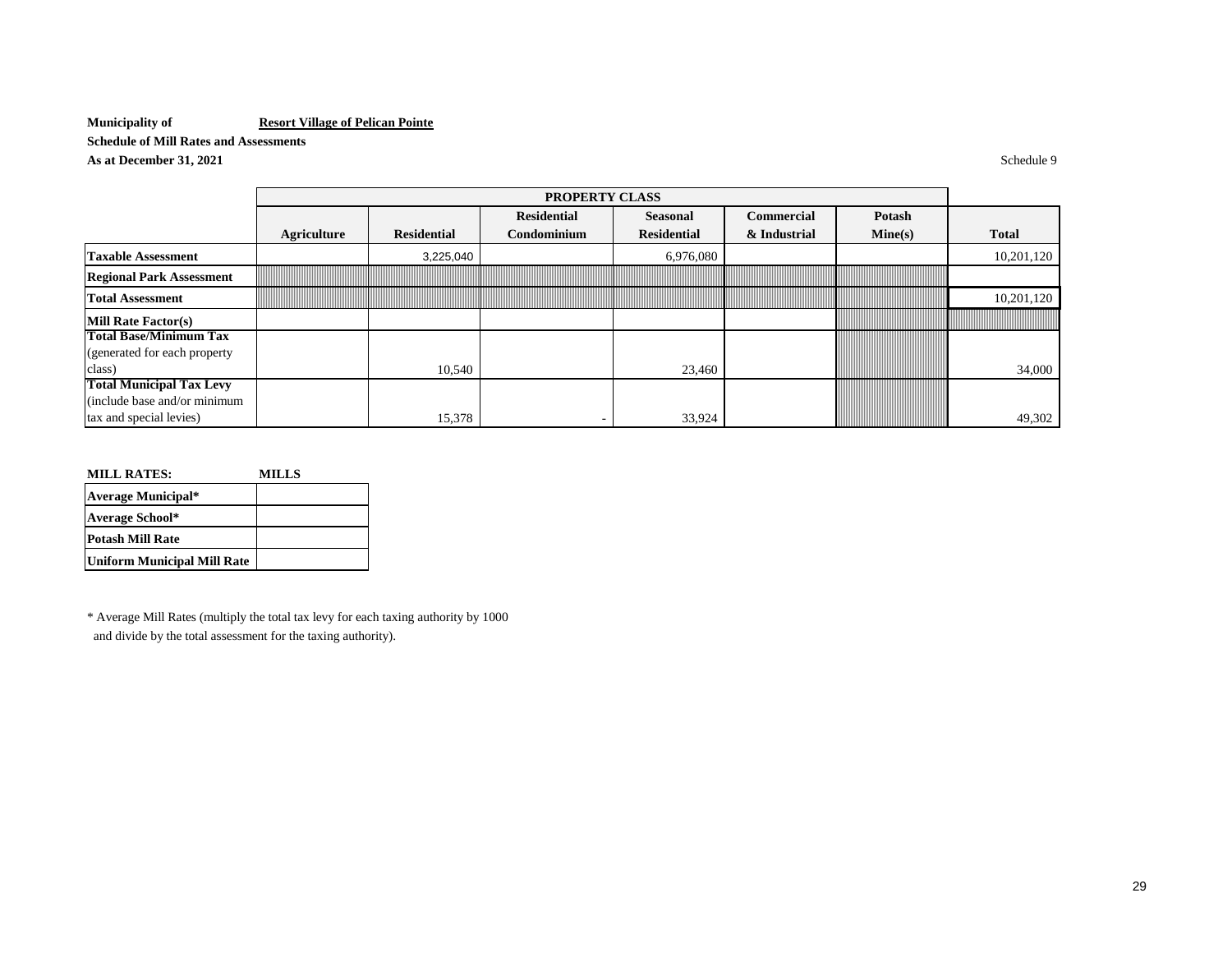**Municipality of Resort Village of Pelican Pointe Schedule of Council Remuneration As at December 31, 2021** Schedule 10

|                    |             |                     | <b>Reimbursed</b> |              |
|--------------------|-------------|---------------------|-------------------|--------------|
| <b>Position</b>    | <b>Name</b> | <b>Remuneration</b> | <b>Costs</b>      | <b>Total</b> |
| <b>Reeve/Mayor</b> | S Mazurak   | 1,995.00            |                   | 1,995        |
| Councillor         | M Fisher    | 1,600.00            |                   | 1,600        |
| Councillor         | J Unrau     | 1,600.00            |                   | 1,600        |
| Councillor         |             |                     |                   |              |
| Councillor         |             |                     |                   |              |
| Councillor         |             |                     |                   |              |
| Councillor         |             |                     |                   |              |
| Councillor         |             |                     |                   |              |
| Councillor         |             |                     |                   |              |
| Councillor         |             |                     |                   |              |
| Councillor         |             |                     |                   |              |
|                    |             |                     |                   |              |
|                    |             |                     |                   |              |
|                    |             |                     |                   |              |
| Total              |             | 5,195               |                   | 5,195        |